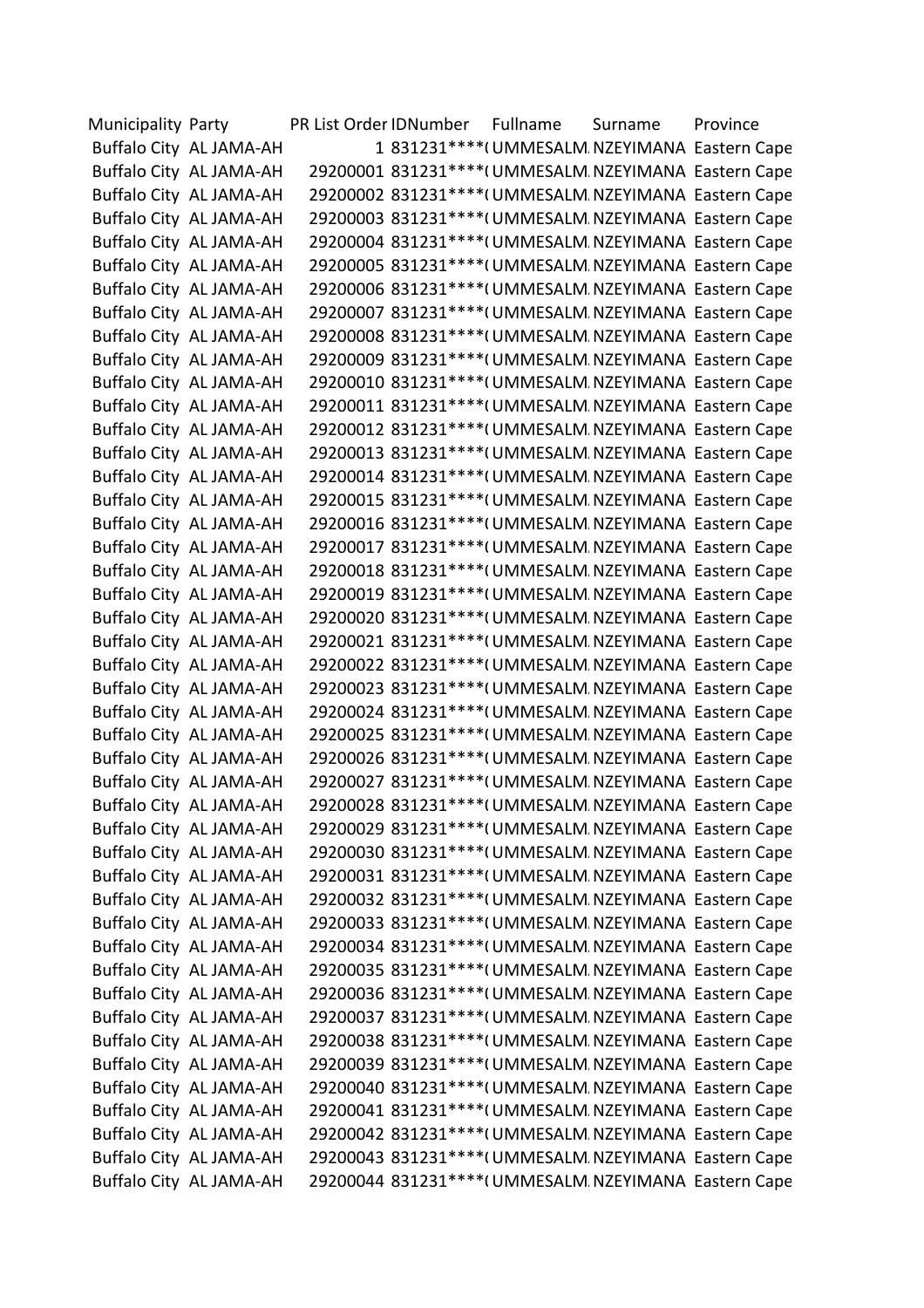|          | Buffalo City AL JAMA-AH | 29200045 831231 **** ( UMMESALM NZEYIMANA Eastern Cape |                               |
|----------|-------------------------|--------------------------------------------------------|-------------------------------|
|          | Buffalo City AL JAMA-AH | 29200046 831231 **** ( UMMESALM NZEYIMANA Eastern Cape |                               |
|          | Buffalo City AL JAMA-AH | 29200047 831231 **** ( UMMESALM NZEYIMANA Eastern Cape |                               |
|          | Buffalo City AL JAMA-AH | 29200048 831231 **** (UMMESALM NZEYIMANA Eastern Cape  |                               |
|          | Buffalo City AL JAMA-AH | 29200049 831231 **** (UMMESALM NZEYIMANA Eastern Cape  |                               |
|          | Buffalo City AL JAMA-AH | 29200050 831231 **** (UMMESALM NZEYIMANA Eastern Cape  |                               |
| Amathole | AL JAMA-AH              | 1 850618**** (BETHUEL THI DHLAMINI                     | Eastern Cape                  |
| Amathole | AL JAMA-AH              | 2 520612 **** (NICHOLAS NINGXEKE                       | Eastern Cape                  |
| Amathole | AL JAMA-AH              | 3 871023 **** (LIZIWE<br><b>NDLELANI</b>               | Eastern Cape                  |
| Mbhashe  | AL JAMA-AH              | 1 850618**** (BETHUEL THI DHLAMINI                     | Eastern Cape                  |
| Mbhashe  | AL JAMA-AH              | 2 871023 **** (LIZIWE<br><b>NDLELANI</b>               | Eastern Cape                  |
| Mbhashe  | AL JAMA-AH              | 3 520612 **** (NICHOLAS NINGXEKE                       | Eastern Cape                  |
| Mbhashe  | AL JAMA-AH              | 21201001 850618 **** (BETHUEL THI DHLAMINI             | Eastern Cape                  |
| Mbhashe  | AL JAMA-AH              | 21201002 850618 **** (BETHUEL THI DHLAMINI             | Eastern Cape                  |
| Mbhashe  | AL JAMA-AH              | 21201003 850618 **** (BETHUEL THI DHLAMINI             | Eastern Cape                  |
| Mbhashe  | AL JAMA-AH              | 21201004 850618 **** (BETHUEL THI DHLAMINI             | Eastern Cape                  |
| Mbhashe  | AL JAMA-AH              | 21201005 850618 **** (BETHUEL THI DHLAMINI             | Eastern Cape                  |
| Mbhashe  | AL JAMA-AH              | 21201006 850618 **** (BETHUEL THI DHLAMINI             | Eastern Cape                  |
| Mbhashe  | AL JAMA-AH              | 21201007 850618 **** (BETHUEL THI DHLAMINI             | Eastern Cape                  |
| Mbhashe  | AL JAMA-AH              | 21201008 850618 **** (BETHUEL THI DHLAMINI             | Eastern Cape                  |
| Mbhashe  | AL JAMA-AH              | 21201009 850618 **** (BETHUEL THI DHLAMINI             | Eastern Cape                  |
| Mbhashe  | AL JAMA-AH              | 21201010 850618 **** (BETHUEL THI DHLAMINI             | Eastern Cape                  |
| Mbhashe  | AL JAMA-AH              | 21201011 850618 **** (BETHUEL THI DHLAMINI             | Eastern Cape                  |
| Mbhashe  | AL JAMA-AH              | 21201012 850618 **** (BETHUEL THI DHLAMINI             | Eastern Cape                  |
| Mbhashe  | AL JAMA-AH              | 21201013 850618 **** (BETHUEL THI DHLAMINI             | Eastern Cape                  |
| Mbhashe  | AL JAMA-AH              | 21201014 850618 **** (BETHUEL THI DHLAMINI             | Eastern Cape                  |
| Mbhashe  | AL JAMA-AH              | 21201015 850618 **** (BETHUEL THI DHLAMINI             | Eastern Cape                  |
| Mbhashe  | AL JAMA-AH              | 21201016 850618 **** (BETHUEL THI DHLAMINI             | Eastern Cape                  |
| Mbhashe  | AL JAMA-AH              | 21201017 850618 **** (BETHUEL THI DHLAMINI             | Eastern Cape                  |
| Mbhashe  | AL JAMA-AH              | 21201018 520612 **** (NICHOLAS NINGXEKE                | Eastern Cape                  |
| Mbhashe  | AL JAMA-AH              | 21201019 850618 **** (BETHUEL THI DHLAMINI             | Eastern Cape                  |
| Mbhashe  | AL JAMA-AH              | 21201020 850618 **** (BETHUEL THI DHLAMINI             | Eastern Cape                  |
| Mbhashe  | AL JAMA-AH              | 21201021 850618 **** (BETHUEL THI DHLAMINI             | Eastern Cape                  |
| Mbhashe  | AL JAMA-AH              | 21201022 850618 **** (BETHUEL THI DHLAMINI             | Eastern Cape                  |
| Mbhashe  | AL JAMA-AH              | 21201023 850618 **** (BETHUEL THI DHLAMINI             | Eastern Cape                  |
| Mbhashe  | AL JAMA-AH              | 21201024 850618 **** (BETHUEL THI DHLAMINI             | Eastern Cape                  |
| Mbhashe  | AL JAMA-AH              | 21201025 850618 **** (BETHUEL THI DHLAMINI             | Eastern Cape                  |
| Mbhashe  | AL JAMA-AH              | 21201026 850618 **** (BETHUEL THI DHLAMINI             | Eastern Cape                  |
| Mbhashe  | AL JAMA-AH              | 21201027 850618 **** (BETHUEL THI DHLAMINI             | Eastern Cape                  |
| Mbhashe  | AL JAMA-AH              | 21201028 871023 **** (LIZIWE<br><b>NDLELANI</b>        | Eastern Cape                  |
| Mbhashe  | AL JAMA-AH              | 21201029 850618 **** (BETHUEL THI DHLAMINI             | Eastern Cape                  |
| Mbhashe  | AL JAMA-AH              | 21201030 850618 **** (BETHUEL THI DHLAMINI             | Eastern Cape                  |
| Mbhashe  | AL JAMA-AH              | 21201031 850618 **** (BETHUEL THI DHLAMINI             | Eastern Cape                  |
| Mbhashe  | AL JAMA-AH              | 21201032 850618 **** (BETHUEL THI DHLAMINI             | Eastern Cape                  |
|          | Nelson Man AL JAMA-AH   | 1 850819 **** (QAASIM                                  | <b>HENDRICKS</b> Eastern Cape |
|          | Nelson Man AL JAMA-AH   | 2 850829 **** (FAROOK                                  | <b>MOHAMMEI Eastern Cape</b>  |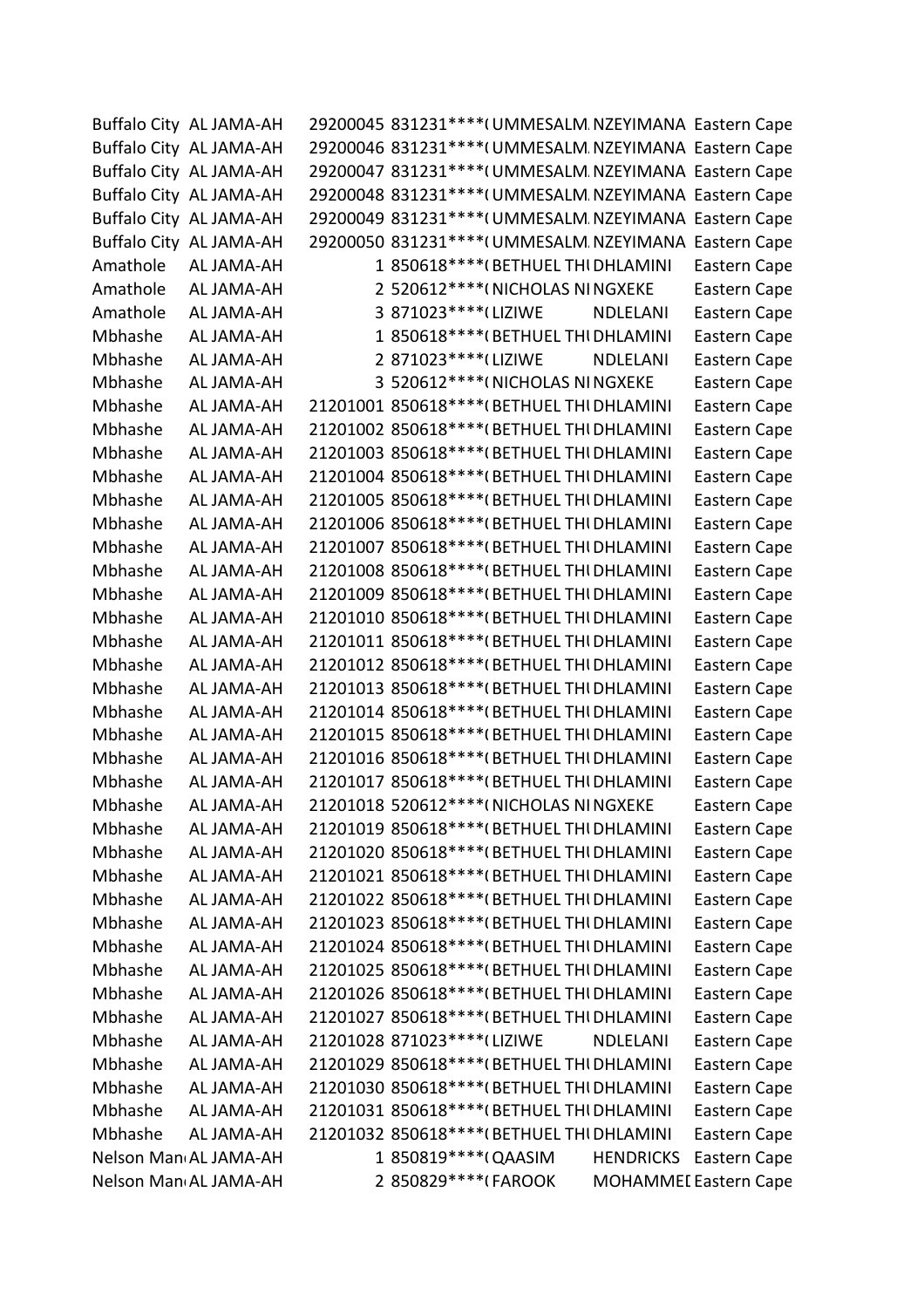Nelson Man<sub>d</sub> AL JAMA-AH 3 741110\*\*\*\*(RIYAAD HENDRICKS Eastern Cape Nelson Man<sub>d</sub> AL JAMA-AH 4 610414\*\*\*\*(CYDVILLE AN FRANS Eastern Cape Nelson Man<sub>'</sub> AL JAMA-AH 5 680820\*\*\*\*(FUAD SIMON Eastern Cape Nelson Man<sub>'</sub> AL JAMA-AH 6 810502\*\*\*\* (SHIRLY NOLU RENZE Eastern Cape Nelson Man<sub>'</sub>AL JAMA-AH 7 920408\*\*\*\*(RIYAAD PAULSEN Eastern Cape Nelson Man<sub>'</sub> AL JAMA-AH 8 700101\*\*\*\* (MOGAMAT F MADATT Eastern Cape Nelson Man<sub>'</sub> AL JAMA-AH 9 680818\*\*\*\*(MONDE BANZI Eastern Cape Nelson Man<sub>d</sub> AL JAMA-AH 10 690420\*\*\*\* (LETTIE MEYER Eastern Cape Nelson Man<sub>'</sub> AL JAMA-AH 11 771121\*\*\*\* (MONDE ANT PETANI Eastern Cape Nelson Man<sub>d</sub> AL JAMA-AH 12 690623\*\*\*\* (EBRAHIEM ABRAHAMS Eastern Cape Nelson Man<sub>'</sub> AL JAMA-AH 29300001 680818\*\*\*\*(MONDE BANZI Eastern Cape Nelson Man<sub>'</sub> AL JAMA-AH 29300002 680818\*\*\*\*(MONDE BANZI Eastern Cape Nelson Man<sub>'</sub> AL JAMA-AH 29300003 680818\*\*\*\*(MONDE BANZI Eastern Cape Nelson Man<sub>'</sub> AL JAMA-AH 29300004 680818\*\*\*\*(MONDE BANZI Eastern Cape Nelson Man<sub>'</sub> AL JAMA-AH 29300005 680820\*\*\*\*(FUAD SIMON Eastern Cape Nelson Man<sub>'</sub> AL JAMA-AH 29300006 680820\*\*\*\*(FUAD SIMON Eastern Cape Nelson Man<sub>'</sub> AL JAMA-AH 29300007 850829\*\*\*\* (FAROOK MOHAMMEI Eastern Cape Nelson Man<sub>'</sub> AL JAMA-AH 29300008 680820\*\*\*\*(FUAD SIMON Eastern Cape Nelson Man<sub>'</sub> AL JAMA-AH 29300009 680820\*\*\*\*(FUAD SIMON Eastern Cape Nelson Man<sub>'</sub> AL JAMA-AH 29300010 610414\*\*\*\*\*(CYDVILLE AN FRANS Eastern Cape Nelson Man<sub>d</sub> AL JAMA-AH 29300011 810502\*\*\*\* (SHIRLY NOLU RENZE Eastern Cape Nelson Man<sub>'</sub> AL JAMA-AH 29300012 920408\*\*\*\*(RIYAAD PAULSEN Eastern Cape Nelson Man<sub>d</sub> AL JAMA-AH 29300013 690420\*\*\*\* (LETTIE MEYER Eastern Cape Nelson Man<sub>'</sub> AL JAMA-AH 29300014 810502\*\*\*\* (SHIRLY NOLU RENZE Eastern Cape Nelson Man<sub>'</sub> AL JAMA-AH 29300015 810502\*\*\*\* (SHIRLY NOLU RENZE Eastern Cape Nelson Man<sub>'</sub> AL JAMA-AH 29300016 810502\*\*\*\* (SHIRLY NOLU RENZE Eastern Cape Nelson Man<sub>d</sub> AL JAMA-AH 29300017 810502\*\*\*\* (SHIRLY NOLU RENZE Eastern Cape Nelson Man<sub>'</sub> AL JAMA-AH 29300018 771121\*\*\*\*(MONDE ANT PETANI Eastern Cape Nelson Man<sub>'</sub> AL JAMA-AH 29300019 810502\*\*\*\* (SHIRLY NOLU RENZE Eastern Cape Nelson Man<sub>d</sub> AL JAMA-AH 29300020 810502\*\*\*\* (SHIRLY NOLU RENZE Eastern Cape Nelson Man<sub>'</sub> AL JAMA-AH 29300021 810502\*\*\*\* (SHIRLY NOLU RENZE Eastern Cape Nelson Man<sub>'</sub> AL JAMA-AH 29300022 680820\*\*\*\*(FUAD SIMON Eastern Cape Nelson Man<sub>'</sub> AL JAMA-AH 29300023 680820\*\*\*\*(FUAD SIMON Eastern Cape Nelson Man<sub>'</sub> AL JAMA-AH 29300024 680820\*\*\*\*(FUAD SIMON Eastern Cape Nelson Man<sub>'</sub> AL JAMA-AH 29300025 680820\*\*\*\*(FUAD SIMON Eastern Cape Nelson Man<sub>'</sub> AL JAMA-AH 29300026 680818\*\*\*\*(MONDE BANZI Eastern Cape Nelson Man<sub>'</sub> AL JAMA-AH 29300027 810502\*\*\*\* (SHIRLY NOLU RENZE Eastern Cape Nelson Man<sub>'</sub> AL JAMA-AH 29300028 680818\*\*\*\*(MONDE BANZI Eastern Cape Nelson Man<sub>'</sub> AL JAMA-AH 29300029 741110\*\*\*\* (RIYAAD HENDRICKS Eastern Cape Nelson Man<sub>'</sub> AL JAMA-AH 29300030 680818\*\*\*\*(MONDE BANZI Eastern Cape Nelson Man<sub>'</sub> AL JAMA-AH 29300031 680818\*\*\*\*(MONDE BANZI Eastern Cape Nelson Man<sub>'</sub> AL JAMA-AH 29300032 700101\*\*\*\*(MOGAMAT FMADATT Eastern Cape Nelson Man<sub>'</sub> AL JAMA-AH 29300033 700101\*\*\*\*(MOGAMAT FMADATT Eastern Cape Nelson Man<sub>'</sub> AL JAMA-AH 29300034 680820\*\*\*\*(FUAD SIMON Eastern Cape Nelson Man<sub>d</sub> AL JAMA-AH 29300035 850819\*\*\*\* (QAASIM HENDRICKS Eastern Cape Nelson Man<sub>d</sub> AL JAMA-AH 29300036 850819\*\*\*\*\* (QAASIM HENDRICKS Eastern Cape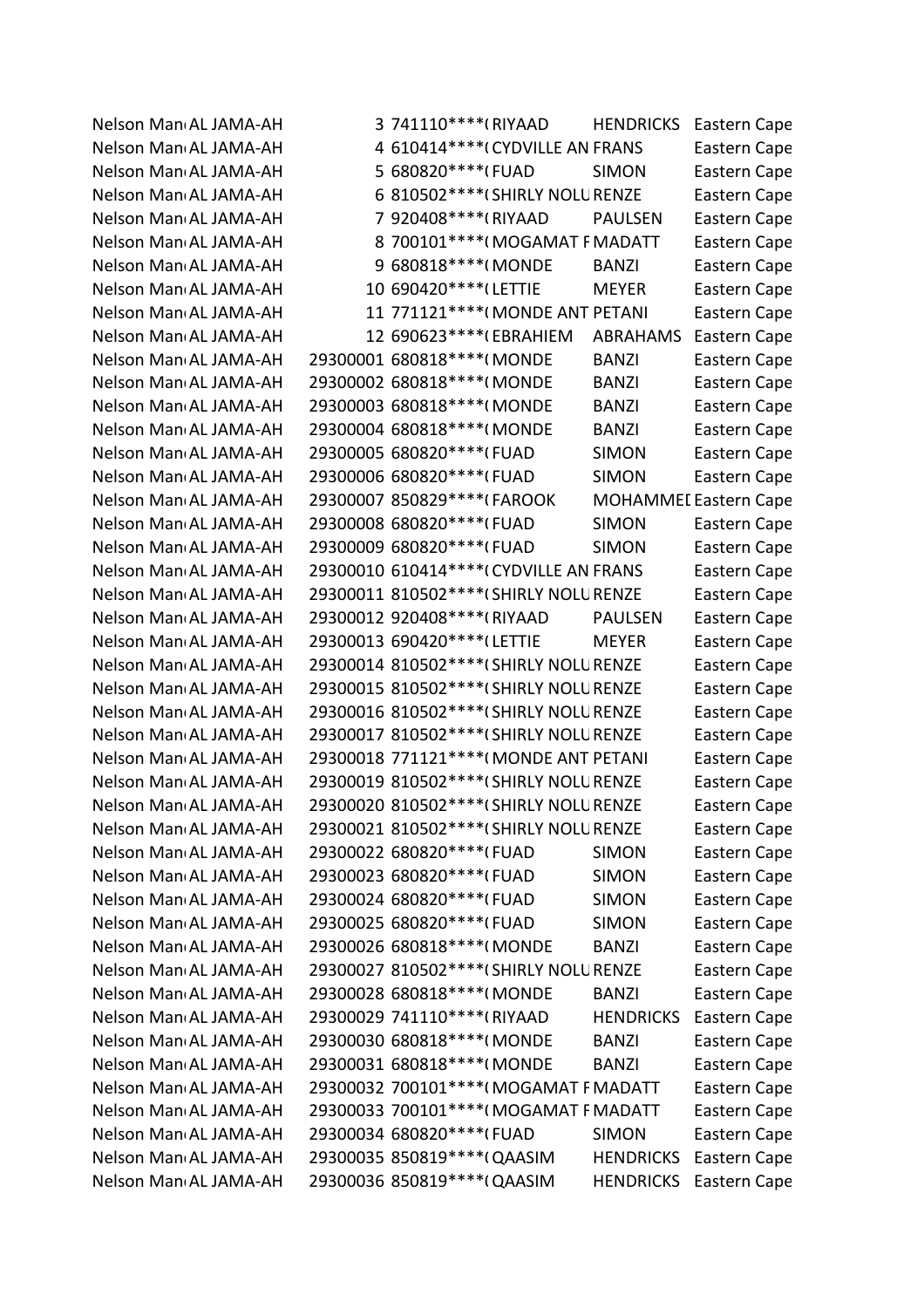|                  | Nelson Man AL JAMA-AH   | 29300037 850819 **** ( QAASIM<br><b>HENDRICKS</b>    | Eastern Cape |
|------------------|-------------------------|------------------------------------------------------|--------------|
|                  | Nelson Man AL JAMA-AH   | 29300038 850819 **** (QAASIM<br><b>HENDRICKS</b>     | Eastern Cape |
|                  | Nelson Man AL JAMA-AH   | 29300039 850819 **** (QAASIM<br><b>HENDRICKS</b>     | Eastern Cape |
|                  | Nelson Man AL JAMA-AH   | 29300040 850819 **** (QAASIM<br><b>HENDRICKS</b>     | Eastern Cape |
|                  | Nelson Man AL JAMA-AH   | 29300041 850819 **** (QAASIM<br><b>HENDRICKS</b>     | Eastern Cape |
|                  | Nelson Man AL JAMA-AH   | 29300042 850819 **** (QAASIM<br><b>HENDRICKS</b>     | Eastern Cape |
|                  | Nelson Man AL JAMA-AH   | 29300043 850819 **** (QAASIM<br><b>HENDRICKS</b>     | Eastern Cape |
|                  | Nelson Man AL JAMA-AH   | 29300044 850819 **** (QAASIM<br><b>HENDRICKS</b>     | Eastern Cape |
|                  | Nelson Man AL JAMA-AH   | 29300045 850819 **** (QAASIM<br><b>HENDRICKS</b>     | Eastern Cape |
|                  | Nelson Man AL JAMA-AH   | 29300046 850819 **** (QAASIM<br><b>HENDRICKS</b>     | Eastern Cape |
|                  | Nelson Man AL JAMA-AH   | 29300047 850819 **** ( QAASIM<br><b>HENDRICKS</b>    | Eastern Cape |
|                  | Nelson Man AL JAMA-AH   | 29300048 850819 **** (QAASIM<br><b>HENDRICKS</b>     | Eastern Cape |
|                  | Nelson Man AL JAMA-AH   | 29300049 850819 **** (QAASIM<br><b>HENDRICKS</b>     | Eastern Cape |
|                  | Nelson Man AL JAMA-AH   | 29300050 850819 **** ( QAASIM<br><b>HENDRICKS</b>    | Eastern Cape |
|                  | Nelson Man AL JAMA-AH   | 29300051 680818 **** (MONDE<br><b>BANZI</b>          | Eastern Cape |
|                  | Nelson Man AL JAMA-AH   | 29300052 810502 **** (SHIRLY NOLU RENZE              | Eastern Cape |
|                  | Nelson Man AL JAMA-AH   | 29300053 810502 **** (SHIRLY NOLU RENZE              | Eastern Cape |
|                  | Nelson Man AL JAMA-AH   | 29300054 810502 **** (SHIRLY NOLU RENZE              | Eastern Cape |
|                  | Nelson Man AL JAMA-AH   | 29300055 810502 **** (SHIRLY NOLU RENZE              | Eastern Cape |
|                  | Nelson Man AL JAMA-AH   | 29300056 810502 **** (SHIRLY NOLU RENZE              | Eastern Cape |
|                  | Nelson Man AL JAMA-AH   | 29300057 810502 **** (SHIRLY NOLU RENZE              | Eastern Cape |
|                  | Nelson Man AL JAMA-AH   | 29300058 810502 **** (SHIRLY NOLU RENZE              | Eastern Cape |
|                  | Nelson Man AL JAMA-AH   | 29300059 810502 **** (SHIRLY NOLU RENZE              | Eastern Cape |
|                  | Nelson Man AL JAMA-AH   | 29300060 810502 **** (SHIRLY NOLU RENZE              | Eastern Cape |
| <b>Dihlabeng</b> | AL JAMA-AH              | 41902001 851009 **** (MARIA MADI MOKOENA             | Free State   |
| <b>Dihlabeng</b> | AL JAMA-AH              | 41902002 980721 **** ( VUSIMUZI ST MOTHOLO           | Free State   |
| <b>Dihlabeng</b> | AL JAMA-AH              | 41902003 851009 **** (MARIA MADI MOKOENA             | Free State   |
| <b>Dihlabeng</b> | AL JAMA-AH              | 41902004 851009 **** (MARIA MADI MOKOENA             | Free State   |
| <b>Dihlabeng</b> | AL JAMA-AH              | 41902005 851009 **** (MARIA MADI MOKOENA             | Free State   |
| Dihlabeng        | AL JAMA-AH              | 41902006 841201****(AGNES MOSI MOKOENA               | Free State   |
| Dihlabeng        | AL JAMA-AH              | 41902007 851009 **** (MARIA MADI MOKOENA             | Free State   |
| Dihlabeng        |                         | 41902008 851009 **** (MARIA MADI MOKOENA             | Free State   |
|                  | AL JAMA-AH              |                                                      |              |
| Dihlabeng        | AL JAMA-AH              | 41902009 851009 **** (MARIA MADI MOKOENA             | Free State   |
| Dihlabeng        | AL JAMA-AH              | 41902010 851009 **** (MARIA MADI MOKOENA             | Free State   |
| <b>Dihlabeng</b> | AL JAMA-AH              | 41902011 921021 **** (MMOOKGO MOKOENA                | Free State   |
| Dihlabeng        | AL JAMA-AH              | 41902012 980503 **** (MOJALEFA S MOFOKENG Free State |              |
| Dihlabeng        | AL JAMA-AH              | 41902013 851009 **** (MARIA MADI MOKOENA             | Free State   |
| Dihlabeng        | AL JAMA-AH              | 41902014 851009 **** (MARIA MADI MOKOENA             | Free State   |
| Dihlabeng        | AL JAMA-AH              | 41902015 990426 **** (MPHO RICHA MOTAUNG             | Free State   |
| Dihlabeng        | AL JAMA-AH              | 41902016 851009 **** (MARIA MADI MOKOENA             | Free State   |
| <b>Dihlabeng</b> | AL JAMA-AH              | 41902017 991024 **** (MPOTSENG I MASOEU              | Free State   |
| <b>Dihlabeng</b> | AL JAMA-AH              | 41902018 851009 **** (MARIA MADI MOKOENA             | Free State   |
| <b>Dihlabeng</b> | AL JAMA-AH              | 41902019 851009 **** (MARIA MADI MOKOENA             | Free State   |
| Dihlabeng        | AL JAMA-AH              | 41902020 001214 **** (LINDIWE CAFTHABETHE            | Free State   |
|                  | Maluti a Phc AL JAMA-AH | 41904001 740924 **** (NALEDI JULY MOKOENA            | Free State   |
|                  | Maluti a Phc AL JAMA-AH | 41904002 740924 **** ( NALEDI JULY MOKOENA           | Free State   |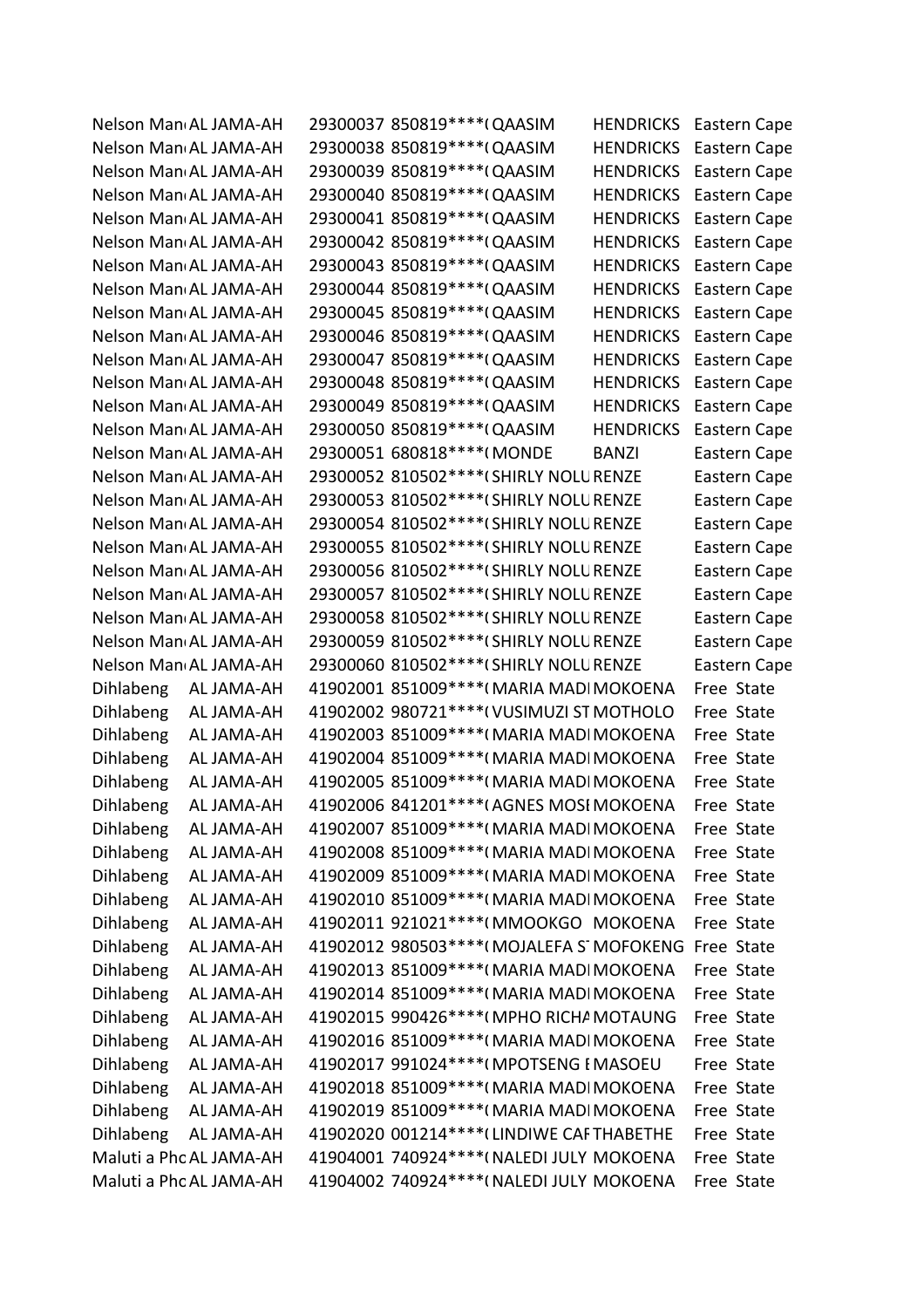Maluti a Phc AL JAMA-AH 41904003 740924\*\*\*\*(NALEDI JULY MOKOENA Free State Maluti a Phc AL JAMA-AH 41904004 740924\*\*\*\*\*(NALEDI JULY MOKOENA Free State Maluti a Phc AL JAMA-AH 41904005 991217\*\*\*\*(DISEBO GLAI MAKHAOTSE Free State Maluti a Phc AL JAMA-AH 41904006 000604\*\*\*\*(MATHAPELO MALAKWANI Free State Maluti a Phc AL JAMA-AH 41904007 740924\*\*\*\*(NALEDI JULY MOKOENA Free State Maluti a Phc AL JAMA-AH 41904008 740924\*\*\*\*(NALEDI JULY MOKOENA Free State Maluti a Phc AL JAMA-AH 41904009 740924\*\*\*\*\*(NALEDI JULY MOKOENA Free State Maluti a Phc AL JAMA-AH 41904010 740924\*\*\*\*(NALEDI JULY MOKOENA Free State Maluti a Phc AL JAMA-AH 41904011 740924\*\*\*\*(NALEDI JULY MOKOENA Free State Maluti a Phc AL JAMA-AH 41904012 000730\*\*\*\*(SEIPATI SELIN MOTOLO Free State Maluti a Phc AL JAMA-AH 41904013 990319\*\*\*\* (LONDOKUHL GAMBO Free State Maluti a Phc AL JAMA-AH 41904014 951010\*\*\*\* (SECHABA ED'SIMELANE Free State Maluti a Phc AL JAMA-AH 41904015 740924\*\*\*\*\*(NALEDI JULY MOKOENA Free State Maluti a Phc AL JAMA-AH 41904016 740924\*\*\*\*(NALEDI JULY MOKOENA Free State Maluti a Phc AL JAMA-AH 41904017 740924\*\*\*\*\*(NALEDI JULY MOKOENA Free State Maluti a Phc AL JAMA-AH 41904018 740924\*\*\*\*( NALEDI JULY MOKOENA Free State Maluti a Phc AL JAMA-AH 41904019 990105\*\*\*\*(MADODA VICTSHABALALA Free State Maluti a Phc AL JAMA-AH 41904020 740924\*\*\*\*(NALEDI JULY MOKOENA Free State Maluti a Phc AL JAMA-AH 41904021 970722\*\*\*\*(NKOPANE CAMOKOENA Free State Maluti a Phc AL JAMA-AH 41904022 740924\*\*\*\*(NALEDI JULY MOKOENA Free State Maluti a Phc AL JAMA-AH 41904023 000604\*\*\*\*(MATHAPELO MALAKWANI Free State Ekurhuleni AL JAMA-AH 79700011 761017\*\*\*\*(MUHAMMEL GADIMANG Gauteng Ekurhuleni AL JAMA-AH 79700022 690617\*\*\*\*(AHMED ADA PATEL Gauteng Ekurhuleni AL JAMA-AH 79700029 761017\*\*\*\*(MUHAMMEI GADIMANG Gauteng Ekurhuleni AL JAMA-AH 79700030 761017\*\*\*\*(MUHAMMEL GADIMANG Gauteng City of Johar AL JAMA-AH 1 820612\*\*\*\* (THAPELO AMAD Gauteng City of Johar AL JAMA-AH 2 610615\*\*\*\* IMRAAN ISMAIL-MOO Gauteng City of Johar AL JAMA-AH 3 850410\*\*\*\*(KABELO GWAMANDA Gauteng City of Johar AL JAMA-AH 4 720728\*\*\*\*(COLEEN ABBIRINKWEST Gauteng City of Johar AL JAMA-AH 5 751028\*\*\*\*(NATALIA NTULI Gauteng City of Johar AL JAMA-AH 6 820401\*\*\*\*(GREGORY SIE SEPENG Gauteng City of Johar AL JAMA-AH 7 820226\*\*\*\* TANYA MARCTIMM Gauteng City of Johar AL JAMA-AH 8 870917\*\*\*\*(DELISILE PRINGOZI Gauteng City of Johar AL JAMA-AH 9 841004\*\*\*\*(ROBERT TUN MASWENYAI Gauteng City of Johar AL JAMA-AH 10 920728\*\*\*\* TANDOLWET XOTYENI Gauteng City of Johar AL JAMA-AH 11 690903\*\*\*\*(MURIEDA ROSKIN Gauteng City of Johar AL JAMA-AH 12 790602\*\*\*\* (ZONGEZILE T MAKHUBU Gauteng City of Johar AL JAMA-AH 13 960922\*\*\*\*(ROCHELL TSHOMANE Gauteng City of Johar AL JAMA-AH 14 801113\*\*\*\*(MONGEZI NTABENI Gauteng City of Johar AL JAMA-AH 15 870114\*\*\*\*(BONGANI NGWENYA Gauteng City of Johar AL JAMA-AH 16 741021\*\*\*\*(BONGINKOSI VILAKAZI Gauteng City of Johar AL JAMA-AH 17 800401\*\*\*\*(LEBOGANG N KGAYE Gauteng City of Johar AL JAMA-AH 18 870525\*\*\*\*(ZENZOKUHLEXABA Gauteng City of Johar AL JAMA-AH 19 931109\*\*\*\* (JOHN KAGISC LEKHANYANI Gauteng City of Johar AL JAMA-AH 20 731015\*\*\*\*\*(JOHNY ROBERTSON Gauteng City of Johar AL JAMA-AH 21 711017\*\*\*\*(FREDDIE WILSON Gauteng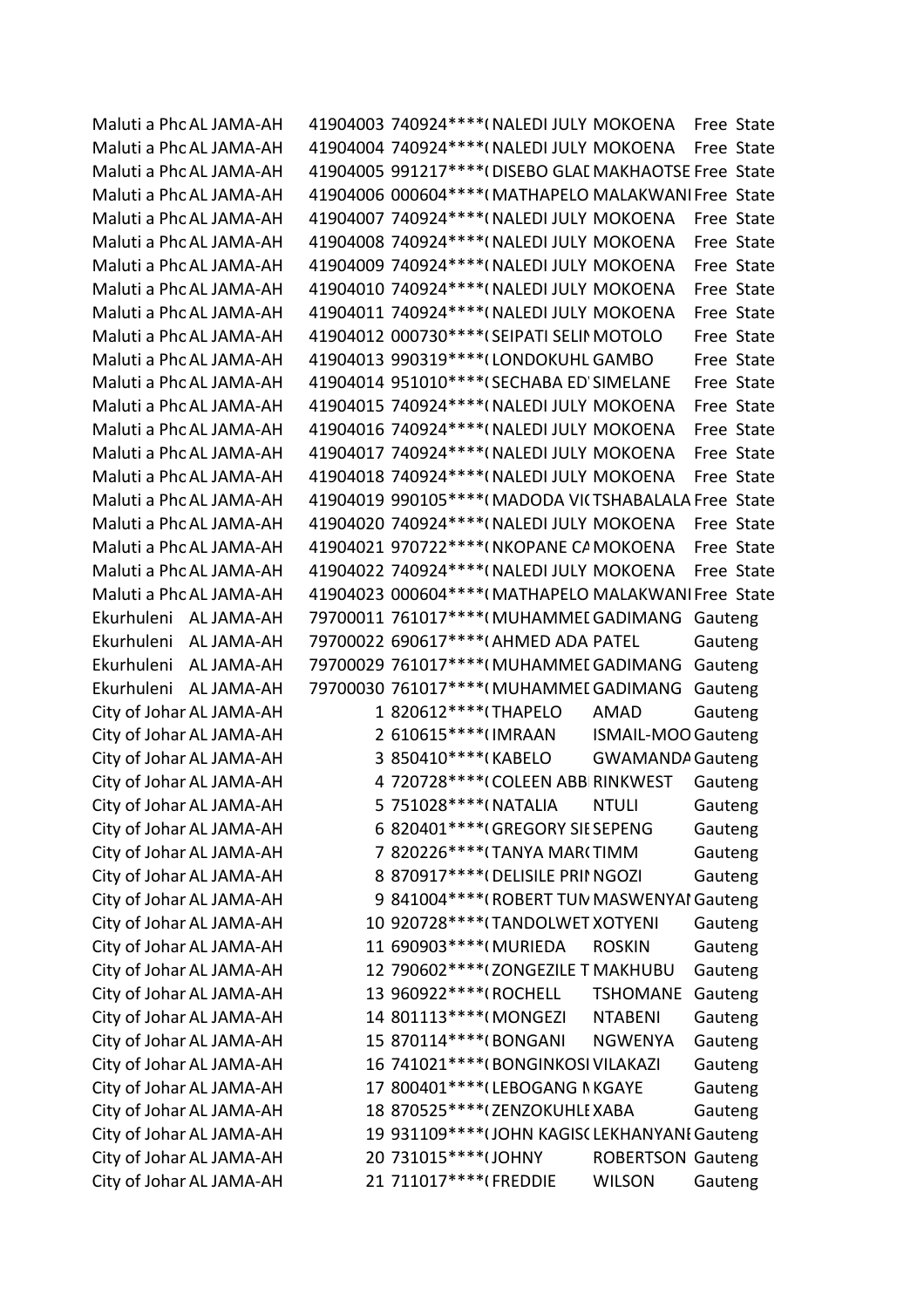| City of Johar AL JAMA-AH | 79800001 610615 **** (IMRAAN                         | <b>ISMAIL-MOO Gauteng</b> |         |
|--------------------------|------------------------------------------------------|---------------------------|---------|
| City of Johar AL JAMA-AH | 79800002 740310****(VOLCHERE LIKGEKWANE Gauteng      |                           |         |
| City of Johar AL JAMA-AH | 79800003 610615 **** (IMRAAN                         | <b>ISMAIL-MOO Gauteng</b> |         |
| City of Johar AL JAMA-AH | 79800004 610615 **** (IMRAAN                         | <b>ISMAIL-MOO Gauteng</b> |         |
| City of Johar AL JAMA-AH | 79800005 610615 **** (IMRAAN                         | <b>ISMAIL-MOO Gauteng</b> |         |
| City of Johar AL JAMA-AH | 79800006 610615 **** (IMRAAN                         | <b>ISMAIL-MOO Gauteng</b> |         |
| City of Johar AL JAMA-AH | 79800007 910410 **** (MANTSWAKI DITSHEGO             |                           | Gauteng |
| City of Johar AL JAMA-AH | 79800008 631212 **** (MOSES                          | <b>MIYA</b>               | Gauteng |
| City of Johar AL JAMA-AH | 79800009 610615 **** (IMRAAN                         | <b>ISMAIL-MOO Gauteng</b> |         |
| City of Johar AL JAMA-AH | 79800010 730729 **** (ZAET CLIFFT (MABILO            |                           | Gauteng |
| City of Johar AL JAMA-AH | 79800011 880830 **** (SARFARAZ YCTAKOLIA             |                           | Gauteng |
| City of Johar AL JAMA-AH | 79800012 610615 **** (IMRAAN                         | <b>ISMAIL-MOO Gauteng</b> |         |
| City of Johar AL JAMA-AH | 79800013 610615 **** (IMRAAN                         | <b>ISMAIL-MOO Gauteng</b> |         |
| City of Johar AL JAMA-AH | 79800014 610615 **** (IMRAAN                         | <b>ISMAIL-MOO Gauteng</b> |         |
| City of Johar AL JAMA-AH | 79800015 610615 **** (IMRAAN                         | <b>ISMAIL-MOO Gauteng</b> |         |
| City of Johar AL JAMA-AH | 79800016 610615 **** (IMRAAN                         | <b>ISMAIL-MOO Gauteng</b> |         |
| City of Johar AL JAMA-AH | 79800017 731015 **** (JOHNY                          | <b>ROBERTSON Gauteng</b>  |         |
| City of Johar AL JAMA-AH | 79800018 780719 **** (PRINCESS SH ADAMS              |                           | Gauteng |
| City of Johar AL JAMA-AH | 79800019 771130**** ( VELILE MAVE NCANANA            |                           | Gauteng |
| City of Johar AL JAMA-AH | 79800020 920403 **** (ARNOLD KUL SITHOLE             |                           | Gauteng |
| City of Johar AL JAMA-AH | 79800021 610615 **** (IMRAAN                         | <b>ISMAIL-MOO Gauteng</b> |         |
| City of Johar AL JAMA-AH | 79800022 610615 **** (IMRAAN                         | <b>ISMAIL-MOO Gauteng</b> |         |
| City of Johar AL JAMA-AH | 79800023 610615 **** (IMRAAN                         | <b>ISMAIL-MOO Gauteng</b> |         |
| City of Johar AL JAMA-AH | 79800024 610615 **** (IMRAAN                         | <b>ISMAIL-MOO Gauteng</b> |         |
| City of Johar AL JAMA-AH | 79800025 610615 **** (IMRAAN                         | <b>ISMAIL-MOO Gauteng</b> |         |
| City of Johar AL JAMA-AH | 79800026 610615 **** (IMRAAN                         | <b>ISMAIL-MOO Gauteng</b> |         |
| City of Johar AL JAMA-AH | 79800027 610615 **** (IMRAAN                         | <b>ISMAIL-MOO Gauteng</b> |         |
| City of Johar AL JAMA-AH | 79800028 610615 **** (IMRAAN                         | <b>ISMAIL-MOO Gauteng</b> |         |
| City of Johar AL JAMA-AH | 79800029 610615 **** (IMRAAN                         | <b>ISMAIL-MOO Gauteng</b> |         |
| City of Johar AL JAMA-AH | 79800030 610615 **** (IMRAAN                         | <b>ISMAIL-MOO Gauteng</b> |         |
| City of Johar AL JAMA-AH | 79800031 610615 **** (IMRAAN                         | <b>ISMAIL-MOO Gauteng</b> |         |
| City of Johar AL JAMA-AH | 79800032 610615 **** (IMRAAN                         | <b>ISMAIL-MOO Gauteng</b> |         |
| City of Johar AL JAMA-AH | 79800033 610615 **** (IMRAAN                         | <b>ISMAIL-MOO Gauteng</b> |         |
| City of Johar AL JAMA-AH | 79800034 610615 **** (IMRAAN                         | <b>ISMAIL-MOO Gauteng</b> |         |
| City of Johar AL JAMA-AH | 79800035 610615 **** (IMRAAN                         | <b>ISMAIL-MOO Gauteng</b> |         |
| City of Johar AL JAMA-AH | 79800036 930405 **** (THABO MOSI PULUTSOANI Gauteng  |                           |         |
| City of Johar AL JAMA-AH | 79800037 610615 **** (IMRAAN                         | <b>ISMAIL-MOO Gauteng</b> |         |
| City of Johar AL JAMA-AH | 79800038 610615 **** (IMRAAN                         | ISMAIL-MOO Gauteng        |         |
| City of Johar AL JAMA-AH | 79800039 610615 **** (IMRAAN                         | <b>ISMAIL-MOO Gauteng</b> |         |
| City of Johar AL JAMA-AH | 79800040 571109 **** (JABU ANTON DLAMINI             |                           | Gauteng |
| City of Johar AL JAMA-AH | 79800041 610615 **** (IMRAAN                         | <b>ISMAIL-MOO Gauteng</b> |         |
| City of Johar AL JAMA-AH | 79800042 931109 **** (JOHN KAGIS( LEKHANYANI Gauteng |                           |         |
| City of Johar AL JAMA-AH | 79800043 791111 **** (KAMOGELO \ MOKHONKI            |                           | Gauteng |
| City of Johar AL JAMA-AH | 79800044 910605 **** (SIBONISO                       | <b>MODAU</b>              | Gauteng |
| City of Johar AL JAMA-AH | 79800045 610615 **** (IMRAAN                         | <b>ISMAIL-MOO Gauteng</b> |         |
| City of Johar AL JAMA-AH | 79800046 610615 **** (IMRAAN                         | <b>ISMAIL-MOO Gauteng</b> |         |
|                          |                                                      |                           |         |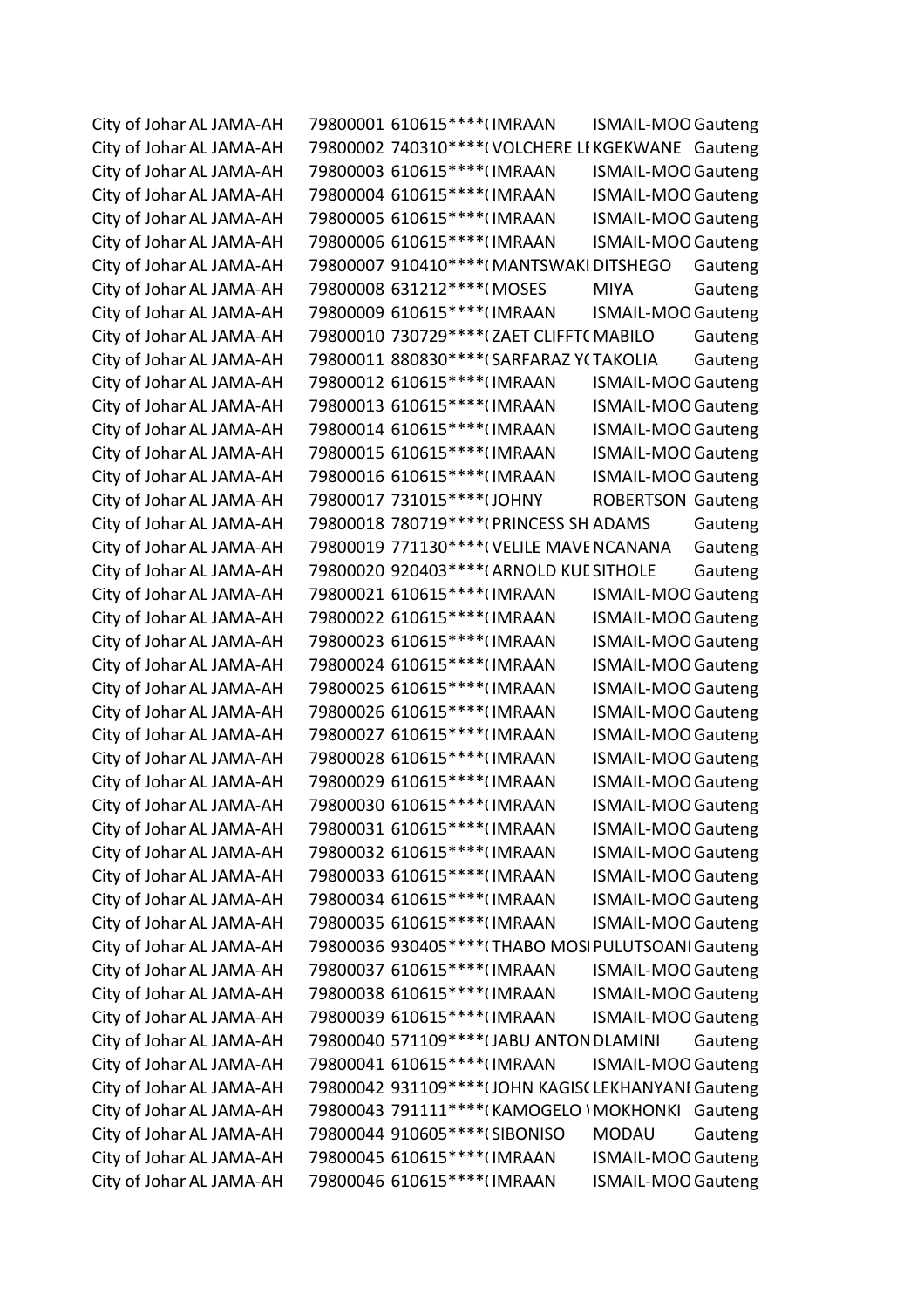City of Johar AL JAMA-AH 79800047 610615\*\*\*\*(IMRAAN ISMAIL-MOO Gauteng City of Johar AL JAMA-AH 79800048 610615\*\*\*\*(IMRAAN ISMAIL-MOO Gauteng City of Johar AL JAMA-AH 79800049 811011\*\*\*\*(OUTLWILE AI MADITO Gauteng City of Johar AL JAMA-AH 79800050 610615\*\*\*\*(IMRAAN ISMAIL-MOO Gauteng City of Johar AL JAMA-AH 79800051 610615\*\*\*\*(IMRAAN ISMAIL-MOO Gauteng City of Johar AL JAMA-AH 79800052 610615\*\*\*\*(IMRAAN ISMAIL-MOO Gauteng City of Johar AL JAMA-AH 79800053 610615\*\*\*\*(IMRAAN ISMAIL-MOO Gauteng City of Johar AL JAMA-AH 79800054 880302\*\*\*\*(SHEHRYAR A KHAN Gauteng City of Johar AL JAMA-AH 79800055 880302\*\*\*\*(SHEHRYAR A KHAN Gauteng City of Johar AL JAMA-AH 79800056 610615\*\*\*\*(IMRAAN ISMAIL-MOO Gauteng City of Johar AL JAMA-AH 79800057 730921\*\*\*\*(MZENZELI M NYILIKA Gauteng City of Johar AL JAMA-AH 79800058 610615\*\*\*\*(IMRAAN ISMAIL-MOO Gauteng City of Johar AL JAMA-AH 79800059 720521\*\*\*\* (LUCIA XOLIS\ NXOZI Gauteng City of Johar AL JAMA-AH 79800060 610615\*\*\*\*(IMRAAN ISMAIL-MOO Gauteng City of Johar AL JAMA-AH 79800061 610615\*\*\*\*(IMRAAN ISMAIL-MOO Gauteng City of Johar AL JAMA-AH 79800062 610615\*\*\*\*(IMRAAN ISMAIL-MOO Gauteng City of Johar AL JAMA-AH 79800063 610615\*\*\*\*(IMRAAN ISMAIL-MOO Gauteng City of Johar AL JAMA-AH 79800064 610615\*\*\*\*(IMRAAN ISMAIL-MOO Gauteng City of Johar AL JAMA-AH 79800065 610615\*\*\*\*(IMRAAN ISMAIL-MOO Gauteng City of Johar AL JAMA-AH 79800066 781111\*\*\*\*(NOMFUNDIS MALI Gauteng City of Johar AL JAMA-AH 79800067 610615\*\*\*\*(IMRAAN ISMAIL-MOO Gauteng City of Johar AL JAMA-AH 79800068 910315\*\*\*\*(RAMIZ BROWN Gauteng City of Johar AL JAMA-AH 79800069 910315\*\*\*\*(RAMIZ BROWN Gauteng City of Johar AL JAMA-AH 79800070 930907\*\*\*\* (LUCYNDA OL STUURMAN Gauteng City of Johar AL JAMA-AH 79800071 610615\*\*\*\*(IMRAAN ISMAIL-MOO Gauteng City of Johar AL JAMA-AH 79800072 610615\*\*\*\*(IMRAAN ISMAIL-MOO Gauteng City of Johar AL JAMA-AH 79800073 610615\*\*\*\*(IMRAAN ISMAIL-MOO Gauteng City of Johar AL JAMA-AH 79800074 610615\*\*\*\*(IMRAAN ISMAIL-MOO Gauteng City of Johar AL JAMA-AH 79800075 610615\*\*\*\*(IMRAAN ISMAIL-MOO Gauteng City of Johar AL JAMA-AH 79800076 610615\*\*\*\*(IMRAAN ISMAIL-MOO Gauteng City of Johar AL JAMA-AH 79800077 610615\*\*\*\*(IMRAAN ISMAIL-MOO Gauteng City of Johar AL JAMA-AH 79800078 610615\*\*\*\*(IMRAAN ISMAIL-MOO Gauteng City of Johar AL JAMA-AH 79800079 610615\*\*\*\*(IMRAAN ISMAIL-MOO Gauteng City of Johar AL JAMA-AH 79800080 610615\*\*\*\*(IMRAAN ISMAIL-MOO Gauteng City of Johar AL JAMA-AH 79800081 610615\*\*\*\*(IMRAAN ISMAIL-MOO Gauteng City of Johar AL JAMA-AH 79800082 741123\*\*\*\*(MOGAMAT F CASTER Gauteng City of Johar AL JAMA-AH 79800083 610615\*\*\*\*(IMRAAN ISMAIL-MOO Gauteng City of Johar AL JAMA-AH 79800084 610615\*\*\*\*(IMRAAN ISMAIL-MOO Gauteng City of Johar AL JAMA-AH 79800085 610615\*\*\*\*(IMRAAN ISMAIL-MOO Gauteng City of Johar AL JAMA-AH 79800086 610615\*\*\*\*(IMRAAN ISMAIL-MOO Gauteng City of Johar AL JAMA-AH 79800087 610615\*\*\*\*(IMRAAN ISMAIL-MOO Gauteng City of Johar AL JAMA-AH 79800088 610615\*\*\*\*(IMRAAN ISMAIL-MOO Gauteng City of Johar AL JAMA-AH 79800089 610615\*\*\*\*(IMRAAN ISMAIL-MOO Gauteng City of Johar AL JAMA-AH 79800090 610615\*\*\*\*(IMRAAN ISMAIL-MOO Gauteng City of Johar AL JAMA-AH 79800091 900509\*\*\*\*(BUSISIWE BUDUBE Gauteng City of Johar AL JAMA-AH 79800092 610615\*\*\*\*(IMRAAN ISMAIL-MOO Gauteng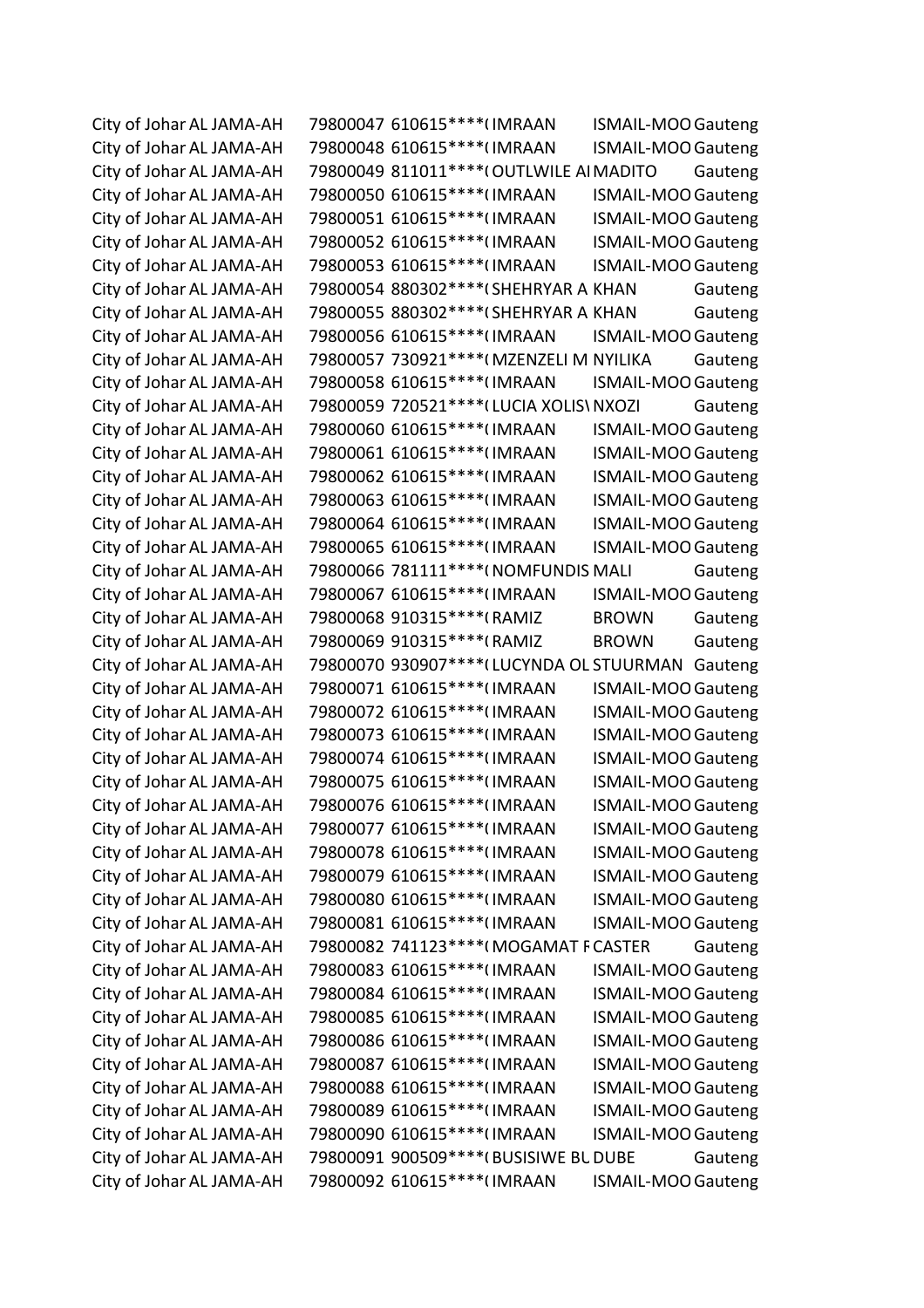City of Johar AL JAMA-AH 79800093 610615\*\*\*\*(IMRAAN ISMAIL-MOO Gauteng City of Johar AL JAMA-AH 79800094 610615\*\*\*\*(IMRAAN ISMAIL-MOO Gauteng City of Johar AL JAMA-AH 79800095 610615\*\*\*\*(IMRAAN ISMAIL-MOO Gauteng City of Johar AL JAMA-AH 79800096 610615\*\*\*\*(IMRAAN ISMAIL-MOO Gauteng City of Johar AL JAMA-AH 79800097 610615\*\*\*\*(IMRAAN ISMAIL-MOO Gauteng City of Johar AL JAMA-AH 79800098 610615\*\*\*\*(IMRAAN ISMAIL-MOO Gauteng City of Johar AL JAMA-AH 79800099 610615\*\*\*\*(IMRAAN ISMAIL-MOO Gauteng City of Johar AL JAMA-AH 79800100 610615\*\*\*\*(IMRAAN ISMAIL-MOO Gauteng City of Johar AL JAMA-AH 79800101 610615\*\*\*\*(IMRAAN ISMAIL-MOO Gauteng City of Johar AL JAMA-AH 79800102 610615\*\*\*\*(IMRAAN ISMAIL-MOO Gauteng City of Johar AL JAMA-AH 79800103 610615\*\*\*\*(IMRAAN ISMAIL-MOO Gauteng City of Johar AL JAMA-AH 79800104 610615\*\*\*\*(IMRAAN ISMAIL-MOO Gauteng City of Johar AL JAMA-AH 79800105 851028\*\*\*\* (ZWIDOFHELA MUREMI Gauteng City of Johar AL JAMA-AH  $-79800106$  500817\*\*\*\*(YUNUS ALLY Gauteng City of Johar AL JAMA-AH 79800107 610615\*\*\*\*(IMRAAN ISMAIL-MOO Gauteng City of Johar AL JAMA-AH 79800108 890910\*\*\*\*(BENJAMIN CHISARI Gauteng City of Johar AL JAMA-AH 79800109 610615\*\*\*\*(IMRAAN ISMAIL-MOO Gauteng City of Johar AL JAMA-AH 79800110 610615\*\*\*\*(IMRAAN ISMAIL-MOO Gauteng City of Johar AL JAMA-AH 79800111 610615\*\*\*\*(IMRAAN ISMAIL-MOO Gauteng City of Johar AL JAMA-AH 79800112 610615\*\*\*\*(IMRAAN ISMAIL-MOO Gauteng City of Johar AL JAMA-AH 79800113 610615\*\*\*\*(IMRAAN ISMAIL-MOO Gauteng City of Johar AL JAMA-AH 79800114 610615\*\*\*\*(IMRAAN ISMAIL-MOO Gauteng City of Johar AL JAMA-AH 79800115 610615\*\*\*\*(IMRAAN ISMAIL-MOO Gauteng City of Johar AL JAMA-AH 79800116 610615\*\*\*\*(IMRAAN ISMAIL-MOO Gauteng City of Johar AL JAMA-AH 79800117 610615\*\*\*\*(IMRAAN ISMAIL-MOO Gauteng City of Johar AL JAMA-AH 79800118 610615\*\*\*\*(IMRAAN ISMAIL-MOO Gauteng City of Johar AL JAMA-AH 79800119 610615\*\*\*\*(IMRAAN ISMAIL-MOO Gauteng City of Johar AL JAMA-AH 79800120 761226\*\*\*\*(HOOSEIN KHAN Gauteng City of Johar AL JAMA-AH 79800121 610615\*\*\*\*(IMRAAN ISMAIL-MOO Gauteng City of Johar AL JAMA-AH 79800122 610615\*\*\*\*(IMRAAN ISMAIL-MOO Gauteng City of Johar AL JAMA-AH 79800123 610615\*\*\*\*(IMRAAN ISMAIL-MOO Gauteng City of Johar AL JAMA-AH 79800124 610615\*\*\*\*(IMRAAN ISMAIL-MOO Gauteng City of Johar AL JAMA-AH 79800125 610615\*\*\*\*(IMRAAN ISMAIL-MOO Gauteng City of Johar AL JAMA-AH 79800126 610615\*\*\*\*(IMRAAN ISMAIL-MOO Gauteng City of Johar AL JAMA-AH 79800127 610615\*\*\*\*(IMRAAN ISMAIL-MOO Gauteng City of Johar AL JAMA-AH 79800128 610615\*\*\*\*(IMRAAN ISMAIL-MOO Gauteng City of Johar AL JAMA-AH 79800129 610615\*\*\*\*(IMRAAN ISMAIL-MOO Gauteng City of Johar AL JAMA-AH 79800130 610615\*\*\*\*(IMRAAN ISMAIL-MOO Gauteng City of Johar AL JAMA-AH 79800131 610615\*\*\*\*(IMRAAN ISMAIL-MOO Gauteng City of Johar AL JAMA-AH 79800132 610615\*\*\*\*(IMRAAN ISMAIL-MOO Gauteng City of Johar AL JAMA-AH 79800133 610615\*\*\*\*(IMRAAN ISMAIL-MOO Gauteng City of Johar AL JAMA-AH 79800134 610615\*\*\*\*(IMRAAN ISMAIL-MOO Gauteng City of Johar AL JAMA-AH 79800135 610615\*\*\*\*(IMRAAN ISMAIL-MOO Gauteng City of Tshw AL JAMA-AH 1 770901\*\*\*\* (SINDILE AMII NGUBANE Gauteng City of Tshw AL JAMA-AH 2 670714\*\*\*\* (ZAINAB AHM MEGAHED Gauteng City of Tshw AL JAMA-AH 3 810825\*\*\*\*(DAPHNEY SIF BOCO Gauteng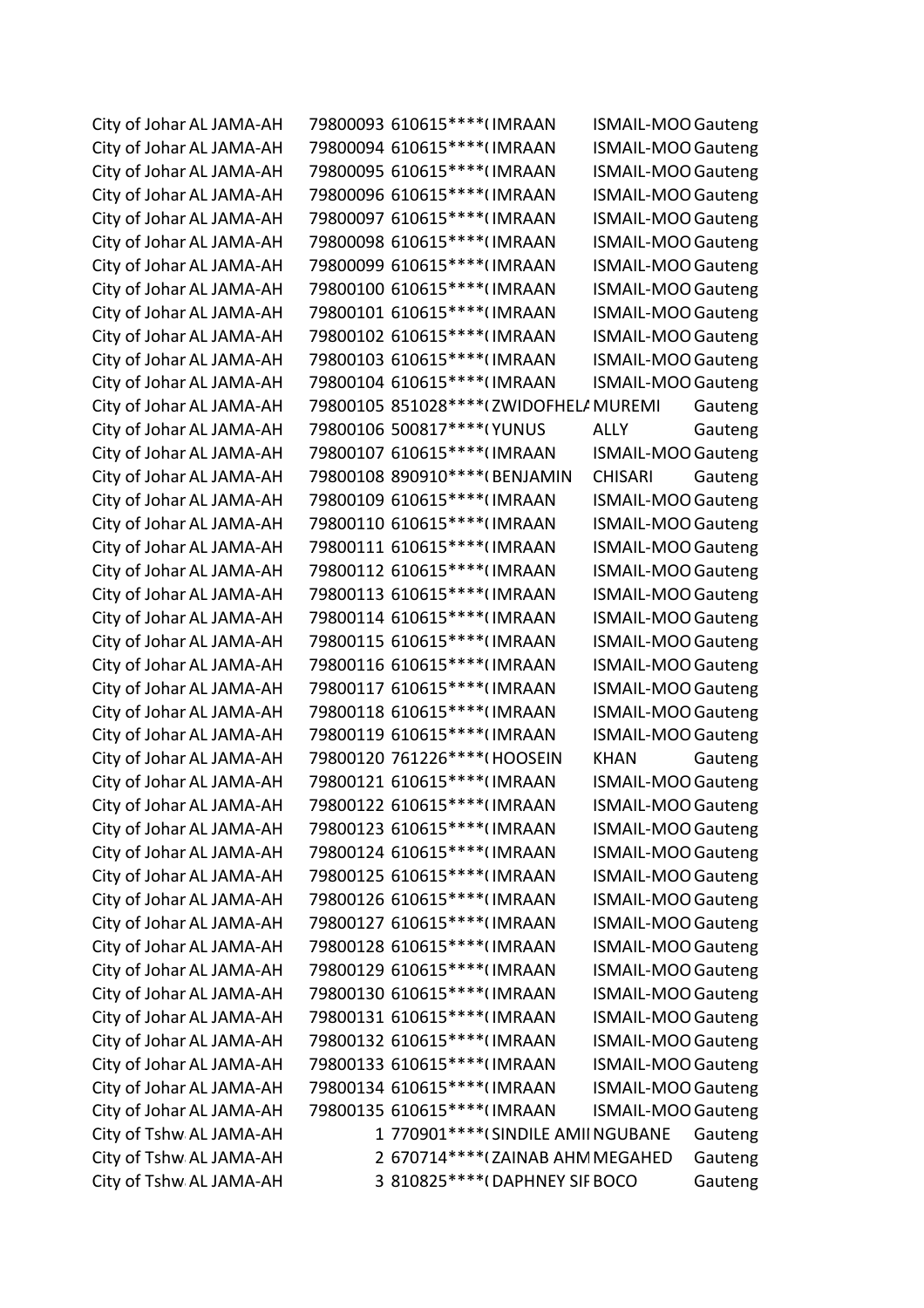City of Tshw AL JAMA-AH 4 950322\*\*\*\*(TEBOGO SIM SITHOLE Gauteng City of Tshw AL JAMA-AH 5 000320\*\*\*\* (ZANDILE ESTISELOTWA Gauteng City of Tshw AL JAMA-AH 6 950709\*\*\*\*(KAGISO ALPH MOLAUTSI Gauteng City of Tshw AL JAMA-AH 79900001 770901\*\*\*\* (SINDILE AMIINGUBANE Gauteng City of Tshw AL JAMA-AH 79900002 910104\*\*\*\*(TIYANI DELIL HLEBELA Gauteng City of Tshw AL JAMA-AH 79900003 930108\*\*\*\*(FHATANI JOS MUOFHE Gauteng City of Tshw AL JAMA-AH 79900004 770901\*\*\*\* (SINDILE AMII NGUBANE Gauteng City of Tshw AL JAMA-AH 79900005 950826\*\*\*\*(MILLICENT MASINA Gauteng City of Tshw AL JAMA-AH 79900006 950826\*\*\*\*(MILLICENT MASINA Gauteng City of Tshw AL JAMA-AH  $79900007950810***$ <sup>\*</sup>IDANI NDOU Gauteng City of Tshw AL JAMA-AH 79900008 930108\*\*\*\*(FHATANI JOS MUOFHE Gauteng City of Tshw AL JAMA-AH 79900009 950322\*\*\*\*(TEBOGO SIM SITHOLE Gauteng City of Tshw AL JAMA-AH 79900010 950322\*\*\*\* (TEBOGO SIM SITHOLE Gauteng City of Tshw AL JAMA-AH 79900011 950322\*\*\*\* (TEBOGO SIM SITHOLE Gauteng City of Tshw AL JAMA-AH 79900012 970309\*\*\*\*(MDUDUZI AL NGCOBO Gauteng City of Tshw AL JAMA-AH 79900013 950709\*\*\*\*(KAGISO ALPI MOLAUTSI Gauteng City of Tshw AL JAMA-AH 79900014 950709\*\*\*\*(KAGISO ALPI MOLAUTSI Gauteng City of Tshw AL JAMA-AH 79900015 950709\*\*\*\*(KAGISO ALPI MOLAUTSI Gauteng City of Tshw AL JAMA-AH 79900016 950709\*\*\*\*(KAGISO ALPI MOLAUTSI Gauteng City of Tshw AL JAMA-AH 79900017 940726\*\*\*\*(NANDO WILL NGOBENI Gauteng City of Tshw AL JAMA-AH 79900018 030331 $***$ <sup>(KUTLWANO (ZIMU Gauteng)</sup> City of Tshw AL JAMA-AH 79900019 900911\*\*\*\*(SIBUSISO ALF MABENA Gauteng City of Tshw AL JAMA-AH 79900020 020624\*\*\*\*(ORATILE ALIE LEVUNO Gauteng City of Tshw AL JAMA-AH 79900021 020624\*\*\*\*(ORATILE ALIE LEVUNO Gauteng City of Tshw AL JAMA-AH 79900022 020624\*\*\*\*(ORATILE ALIE LEVUNO Gauteng City of Tshw AL JAMA-AH 79900023 020624\*\*\*\*(ORATILE ALIE LEVUNO Gauteng City of Tshw AL JAMA-AH 79900024 770901\*\*\*\*(SINDILE AMIINGUBANE Gauteng City of Tshw AL JAMA-AH 79900025 970612\*\*\*\*(SIPHESIHLE CNKONYANE Gauteng City of Tshw AL JAMA-AH 79900026 970612\*\*\*\* (SIPHESIHLE CNKONYANE Gauteng City of Tshw AL JAMA-AH 79900027 970612\*\*\*\* (SIPHESIHLE CNKONYANE Gauteng City of Tshw AL JAMA-AH 79900028 970612\*\*\*\* (SIPHESIHLE CNKONYANE Gauteng City of Tshw AL JAMA-AH 79900029 970612\*\*\*\* (SIPHESIHLE CNKONYANE Gauteng City of Tshw AL JAMA-AH 79900030 810825\*\*\*\*(DAPHNEY SIF BOCO Gauteng City of Tshw AL JAMA-AH 79900031 810825\*\*\*\*(DAPHNEY SIF BOCO Gauteng City of Tshw AL JAMA-AH 79900032 810825\*\*\*\*(DAPHNEY SIF BOCO Gauteng City of Tshw AL JAMA-AH 79900033 810825\*\*\*\*(DAPHNEY SIF BOCO Gauteng City of Tshw AL JAMA-AH 79900034 810825\*\*\*\*(DAPHNEY SIF BOCO Gauteng City of Tshw AL JAMA-AH 79900035 810825\*\*\*\*(DAPHNEY SIF BOCO Gauteng City of Tshw AL JAMA-AH 79900036 810825\*\*\*\*(DAPHNEY SIF BOCO Gauteng City of Tshw AL JAMA-AH 79900037 810825\*\*\*\*(DAPHNEY SIF BOCO Gauteng City of Tshw AL JAMA-AH 79900038 810825\*\*\*\*(DAPHNEY SIF BOCO Gauteng City of Tshw AL JAMA-AH  $-79900039810825***$  (DAPHNEY SIF BOCO Gauteng City of Tshw AL JAMA-AH 79900040 810825\*\*\*\*(DAPHNEY SIF BOCO Gauteng City of Tshw AL JAMA-AH 79900041 810825\*\*\*\*(DAPHNEY SIF BOCO Gauteng City of Tshw AL JAMA-AH 79900042 810825\*\*\*\*(DAPHNEY SIF BOCO Gauteng City of Tshw AL JAMA-AH 79900043 810825\*\*\*\*(DAPHNEY SIF BOCO Gauteng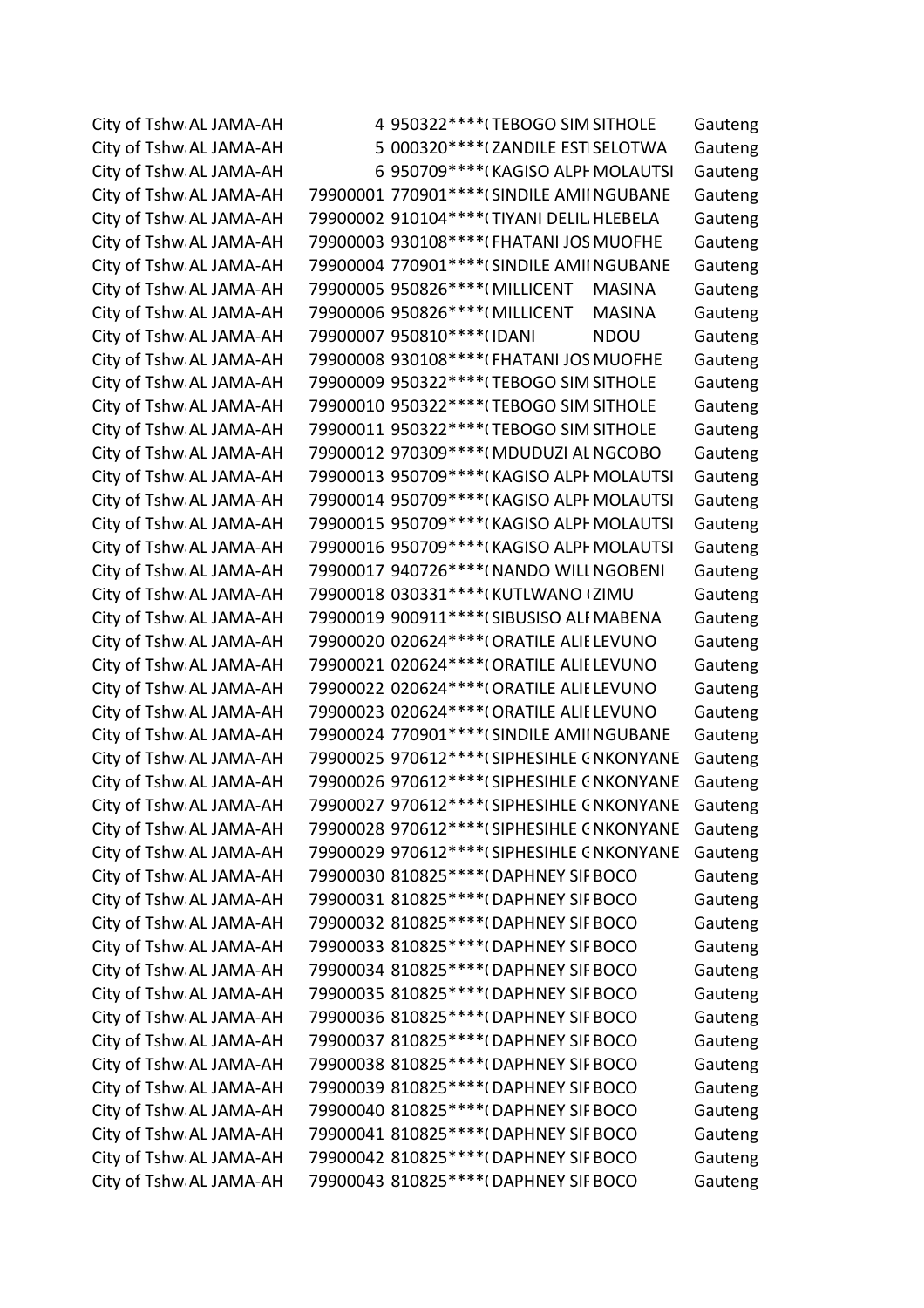City of Tshw AL JAMA-AH 79900044 810825\*\*\*\*(DAPHNEY SIF BOCO Gauteng City of Tshw AL JAMA-AH 79900045 810825\*\*\*\*(DAPHNEY SIF BOCO Gauteng City of Tshw AL JAMA-AH 79900046 810825\*\*\*\*(DAPHNEY SIF BOCO Gauteng City of Tshw AL JAMA-AH 79900047 810825\*\*\*\*(DAPHNEY SIF BOCO Gauteng City of Tshw AL JAMA-AH 79900048 810825\*\*\*\*(DAPHNEY SIF BOCO Gauteng City of Tshw AL JAMA-AH 79900049 810825\*\*\*\*(DAPHNEY SIF BOCO Gauteng City of Tshw AL JAMA-AH 79900050 770901\*\*\*\* (SINDILE AMII NGUBANE Gauteng City of Tshw AL JAMA-AH 79900051 770901\*\*\*\* (SINDILE AMII NGUBANE Gauteng City of Tshw AL JAMA-AH 79900052 770901\*\*\*\* (SINDILE AMII NGUBANE Gauteng City of Tshw AL JAMA-AH 79900053 770901\*\*\*\*(SINDILE AMIINGUBANE Gauteng City of Tshw AL JAMA-AH 79900054 770901\*\*\*\*(SINDILE AMIINGUBANE Gauteng City of Tshw AL JAMA-AH 79900055 770901\*\*\*\* (SINDILE AMII NGUBANE Gauteng City of Tshw AL JAMA-AH 79900056 941225\*\*\*\* (SUNDAY ANL NKOSI Gauteng City of Tshw AL JAMA-AH 79900057 770901\*\*\*\* (SINDILE AMII NGUBANE Gauteng City of Tshw AL JAMA-AH 79900058 770901\*\*\*\* (SINDILE AMII NGUBANE Gauteng City of Tshw AL JAMA-AH 79900059 770901\*\*\*\* (SINDILE AMIINGUBANE Gauteng City of Tshw AL JAMA-AH 79900060 770901\*\*\*\* (SINDILE AMIINGUBANE Gauteng City of Tshw AL JAMA-AH 79900061 630118\*\*\*\*(MOHAMED SSULIMAN GA Gauteng City of Tshw AL JAMA-AH 79900062 770901\*\*\*\* (SINDILE AMII NGUBANE Gauteng City of Tshw AL JAMA-AH 79900063 770901\*\*\*\* (SINDILE AMII NGUBANE Gauteng City of Tshw AL JAMA-AH 79900064 790920\*\*\*\* (SIPHO PHILLI TSHABANGU Gauteng City of Tshw AL JAMA-AH 79900065 790920\*\*\*\*(SIPHO PHILLI TSHABANGU Gauteng City of Tshw AL JAMA-AH 79900066 790920\*\*\*\*(SIPHO PHILLI TSHABANGU Gauteng City of Tshw AL JAMA-AH 79900067 790920\*\*\*\* (SIPHO PHILLI TSHABANGU Gauteng City of Tshw AL JAMA-AH 79900068 790920\*\*\*\* (SIPHO PHILLI TSHABANGU Gauteng City of Tshw AL JAMA-AH 79900069 790920\*\*\*\* (SIPHO PHILLI TSHABANGU Gauteng City of Tshw AL JAMA-AH 79900070 790920\*\*\*\*(SIPHO PHILLI TSHABANGU Gauteng City of Tshw AL JAMA-AH 79900071 790920\*\*\*\*(SIPHO PHILLI TSHABANGU Gauteng City of Tshw AL JAMA-AH 79900072 790920\*\*\*\* (SIPHO PHILLI TSHABANGU Gauteng City of Tshw AL JAMA-AH 79900073 790920\*\*\*\* (SIPHO PHILLI TSHABANGU Gauteng City of Tshw AL JAMA-AH 79900074 790920\*\*\*\* (SIPHO PHILLI TSHABANGU Gauteng City of Tshw AL JAMA-AH 79900075 790920\*\*\*\* (SIPHO PHILLI TSHABANGU Gauteng City of Tshw AL JAMA-AH 79900076 740620\*\*\*\*(ARON SWATIMOGOROSI Gauteng City of Tshw AL JAMA-AH 79900077 770901\*\*\*\*(SINDILE AMIINGUBANE Gauteng City of Tshw AL JAMA-AH 79900078 770901\*\*\*\* (SINDILE AMIINGUBANE Gauteng City of Tshw AL JAMA-AH 79900079 770901\*\*\*\* (SINDILE AMIINGUBANE Gauteng City of Tshw AL JAMA-AH 79900080 770901\*\*\*\* (SINDILE AMIINGUBANE Gauteng City of Tshw AL JAMA-AH 79900081 770901\*\*\*\* (SINDILE AMII NGUBANE Gauteng City of Tshw AL JAMA-AH 79900082 770901\*\*\*\* (SINDILE AMII NGUBANE Gauteng City of Tshw AL JAMA-AH 79900083 770901\*\*\*\* (SINDILE AMIINGUBANE Gauteng City of Tshw AL JAMA-AH 79900084 770901\*\*\*\* (SINDILE AMIINGUBANE Gauteng City of Tshw AL JAMA-AH 79900085 770901\*\*\*\* (SINDILE AMIINGUBANE Gauteng City of Tshw AL JAMA-AH 79900086 770901\*\*\*\* (SINDILE AMIINGUBANE Gauteng City of Tshw AL JAMA-AH 79900087 770901\*\*\*\* (SINDILE AMII NGUBANE Gauteng City of Tshw AL JAMA-AH 79900088 770901\*\*\*\*(SINDILE AMIINGUBANE Gauteng City of Tshw AL JAMA-AH 79900089 770901\*\*\*\*(SINDILE AMIINGUBANE Gauteng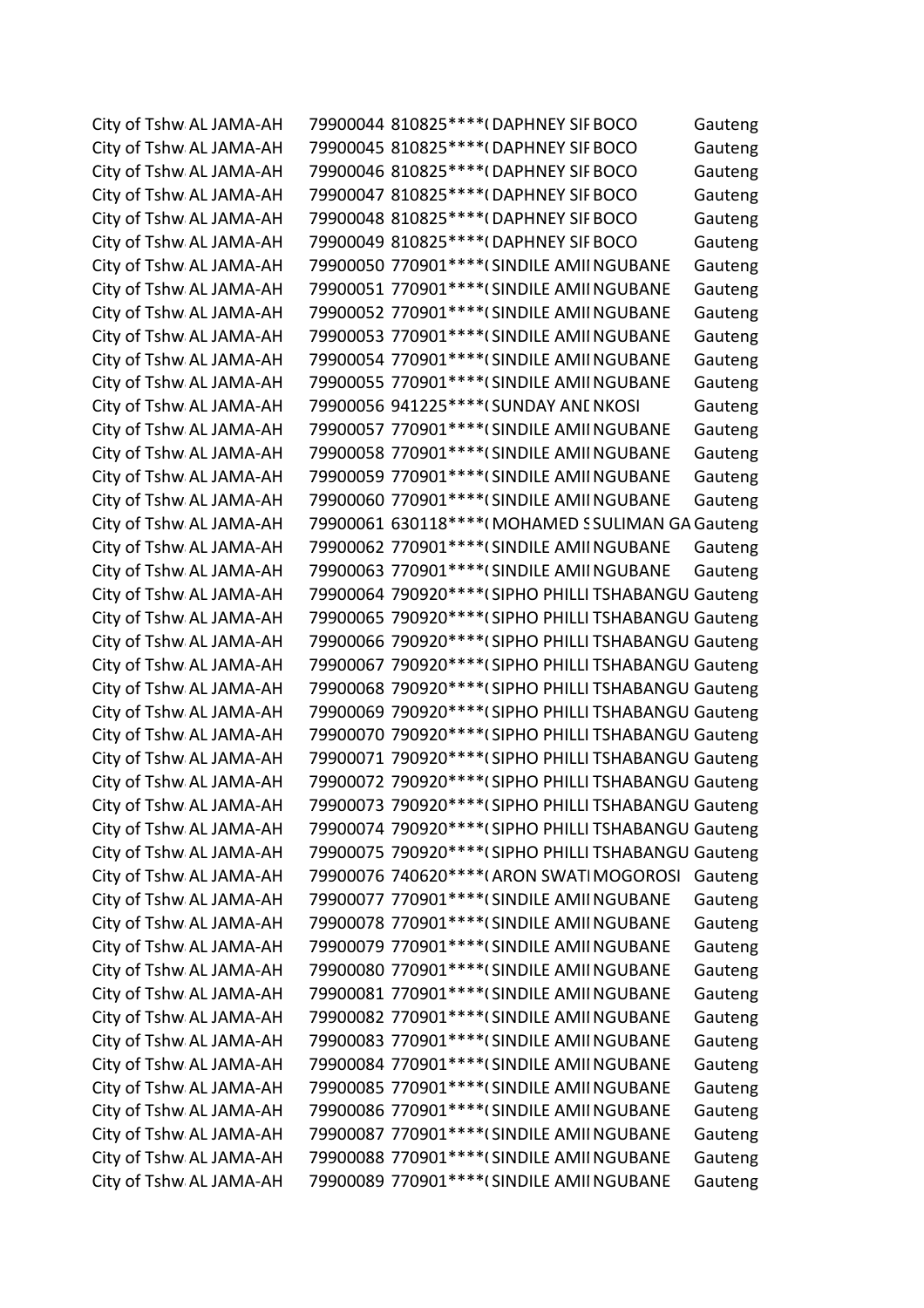|          | City of Tshw AL JAMA-AH |                       | 79900090 770901 **** (SINDILE AMII NGUBANE |                | Gauteng                                          |
|----------|-------------------------|-----------------------|--------------------------------------------|----------------|--------------------------------------------------|
|          | City of Tshw AL JAMA-AH |                       | 79900091 770901 **** (SINDILE AMII NGUBANE |                | Gauteng                                          |
|          | City of Tshw AL JAMA-AH |                       | 79900092 770901 **** (SINDILE AMII NGUBANE |                | Gauteng                                          |
|          | City of Tshw AL JAMA-AH |                       | 79900093 670714 **** (ZAINAB AHM MEGAHED   |                | Gauteng                                          |
|          | City of Tshw AL JAMA-AH |                       | 79900094 770901 **** (SINDILE AMII NGUBANE |                | Gauteng                                          |
|          | City of Tshw AL JAMA-AH |                       | 79900095 000320 **** (ZANDILE EST SELOTWA  |                | Gauteng                                          |
|          | City of Tshw AL JAMA-AH |                       | 79900096 000320 **** (ZANDILE EST SELOTWA  |                | Gauteng                                          |
|          | City of Tshw AL JAMA-AH |                       | 79900097 000320 **** (ZANDILE EST SELOTWA  |                | Gauteng                                          |
|          | City of Tshw AL JAMA-AH |                       | 79900098 000320 **** (ZANDILE EST SELOTWA  |                | Gauteng                                          |
|          | City of Tshw AL JAMA-AH |                       | 79900099 000320 **** (ZANDILE EST SELOTWA  |                | Gauteng                                          |
|          | City of Tshw AL JAMA-AH |                       | 79900100 000320 **** (ZANDILE EST SELOTWA  |                | Gauteng                                          |
|          | City of Tshw AL JAMA-AH |                       | 79900101 000320 **** (ZANDILE EST SELOTWA  |                | Gauteng                                          |
|          | City of Tshw AL JAMA-AH |                       | 79900102 000320 **** (ZANDILE EST SELOTWA  |                | Gauteng                                          |
|          | City of Tshw AL JAMA-AH |                       | 79900103 000320 **** (ZANDILE EST SELOTWA  |                | Gauteng                                          |
|          | City of Tshw AL JAMA-AH |                       | 79900104 000320 **** (ZANDILE EST SELOTWA  |                | Gauteng                                          |
|          | City of Tshw AL JAMA-AH |                       | 79900105 000320 **** (ZANDILE EST SELOTWA  |                | Gauteng                                          |
|          | City of Tshw AL JAMA-AH |                       | 79900106 000320 **** (ZANDILE EST SELOTWA  |                | Gauteng                                          |
|          | City of Tshw AL JAMA-AH |                       | 79900107 000320 **** (ZANDILE EST SELOTWA  |                | Gauteng                                          |
| Ugu      | AL JAMA-AH              |                       | 1 920705 **** (MUHAMMAI KHAN               |                | KwaZulu-Nat                                      |
| Ugu      | AL JAMA-AH              | 2 830912 **** (ZAKIA  |                                            | <b>BUTT</b>    | KwaZulu-Nat                                      |
| Ugu      | AL JAMA-AH              | 3 920111 **** (XOLANI |                                            | <b>MBHELE</b>  | KwaZulu-Nat                                      |
| Ugu      | AL JAMA-AH              |                       | 4 670226 **** (FAIZAL MUCI KHAN            |                | KwaZulu-Nat                                      |
| Ugu      | AL JAMA-AH              |                       | 5 780412****(THEMBINKO: MTOLO              |                | KwaZulu-Nat                                      |
| Ugu      | AL JAMA-AH              |                       | 6 950425 **** (MUHAMMAI KHAN               |                | KwaZulu-Nat                                      |
|          | uMgungund AL JAMA-AH    |                       | 1 531104****(MOHAMMEI GOGA                 |                | KwaZulu-Nat                                      |
|          | uMgungund AL JAMA-AH    | 2 461127****(ANGENI   |                                            | <b>RAMDHIN</b> | KwaZulu-Nat                                      |
|          | uMgungund AL JAMA-AH    |                       | 3 521221 **** (SEENIVASEN NAIDOO           |                | KwaZulu-Nat                                      |
|          | uMgungund AL JAMA-AH    | 4 440403 **** (YUSSUF |                                            | <b>VAWDA</b>   | KwaZulu-Nat                                      |
|          | uMgungund AL JAMA-AH    | 5 610618 **** (HANIF  |                                            | SAANGLAI       | KwaZulu-Nat                                      |
|          | uMgungund AL JAMA-AH    |                       | 6 820412 **** (RICARDO JOI NAIDOO          |                | KwaZulu-Nat                                      |
| uThukela | AL JAMA-AH              |                       | 1 750105****(THANDANAN SITHEBE             |                | KwaZulu-Nat                                      |
| uThukela | AL JAMA-AH              |                       | 2 891102 **** (THEMBELAN MABASO            |                | KwaZulu-Nat                                      |
| uThukela | AL JAMA-AH              |                       | 3 940704 **** (SAMUKELISI\ MCHUNU          |                | KwaZulu-Nat                                      |
| uThukela | AL JAMA-AH              |                       |                                            |                | 4 760123 **** (CHERRON N(SHABALALA KwaZulu-Nat   |
| uThukela | AL JAMA-AH              |                       |                                            |                | 5 921207****(FUNDISWA CMKHWANAZ KwaZulu-Nat      |
| uThukela | AL JAMA-AH              |                       |                                            |                | 6 861202 **** (PHALAMILE SHLONGWANI KwaZulu-Nat  |
| uThukela | AL JAMA-AH              |                       |                                            |                | 7 811120****(SICELO BHEK HLONGWAN, KwaZulu-Nat   |
| uThukela | AL JAMA-AH              |                       | 8 680820 **** (BHEKANI JOS VEZI            |                | KwaZulu-Nat                                      |
|          | uMkhanyakı AL JAMA-AH   |                       | 1 470511 **** (WILHELMINA LUTULI           |                | KwaZulu-Nat                                      |
|          | uMkhanyakı AL JAMA-AH   |                       | 2 910123 **** (SAKHILE CON NXUMALO         |                | KwaZulu-Nat                                      |
|          | uMkhanyakı AL JAMA-AH   |                       | 3 781114****(NIKIWE PRIN MDLULI            |                | KwaZulu-Nat                                      |
|          | uMkhanyakı AL JAMA-AH   |                       |                                            |                | 4 790802 **** (HLENGIWE F. MATHABELA KwaZulu-Nat |
|          | uMkhanyakı AL JAMA-AH   |                       | 5 800905 **** (QONDENI ZA JOBE             |                | KwaZulu-Nat                                      |
|          | uMkhanyakı AL JAMA-AH   |                       | 6 990902 **** (XOLANE INN THWALA           |                | KwaZulu-Nat                                      |
|          | uMkhanyakı AL JAMA-AH   |                       | 7 851222 **** ( VUSI SIYABO GUMEDE         |                | KwaZulu-Nat                                      |
|          | uMkhanyakı AL JAMA-AH   |                       | 8 890606**** (LUCKY NHLAI MHLONGO          |                | KwaZulu-Nat                                      |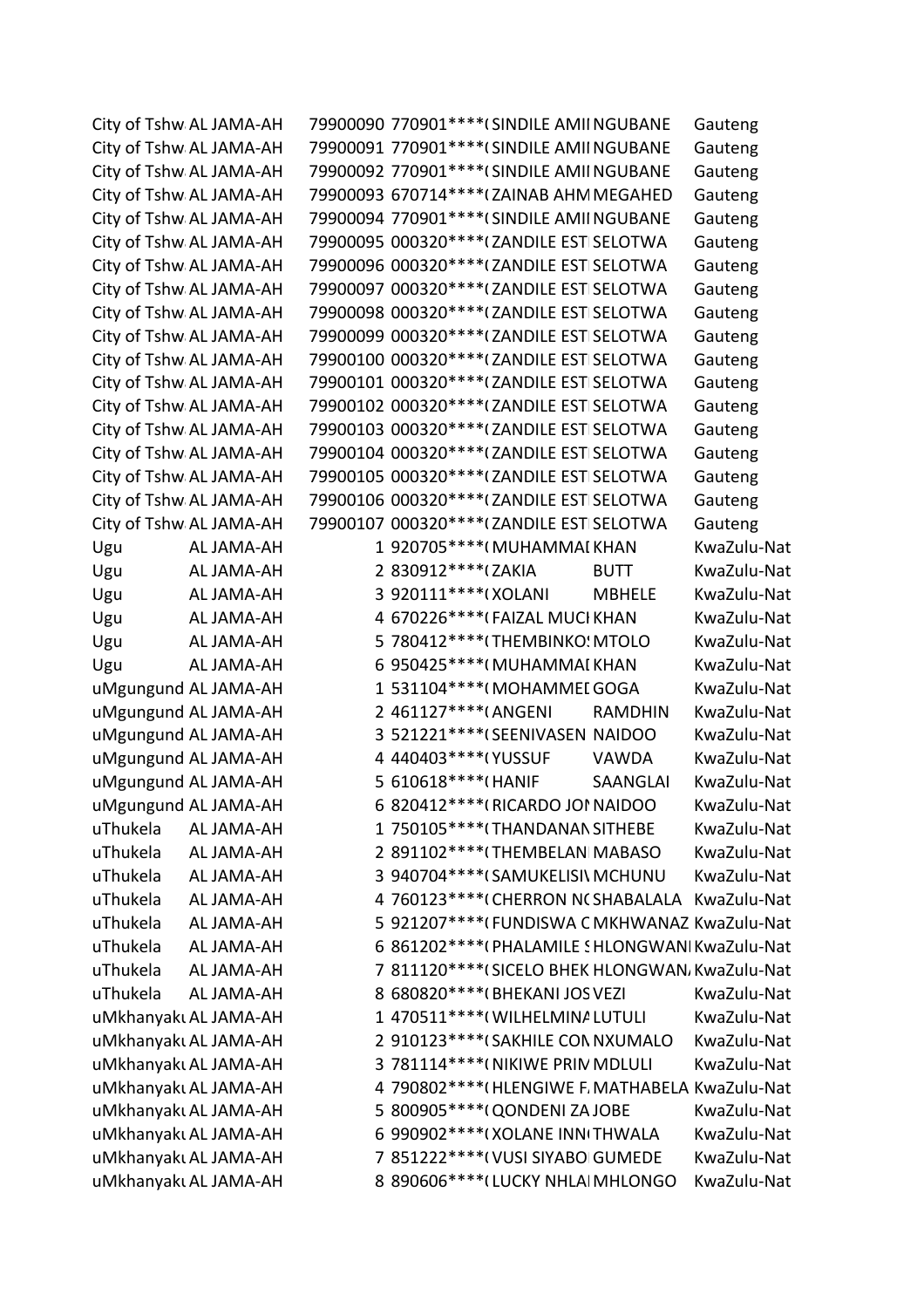| iLembe    | AL JAMA-AH | 1 551112****(ABDOOL KAL DAWOOD                   |                 | KwaZulu-Nat           |
|-----------|------------|--------------------------------------------------|-----------------|-----------------------|
| iLembe    | AL JAMA-AH | 2 621017*****(YUNUS                              | <b>KHAN</b>     | KwaZulu-Nat           |
| iLembe    | AL JAMA-AH | 3 680721 **** (DUDUZILE AL GUMEDE                |                 | KwaZulu-Nat           |
| iLembe    | AL JAMA-AH | 4 811211 **** (PHIWOKUHL MSWELI                  |                 | KwaZulu-Nat           |
| iLembe    | AL JAMA-AH | 5 800619 **** (NKOSINATHI XULU                   |                 | KwaZulu-Nat           |
| iLembe    | AL JAMA-AH | 6 711225 **** (WENDY PEM MONYANGO KwaZulu-Nat    |                 |                       |
| iLembe    | AL JAMA-AH | 7 681029 **** (VINCENT BIK ZUMA                  |                 | KwaZulu-Nat           |
| iLembe    | AL JAMA-AH | 8 571221 **** (KRISH                             | <b>AMIAPPEN</b> | KwaZulu-Nat           |
| iLembe    | AL JAMA-AH | 9 791001 **** (YOULANDA PILLAY                   |                 | KwaZulu-Nat           |
| iLembe    | AL JAMA-AH | 10 890823 **** (MTHOKOZEN MATHONSI               |                 | KwaZulu-Nat           |
| iLembe    | AL JAMA-AH | 11 880129 **** (ASHNIN                           |                 | BHAGWANDI KwaZulu-Nat |
| eThekwini | AL JAMA-AH | 1 640201 **** (MOHAMMEI KHAN                     |                 | KwaZulu-Nat           |
| eThekwini | AL JAMA-AH | 2 641012****(FIONA                               | <b>KHAN</b>     | KwaZulu-Nat           |
| eThekwini | AL JAMA-AH | 3 720109**** (RIAZ MAHON RANDEREE                |                 | KwaZulu-Nat           |
| eThekwini | AL JAMA-AH | 4 591025 **** (SAYED ABID HOOSMAN                |                 | KwaZulu-Nat           |
| eThekwini | AL JAMA-AH | 5 590908 **** (RISHILAL MO SEWSUNKER KwaZulu-Nat |                 |                       |
| eThekwini | AL JAMA-AH | 59500001 640201 **** (MOHAMMEI KHAN              |                 | KwaZulu-Nat           |
| eThekwini | AL JAMA-AH | 59500002 640201 **** (MOHAMMEI KHAN              |                 | KwaZulu-Nat           |
| eThekwini | AL JAMA-AH | 59500003 640201 **** (MOHAMMEI KHAN              |                 | KwaZulu-Nat           |
| eThekwini | AL JAMA-AH | 59500004 640201 **** (MOHAMMEI KHAN              |                 | KwaZulu-Nat           |
| eThekwini | AL JAMA-AH | 59500005 640201 **** (MOHAMMEI KHAN              |                 | KwaZulu-Nat           |
| eThekwini | AL JAMA-AH | 59500006 640201 **** (MOHAMMEI KHAN              |                 | KwaZulu-Nat           |
| eThekwini | AL JAMA-AH | 59500007 640201 **** (MOHAMMEI KHAN              |                 | KwaZulu-Nat           |
| eThekwini | AL JAMA-AH | 59500008 640201 **** (MOHAMMEI KHAN              |                 | KwaZulu-Nat           |
| eThekwini | AL JAMA-AH | 59500009 640201 **** (MOHAMMEI KHAN              |                 | KwaZulu-Nat           |
| eThekwini | AL JAMA-AH | 59500010 640201 **** (MOHAMMEI KHAN              |                 | KwaZulu-Nat           |
| eThekwini | AL JAMA-AH | 59500011 640201 **** (MOHAMMEI KHAN              |                 | KwaZulu-Nat           |
| eThekwini | AL JAMA-AH | 59500012 640201 **** (MOHAMMEI KHAN              |                 | KwaZulu-Nat           |
| eThekwini | AL JAMA-AH | 59500013 640201 **** (MOHAMMEI KHAN              |                 | KwaZulu-Nat           |
| eThekwini | AL JAMA-AH | 59500014 640201****(MOHAMMEI KHAN                |                 | KwaZulu-Nat           |
| eThekwini | AL JAMA-AH | 59500015 640201 **** (MOHAMMEI KHAN              |                 | KwaZulu-Nat           |
| eThekwini | AL JAMA-AH | 59500016 640201 **** (MOHAMMEI KHAN              |                 | KwaZulu-Nat           |
| eThekwini | AL JAMA-AH | 59500017 640201 **** (MOHAMMEI KHAN              |                 | KwaZulu-Nat           |
| eThekwini | AL JAMA-AH | 59500018 640201 **** (MOHAMMEI KHAN              |                 | KwaZulu-Nat           |
| eThekwini | AL JAMA-AH | 59500019 640201 **** (MOHAMMEI KHAN              |                 | KwaZulu-Nat           |
| eThekwini | AL JAMA-AH | 59500020 640201 **** (MOHAMMEI KHAN              |                 | KwaZulu-Nat           |
| eThekwini | AL JAMA-AH | 59500021 640201 **** (MOHAMMEI KHAN              |                 | KwaZulu-Nat           |
| eThekwini | AL JAMA-AH | 59500022 640201 **** (MOHAMMEI KHAN              |                 | KwaZulu-Nat           |
| eThekwini | AL JAMA-AH | 59500023 640201 **** (MOHAMMEI KHAN              |                 | KwaZulu-Nat           |
| eThekwini | AL JAMA-AH | 59500024 720109 **** (RIAZ MAHON RANDEREE        |                 | KwaZulu-Nat           |
| eThekwini | AL JAMA-AH | 59500025 490506 **** (YUSUF                      | <b>KHAN</b>     | KwaZulu-Nat           |
| eThekwini | AL JAMA-AH | 59500026 640201 **** (MOHAMMEI KHAN              |                 | KwaZulu-Nat           |
| eThekwini | AL JAMA-AH | 59500027 641012 **** (FIONA                      | <b>KHAN</b>     | KwaZulu-Nat           |
| eThekwini | AL JAMA-AH | 59500028 640201 **** (MOHAMMEI KHAN              |                 | KwaZulu-Nat           |
| eThekwini | AL JAMA-AH | 59500029 640201 **** (MOHAMMEI KHAN              |                 | KwaZulu-Nat           |
| eThekwini | AL JAMA-AH | 59500030 640201 **** (MOHAMMEI KHAN              |                 | KwaZulu-Nat           |
|           |            |                                                  |                 |                       |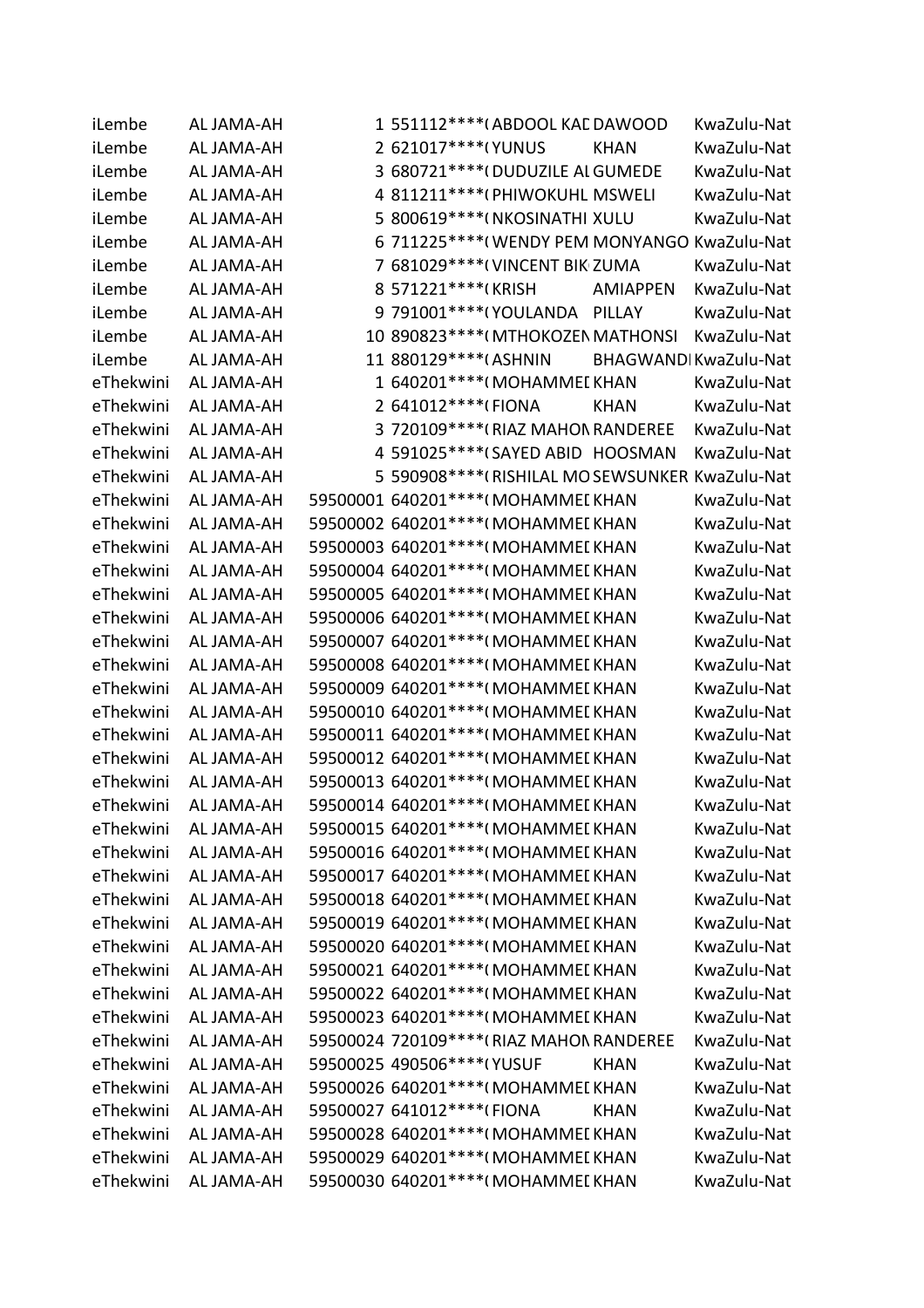| eThekwini | AL JAMA-AH | 59500031 970624 **** (HABIBAH                          | WILBRAHAM KwaZulu-Nat |             |
|-----------|------------|--------------------------------------------------------|-----------------------|-------------|
| eThekwini | AL JAMA-AH | 59500032 591025 **** (SAYED ABID HOOSMAN               |                       | KwaZulu-Nat |
| eThekwini | AL JAMA-AH | 59500033 640201 **** (MOHAMMEL KHAN                    |                       | KwaZulu-Nat |
| eThekwini | AL JAMA-AH | 59500034 640201 **** (MOHAMMEL KHAN                    |                       | KwaZulu-Nat |
| eThekwini | AL JAMA-AH | 59500035 640201 **** (MOHAMMEI KHAN                    |                       | KwaZulu-Nat |
| eThekwini | AL JAMA-AH | 59500036 640201 **** (MOHAMMEL KHAN                    |                       | KwaZulu-Nat |
| eThekwini | AL JAMA-AH | 59500037 640201 **** (MOHAMMEL KHAN                    |                       | KwaZulu-Nat |
| eThekwini | AL JAMA-AH | 59500038 640201 **** (MOHAMMEL KHAN                    |                       | KwaZulu-Nat |
| eThekwini | AL JAMA-AH | 59500039 640201 **** (MOHAMMEL KHAN                    |                       | KwaZulu-Nat |
| eThekwini | AL JAMA-AH | 59500040 640201 **** (MOHAMMEI KHAN                    |                       | KwaZulu-Nat |
| eThekwini | AL JAMA-AH | 59500041 640201 **** (MOHAMMEI KHAN                    |                       | KwaZulu-Nat |
| eThekwini | AL JAMA-AH | 59500042 640201 **** (MOHAMMEL KHAN                    |                       | KwaZulu-Nat |
| eThekwini | AL JAMA-AH | 59500043 640201 **** (MOHAMMEI KHAN                    |                       | KwaZulu-Nat |
| eThekwini | AL JAMA-AH | 59500044 640201 **** (MOHAMMEI KHAN                    |                       | KwaZulu-Nat |
| eThekwini | AL JAMA-AH | 59500045 640201 **** (MOHAMMEI KHAN                    |                       | KwaZulu-Nat |
| eThekwini | AL JAMA-AH | 59500046 640201 **** (MOHAMMEI KHAN                    |                       | KwaZulu-Nat |
| eThekwini | AL JAMA-AH | 59500047 640201 **** (MOHAMMEI KHAN                    |                       | KwaZulu-Nat |
| eThekwini | AL JAMA-AH | 59500048 640201 **** (MOHAMMEI KHAN                    |                       | KwaZulu-Nat |
| eThekwini | AL JAMA-AH | 59500049 640201 **** (MOHAMMEI KHAN                    |                       | KwaZulu-Nat |
| eThekwini | AL JAMA-AH | 59500050 640201 **** (MOHAMMEI KHAN                    |                       | KwaZulu-Nat |
| eThekwini | AL JAMA-AH | 59500051 640201 **** (MOHAMMEI KHAN                    |                       | KwaZulu-Nat |
| eThekwini | AL JAMA-AH | 59500052 640201 **** (MOHAMMEI KHAN                    |                       | KwaZulu-Nat |
| eThekwini | AL JAMA-AH | 59500053 640201 **** (MOHAMMEI KHAN                    |                       | KwaZulu-Nat |
| eThekwini | AL JAMA-AH | 59500054 640201 **** (MOHAMMEI KHAN                    |                       | KwaZulu-Nat |
| eThekwini | AL JAMA-AH | 59500055 640201 **** (MOHAMMEI KHAN                    |                       | KwaZulu-Nat |
| eThekwini | AL JAMA-AH | 59500056 640201 **** (MOHAMMEI KHAN                    |                       | KwaZulu-Nat |
| eThekwini | AL JAMA-AH | 59500057 640201 **** (MOHAMMEL KHAN                    |                       | KwaZulu-Nat |
| eThekwini | AL JAMA-AH | 59500058 870108 **** (SIMPHIWE D. GWEGWE               |                       | KwaZulu-Nat |
| eThekwini | AL JAMA-AH | 59500059 640201 **** (MOHAMMEL KHAN                    |                       | KwaZulu-Nat |
| eThekwini | AL JAMA-AH | 59500060 640201 **** (MOHAMMEI KHAN                    |                       | KwaZulu-Nat |
| eThekwini | AL JAMA-AH | 59500061 690123 **** (MOHIDEEN SAHIB                   |                       | KwaZulu-Nat |
| eThekwini | AL JAMA-AH | 59500062 640201 **** (MOHAMMEI KHAN                    |                       | KwaZulu-Nat |
| eThekwini | AL JAMA-AH | 59500063 590908 **** (RISHILAL MOSEWSUNKER KwaZulu-Nat |                       |             |
| eThekwini | AL JAMA-AH | 59500064 640201 **** (MOHAMMEI KHAN                    |                       | KwaZulu-Nat |
| eThekwini | AL JAMA-AH | 59500065 640201 **** (MOHAMMEI KHAN                    |                       | KwaZulu-Nat |
| eThekwini | AL JAMA-AH | 59500066 640201 **** (MOHAMMEI KHAN                    |                       | KwaZulu-Nat |
| eThekwini | AL JAMA-AH | 59500067 640201 **** (MOHAMMEI KHAN                    |                       | KwaZulu-Nat |
| eThekwini | AL JAMA-AH | 59500068 590908 **** (RISHILAL MOSEWSUNKER KwaZulu-Nat |                       |             |
| eThekwini | AL JAMA-AH | 59500069 640201 **** (MOHAMMEI KHAN                    |                       | KwaZulu-Nat |
| eThekwini | AL JAMA-AH | 59500070 640201 **** (MOHAMMEI KHAN                    |                       | KwaZulu-Nat |
| eThekwini | AL JAMA-AH | 59500071 640201 **** (MOHAMMEI KHAN                    |                       | KwaZulu-Nat |
| eThekwini | AL JAMA-AH | 59500072 640201 **** (MOHAMMEI KHAN                    |                       | KwaZulu-Nat |
| eThekwini | AL JAMA-AH | 59500073 640201 **** (MOHAMMEI KHAN                    |                       | KwaZulu-Nat |
| eThekwini | AL JAMA-AH | 59500074 640201****(MOHAMMEI KHAN                      |                       | KwaZulu-Nat |
| eThekwini | AL JAMA-AH | 59500075 640201 **** (MOHAMMEI KHAN                    |                       | KwaZulu-Nat |
| eThekwini | AL JAMA-AH | 59500076 640201 **** (MOHAMMEI KHAN                    |                       | KwaZulu-Nat |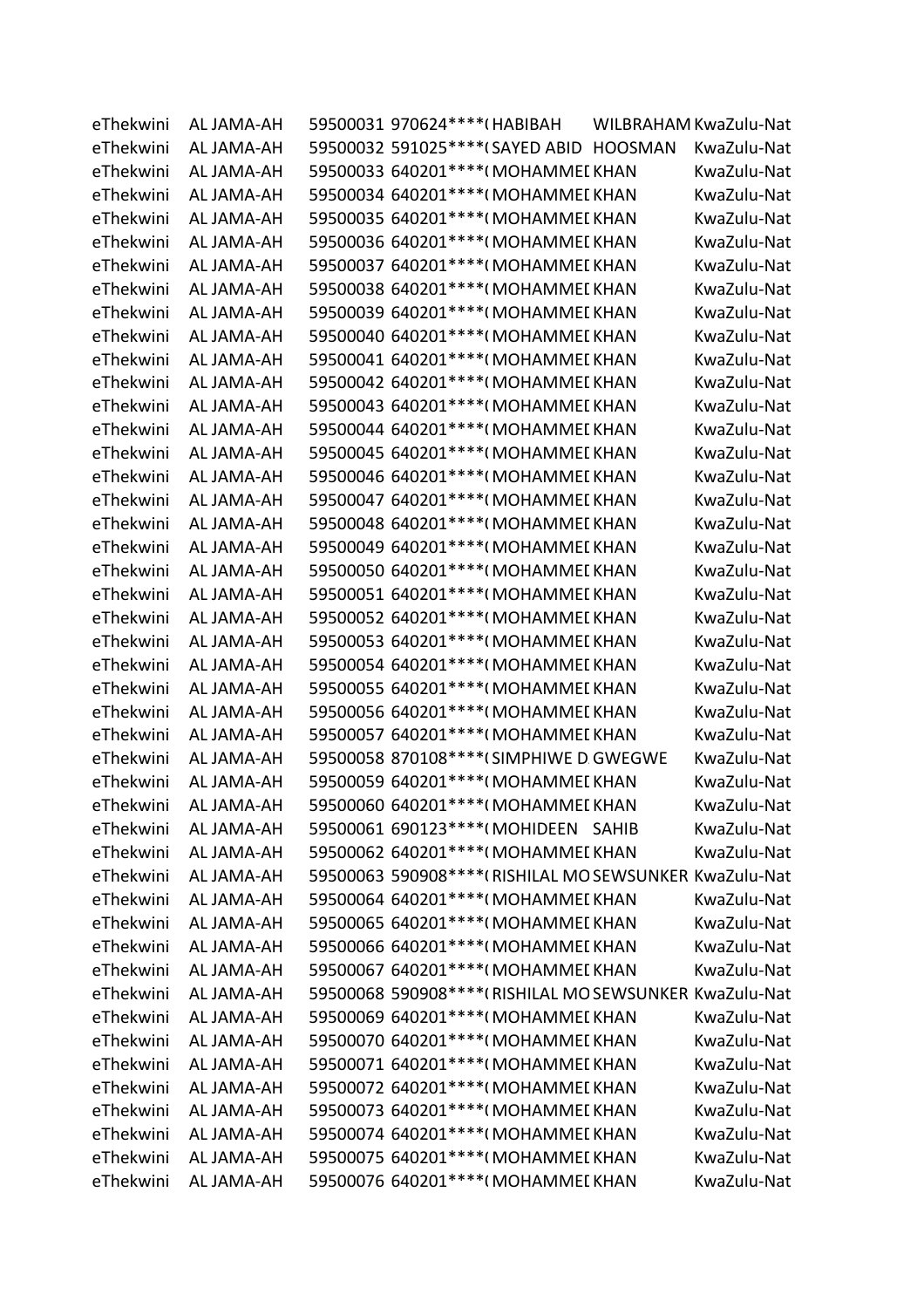| eThekwini | AL JAMA-AH | 59500077 690123****(MOHIDEEN SAHIB            | KwaZulu-Nat |
|-----------|------------|-----------------------------------------------|-------------|
| eThekwini | AL JAMA-AH | 59500078 640201 **** (MOHAMMEI KHAN           | KwaZulu-Nat |
| eThekwini | AL JAMA-AH | 59500079 640201 **** (MOHAMMEI KHAN           | KwaZulu-Nat |
| eThekwini | AL JAMA-AH | 59500080 640201 **** (MOHAMMEI KHAN           | KwaZulu-Nat |
| eThekwini | AL JAMA-AH | 59500081 640201 **** (MOHAMMEI KHAN           | KwaZulu-Nat |
| eThekwini | AL JAMA-AH | 59500082 640201 **** (MOHAMMEI KHAN           | KwaZulu-Nat |
| eThekwini | AL JAMA-AH | 59500083 640201 **** (MOHAMMEI KHAN           | KwaZulu-Nat |
| eThekwini | AL JAMA-AH | 59500084 640201 **** (MOHAMMEI KHAN           | KwaZulu-Nat |
| eThekwini | AL JAMA-AH | 59500085 640201 **** (MOHAMMEI KHAN           | KwaZulu-Nat |
| eThekwini | AL JAMA-AH | 59500086 640201 **** (MOHAMMEI KHAN           | KwaZulu-Nat |
| eThekwini | AL JAMA-AH | 59500087 640201 **** (MOHAMMEI KHAN           | KwaZulu-Nat |
| eThekwini | AL JAMA-AH | 59500088 640201 **** (MOHAMMEI KHAN           | KwaZulu-Nat |
| eThekwini | AL JAMA-AH | 59500089 640201 **** (MOHAMMEI KHAN           | KwaZulu-Nat |
| eThekwini | AL JAMA-AH | 59500090 930315 **** (TAYANA LEAI GRIMETT     | KwaZulu-Nat |
| eThekwini | AL JAMA-AH | 59500091 640201 **** (MOHAMMEI KHAN           | KwaZulu-Nat |
| eThekwini | AL JAMA-AH | 59500092 640201 **** (MOHAMMEI KHAN           | KwaZulu-Nat |
| eThekwini | AL JAMA-AH | 59500093 640201 **** (MOHAMMEI KHAN           | KwaZulu-Nat |
| eThekwini | AL JAMA-AH | 59500094 640201 **** (MOHAMMEL KHAN           | KwaZulu-Nat |
| eThekwini | AL JAMA-AH | 59500095 640201 **** (MOHAMMEI KHAN           | KwaZulu-Nat |
| eThekwini | AL JAMA-AH | 59500096 640201 **** (MOHAMMEI KHAN           | KwaZulu-Nat |
| eThekwini | AL JAMA-AH | 59500097 640201 **** (MOHAMMEI KHAN           | KwaZulu-Nat |
| eThekwini | AL JAMA-AH | 59500098 640201 **** (MOHAMMEI KHAN           | KwaZulu-Nat |
| eThekwini | AL JAMA-AH | 59500099 640201 **** (MOHAMMEI KHAN           | KwaZulu-Nat |
| eThekwini | AL JAMA-AH | 59500100 640201 **** (MOHAMMEI KHAN           | KwaZulu-Nat |
| eThekwini | AL JAMA-AH | 59500101 640201 **** (MOHAMMEI KHAN           | KwaZulu-Nat |
| eThekwini | AL JAMA-AH | 59500102 640201****(MOHAMMEI KHAN             | KwaZulu-Nat |
| eThekwini | AL JAMA-AH | 59500103 640201 **** (MOHAMMEI KHAN           | KwaZulu-Nat |
| eThekwini | AL JAMA-AH | 59500104 640201 **** (MOHAMMEI KHAN           | KwaZulu-Nat |
| eThekwini | AL JAMA-AH | 59500105 640201 **** (MOHAMMEI KHAN           | KwaZulu-Nat |
| eThekwini | AL JAMA-AH | 59500106 640201 **** (MOHAMMEI KHAN           | KwaZulu-Nat |
| eThekwini | AL JAMA-AH | 59500107 640201 **** (MOHAMMEI KHAN           | KwaZulu-Nat |
| eThekwini | AL JAMA-AH | 59500108 640201 **** (MOHAMMEI KHAN           | KwaZulu-Nat |
| eThekwini | AL JAMA-AH | 59500109 640201 **** (MOHAMMEI KHAN           | KwaZulu-Nat |
| eThekwini | AL JAMA-AH | 59500110 640201 **** (MOHAMMEI KHAN           | KwaZulu-Nat |
| eThekwini | AL JAMA-AH | 59500111 640201 **** (MOHAMMEI KHAN           | KwaZulu-Nat |
| uMdoni    | AL JAMA-AH | 1 920705****(MUHAMMAI KHAN                    | KwaZulu-Nat |
| uMdoni    | AL JAMA-AH | 2 830912 **** (ZAKIA<br><b>BUTT</b>           | KwaZulu-Nat |
| uMdoni    | AL JAMA-AH | 3 920111****(XOLANI<br><b>MBHELE</b>          | KwaZulu-Nat |
| uMdoni    | AL JAMA-AH | 4 670226 **** (FAIZAL MUCI KHAN               | KwaZulu-Nat |
| uMdoni    | AL JAMA-AH | 5 780412 **** (THEMBINKO: MTOLO               | KwaZulu-Nat |
| uMdoni    | AL JAMA-AH | 6 950425 **** (MUHAMMAI KHAN                  | KwaZulu-Nat |
| uMdoni    | AL JAMA-AH | 52102001 920111 **** (XOLANI<br><b>MBHELE</b> | KwaZulu-Nat |
| uMdoni    | AL JAMA-AH | 52102002 920111****(XOLANI<br><b>MBHELE</b>   | KwaZulu-Nat |
| uMdoni    | AL JAMA-AH | 52102003 920111 **** (XOLANI<br><b>MBHELE</b> | KwaZulu-Nat |
| uMdoni    | AL JAMA-AH | 52102004 920111 **** (XOLANI<br><b>MBHELE</b> | KwaZulu-Nat |
| uMdoni    | AL JAMA-AH | 52102005 780412 **** (THEMBINKO: MTOLO        | KwaZulu-Nat |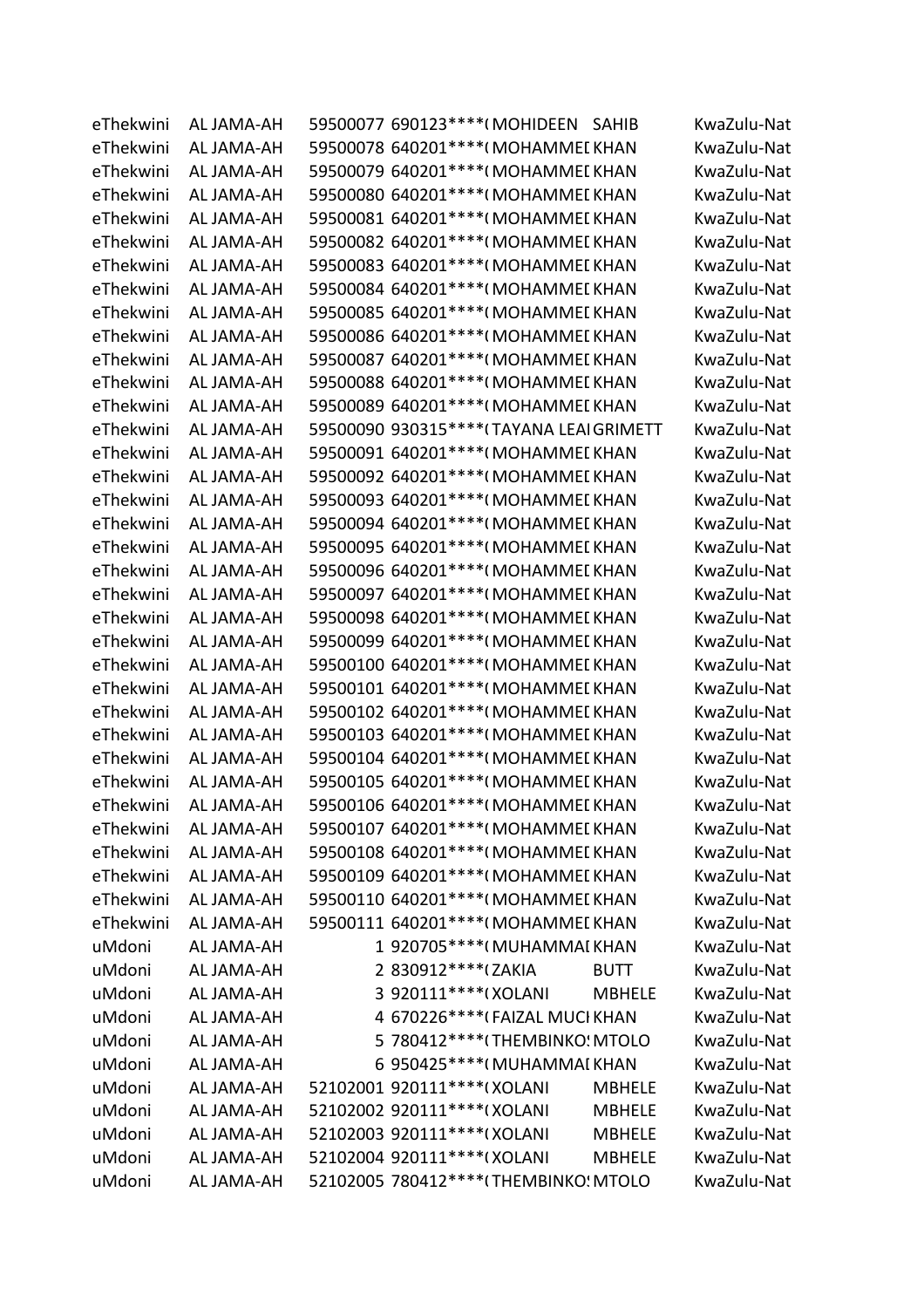| uMdoni   | AL JAMA-AH            | 52102006 780412 **** (THEMBINKO! MTOLO         | KwaZulu-Nat |
|----------|-----------------------|------------------------------------------------|-------------|
| uMdoni   | AL JAMA-AH            | 52102007 670226 **** (FAIZAL MUCI KHAN         | KwaZulu-Nat |
| uMdoni   | AL JAMA-AH            | 52102008 830912 **** (ZAKIA<br><b>BUTT</b>     | KwaZulu-Nat |
| uMdoni   | AL JAMA-AH            | 52102009 830912 **** (ZAKIA<br><b>BUTT</b>     | KwaZulu-Nat |
| uMdoni   | AL JAMA-AH            | 52102010 960709 **** (NICOLE ARLE BOTHA        | KwaZulu-Nat |
| uMdoni   | AL JAMA-AH            | 52102011 830912 **** (ZAKIA<br><b>BUTT</b>     | KwaZulu-Nat |
| uMdoni   | AL JAMA-AH            | 52102012 920705 **** (MUHAMMAI KHAN            | KwaZulu-Nat |
| uMdoni   | AL JAMA-AH            | 52102013 920111 **** (XOLANI<br><b>MBHELE</b>  | KwaZulu-Nat |
| uMdoni   | AL JAMA-AH            | 52102014 920111 **** (XOLANI<br><b>MBHELE</b>  | KwaZulu-Nat |
| uMdoni   | AL JAMA-AH            | 52102015 960709 **** (NICOLE ARLE BOTHA        | KwaZulu-Nat |
| uMdoni   | AL JAMA-AH            | 52102016 830912 **** (ZAKIA<br><b>BUTT</b>     | KwaZulu-Nat |
| uMdoni   | AL JAMA-AH            | 52102017 920111 **** (XOLANI<br><b>MBHELE</b>  | KwaZulu-Nat |
| uMdoni   | AL JAMA-AH            | 52102018 920111 **** (XOLANI<br><b>MBHELE</b>  | KwaZulu-Nat |
| uMdoni   | AL JAMA-AH            | 52102019 950425 **** (MUHAMMAI KHAN            | KwaZulu-Nat |
|          | uMuziwabar AL JAMA-AH | 52104001 821119 **** (THULANI MC NCANE         | KwaZulu-Nat |
|          | uMuziwabar AL JAMA-AH | 52104002 861121 **** (MAVELA CAII KHAKHUSE     | KwaZulu-Nat |
|          | uMuziwabar AL JAMA-AH | 52104003 821119 **** (THULANI MC NCANE         | KwaZulu-Nat |
|          | uMuziwabar AL JAMA-AH | 52104004 821119 **** (THULANI MC NCANE         | KwaZulu-Nat |
|          | uMuziwabar AL JAMA-AH | 52104005 871221 **** (MDUDUZI<br><b>MADIYA</b> | KwaZulu-Nat |
|          | uMuziwabar AL JAMA-AH | 52104006 821119 **** (THULANI MC NCANE         | KwaZulu-Nat |
|          | uMuziwabar AL JAMA-AH | 52104007 531022 **** (ANDERSON NDLAMINI        | KwaZulu-Nat |
|          | uMuziwabar AL JAMA-AH | 52104008 841023 **** (GOODWILL N CELE          | KwaZulu-Nat |
|          | uMuziwabar AL JAMA-AH | 52104009 821119 **** (THULANI MC NCANE         | KwaZulu-Nat |
|          | uMuziwabar AL JAMA-AH | 52104010 920328 **** (AYANDA<br><b>NCAYANE</b> | KwaZulu-Nat |
|          | uMuziwabar AL JAMA-AH | 52104011 821119 **** (THULANI MC NCANE         | KwaZulu-Nat |
| Msunduzi | AL JAMA-AH            | 1 531104****(MOHAMMEI GOGA                     | KwaZulu-Nat |
| Msunduzi | AL JAMA-AH            | 2 981116****(SHARIFFA BI SAANGLAI              | KwaZulu-Nat |
| Msunduzi | AL JAMA-AH            | 3 440403 **** (YUSSUF<br><b>VAWDA</b>          | KwaZulu-Nat |
| Msunduzi | AL JAMA-AH            | 4 610618 **** (HANIF<br><b>SAANGLAI</b>        | KwaZulu-Nat |
| Msunduzi | AL JAMA-AH            | 5 820412****(RICARDO JOI NAIDOO                | KwaZulu-Nat |
| Msunduzi | AL JAMA-AH            | 6 521221 **** (SEENIVASEN NAIDOO               | KwaZulu-Nat |
| Msunduzi | AL JAMA-AH            | 7 461127****(ANGENI<br><b>RAMDHIN</b>          | KwaZulu-Nat |
| Msunduzi | AL JAMA-AH            | 8 981204 **** (ABDULLAH<br><b>KAREEM</b>       | KwaZulu-Nat |
| Msunduzi | AL JAMA-AH            | 52205001 531104 **** (MOHAMMEI GOGA            | KwaZulu-Nat |
| Msunduzi | AL JAMA-AH            | 52205002 531104***** (MOHAMMEI GOGA            | KwaZulu-Nat |
| Msunduzi | AL JAMA-AH            | 52205003 531104****(MOHAMMEI GOGA              | KwaZulu-Nat |
| Msunduzi | AL JAMA-AH            | 52205004 531104****(MOHAMMEI GOGA              | KwaZulu-Nat |
| Msunduzi | AL JAMA-AH            | 52205005 531104****(MOHAMMEI GOGA              | KwaZulu-Nat |
| Msunduzi | AL JAMA-AH            | 52205006 531104**** (MOHAMMEI GOGA             | KwaZulu-Nat |
| Msunduzi | AL JAMA-AH            | 52205007 531104****(MOHAMMEI GOGA              | KwaZulu-Nat |
| Msunduzi | AL JAMA-AH            | 52205008 531104****(MOHAMMEI GOGA              | KwaZulu-Nat |
| Msunduzi | AL JAMA-AH            | 52205009 531104****(MOHAMMEI GOGA              | KwaZulu-Nat |
| Msunduzi | AL JAMA-AH            | 52205010 531104 **** (MOHAMMEI GOGA            | KwaZulu-Nat |
| Msunduzi | AL JAMA-AH            | 52205011 531104****(MOHAMMEI GOGA              | KwaZulu-Nat |
| Msunduzi | AL JAMA-AH            | 52205012 531104****(MOHAMMEI GOGA              | KwaZulu-Nat |
| Msunduzi | AL JAMA-AH            | 52205013 531104 **** (MOHAMMEI GOGA            | KwaZulu-Nat |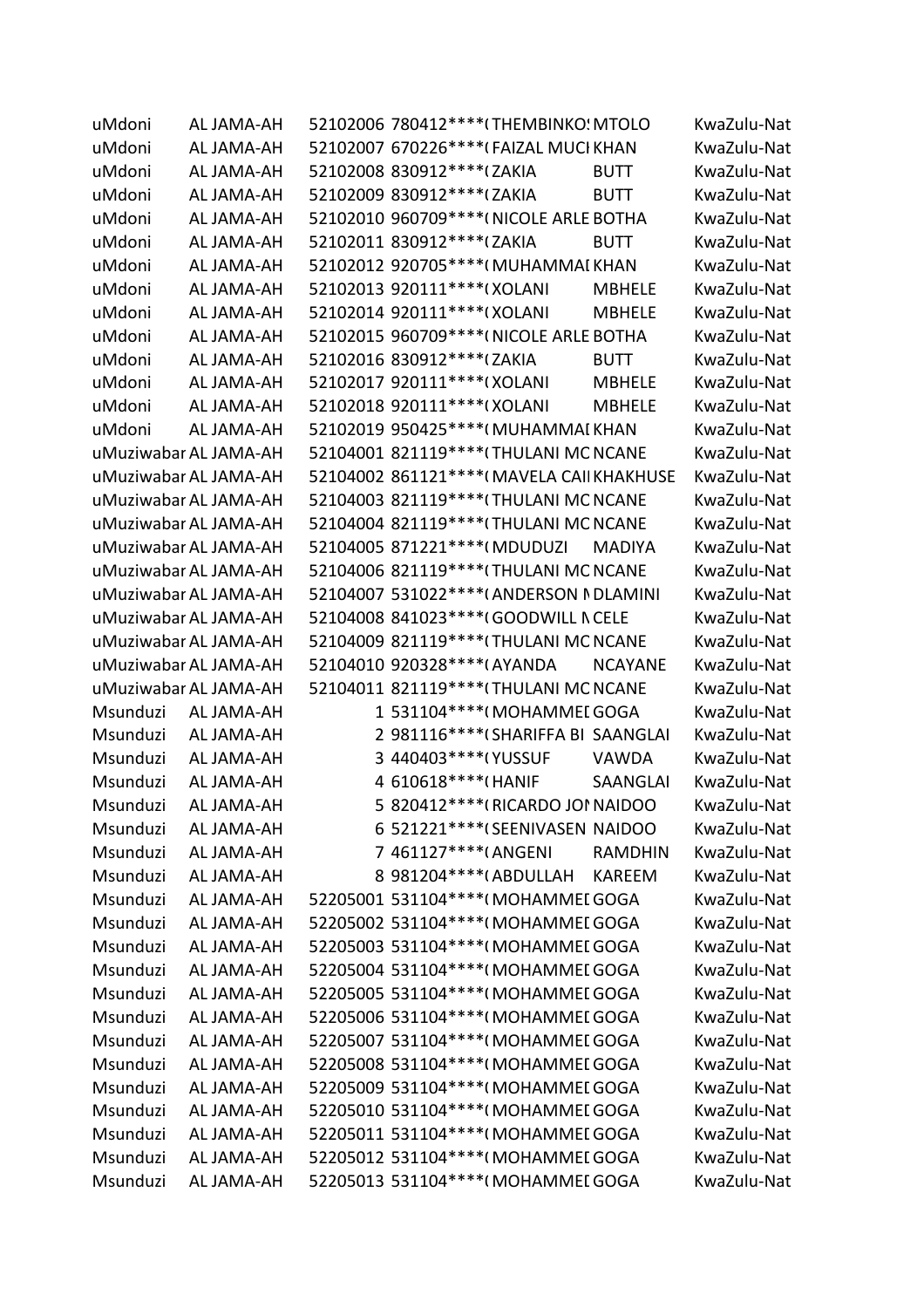| Msunduzi | AL JAMA-AH              |                                | 52205014 531104****(MOHAMMEI GOGA                       |                 | KwaZulu-Nat |
|----------|-------------------------|--------------------------------|---------------------------------------------------------|-----------------|-------------|
| Msunduzi | AL JAMA-AH              |                                | 52205015 531104****(MOHAMMEI GOGA                       |                 | KwaZulu-Nat |
| Msunduzi | AL JAMA-AH              |                                | 52205016 531104***** (MOHAMMEI GOGA                     |                 | KwaZulu-Nat |
| Msunduzi | AL JAMA-AH              |                                | 52205017 531104 **** (MOHAMMEI GOGA                     |                 | KwaZulu-Nat |
| Msunduzi | AL JAMA-AH              |                                | 52205018 531104**** (MOHAMMEI GOGA                      |                 | KwaZulu-Nat |
| Msunduzi | AL JAMA-AH              |                                | 52205019 531104**** (MOHAMMEI GOGA                      |                 | KwaZulu-Nat |
| Msunduzi | AL JAMA-AH              |                                | 52205020 531104***** (MOHAMMEI GOGA                     |                 | KwaZulu-Nat |
| Msunduzi | AL JAMA-AH              |                                | 52205021 531104***** (MOHAMMEI GOGA                     |                 | KwaZulu-Nat |
| Msunduzi | AL JAMA-AH              |                                | 52205022 531104**** (MOHAMMEI GOGA                      |                 | KwaZulu-Nat |
| Msunduzi | AL JAMA-AH              |                                | 52205023 531104**** (MOHAMMEI GOGA                      |                 | KwaZulu-Nat |
| Msunduzi | AL JAMA-AH              |                                | 52205024 531104****(MOHAMMEI GOGA                       |                 | KwaZulu-Nat |
| Msunduzi | AL JAMA-AH              |                                | 52205025 531104***** (MOHAMMEI GOGA                     |                 | KwaZulu-Nat |
| Msunduzi | AL JAMA-AH              |                                | 52205026 531104**** (MOHAMMEI GOGA                      |                 | KwaZulu-Nat |
| Msunduzi | AL JAMA-AH              | 52205027 440403 **** (YUSSUF   |                                                         | <b>VAWDA</b>    | KwaZulu-Nat |
| Msunduzi | AL JAMA-AH              |                                | 52205028 531104**** (MOHAMMEI GOGA                      |                 | KwaZulu-Nat |
| Msunduzi | AL JAMA-AH              | 52205029 610618 **** (HANIF    |                                                         | <b>SAANGLAI</b> | KwaZulu-Nat |
| Msunduzi | AL JAMA-AH              |                                | 52205030 820412 **** (RICARDO JOI NAIDOO                |                 | KwaZulu-Nat |
| Msunduzi | AL JAMA-AH              |                                | 52205031 981116 **** (SHARIFFA BI SAANGLAI              |                 | KwaZulu-Nat |
| Msunduzi | AL JAMA-AH              |                                | 52205032 521221 **** (SEENIVASEN NAIDOO                 |                 | KwaZulu-Nat |
| Msunduzi | AL JAMA-AH              | 52205033 461127 **** (ANGENI   |                                                         | <b>RAMDHIN</b>  | KwaZulu-Nat |
| Msunduzi | AL JAMA-AH              |                                | 52205034 531104**** (MOHAMMEI GOGA                      |                 | KwaZulu-Nat |
| Msunduzi | AL JAMA-AH              | 52205035 981204 **** (ABDULLAH |                                                         | <b>KAREEM</b>   | KwaZulu-Nat |
| Msunduzi | AL JAMA-AH              |                                | 52205036 531104**** (MOHAMMEI GOGA                      |                 | KwaZulu-Nat |
| Msunduzi | AL JAMA-AH              |                                | 52205037 531104***** (MOHAMMEI GOGA                     |                 | KwaZulu-Nat |
| Msunduzi | AL JAMA-AH              |                                | 52205038 531104**** (MOHAMMEI GOGA                      |                 | KwaZulu-Nat |
| Msunduzi | AL JAMA-AH              |                                | 52205039 531104***** (MOHAMMEI GOGA                     |                 | KwaZulu-Nat |
| Msunduzi | AL JAMA-AH              |                                | 52205040 531104 **** (MOHAMMEI GOGA                     |                 | KwaZulu-Nat |
| Msunduzi | AL JAMA-AH              |                                | 52205041 531104 **** (MOHAMMEI GOGA                     |                 | KwaZulu-Nat |
|          | iNkosi Langa AL JAMA-AH |                                | 1 750105****(THANDANAN SITHEBE                          |                 | KwaZulu-Nat |
|          | iNkosi Langa AL JAMA-AH |                                | 2 891102 **** (THEMBELAN MABASO                         |                 | KwaZulu-Nat |
|          | iNkosi Langa AL JAMA-AH |                                | 3 940704 **** (SAMUKELISI\ MCHUNU                       |                 | KwaZulu-Nat |
|          | iNkosi Langa AL JAMA-AH |                                | 4 760123 **** (CHERRON N(SHABALALA KwaZulu-Nat          |                 |             |
|          | iNkosi Langa AL JAMA-AH |                                | 5 921207**** (FUNDISWA C MKHWANAZ KwaZulu-Nat           |                 |             |
|          | iNkosi Langa AL JAMA-AH |                                | 6 861202 **** (PHALAMILE SHLONGWAN KwaZulu-Nat          |                 |             |
|          | iNkosi Langa AL JAMA-AH |                                | 7 811120**** (SICELO BHEK HLONGWAN, KwaZulu-Nat         |                 |             |
|          | iNkosi Langa AL JAMA-AH |                                | 8 680820 **** (BHEKANI JOS VEZI                         |                 | KwaZulu-Nat |
|          | iNkosi Langa AL JAMA-AH |                                | 52307001 861202 **** (PHALAMILE SHLONGWAN KwaZulu-Nat   |                 |             |
|          | iNkosi Langa AL JAMA-AH |                                | 52307002 811120 **** (SICELO BHEK HLONGWAN, KwaZulu-Nat |                 |             |
|          | iNkosi Langa AL JAMA-AH |                                | 52307003 750105 **** (THANDANAN SITHEBE                 |                 | KwaZulu-Nat |
|          | iNkosi Langa AL JAMA-AH |                                | 52307004 921207****(FUNDISWA C MKHWANAZ KwaZulu-Nat     |                 |             |
|          | iNkosi Langa AL JAMA-AH |                                | 52307005 750105 **** (THANDANAN SITHEBE                 |                 | KwaZulu-Nat |
|          | iNkosi Langa AL JAMA-AH |                                | 52307006 750105 **** (THANDANAN SITHEBE                 |                 | KwaZulu-Nat |
|          | iNkosi Langa AL JAMA-AH |                                | 52307007 750105 **** (THANDANAN SITHEBE                 |                 | KwaZulu-Nat |
|          | iNkosi Langa AL JAMA-AH |                                | 52307008 760123 **** (CHERRON N(SHABALALA               |                 | KwaZulu-Nat |
|          | iNkosi Langa AL JAMA-AH |                                | 52307009 750105 **** (THANDANAN SITHEBE                 |                 | KwaZulu-Nat |
|          |                         |                                |                                                         |                 |             |
|          | iNkosi Langa AL JAMA-AH |                                | 52307010 680820 **** (BHEKANI JOS VEZI                  |                 | KwaZulu-Nat |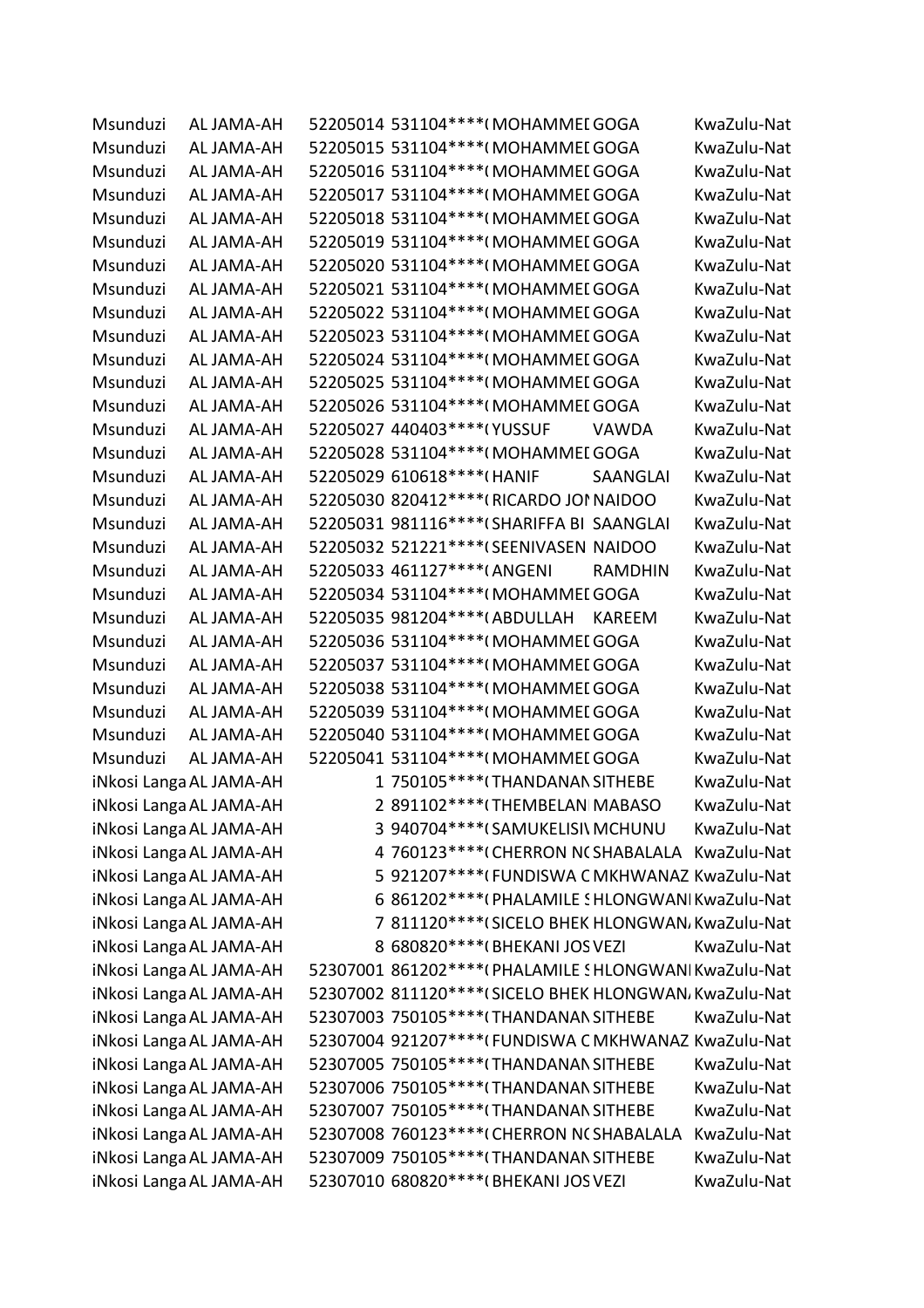|           | iNkosi Langa AL JAMA-AH | 52307011 750105 **** (THANDANAN SITHEBE   |                | KwaZulu-Nat |
|-----------|-------------------------|-------------------------------------------|----------------|-------------|
|           | iNkosi Langa AL JAMA-AH | 52307012 750105**** (THANDANAN SITHEBE    |                | KwaZulu-Nat |
|           | iNkosi Langa AL JAMA-AH | 52307013 750105 **** (THANDANAN SITHEBE   |                | KwaZulu-Nat |
|           | iNkosi Langa AL JAMA-AH | 52307014 750105 **** (THANDANAN SITHEBE   |                | KwaZulu-Nat |
|           | iNkosi Langa AL JAMA-AH | 52307015 750105 **** (THANDANAN SITHEBE   |                | KwaZulu-Nat |
|           | iNkosi Langa AL JAMA-AH | 52307016 891102 **** (THEMBELAN MABASO    |                | KwaZulu-Nat |
|           | iNkosi Langa AL JAMA-AH | 52307017 680820 **** (BHEKANI JOS VEZI    |                | KwaZulu-Nat |
|           | iNkosi Langa AL JAMA-AH | 52307018 891102 **** (THEMBELAN MABASO    |                | KwaZulu-Nat |
|           | iNkosi Langa AL JAMA-AH | 52307019 891102 **** (THEMBELAN MABASO    |                | KwaZulu-Nat |
|           | iNkosi Langa AL JAMA-AH | 52307020 891102 **** (THEMBELAN MABASO    |                | KwaZulu-Nat |
|           | iNkosi Langa AL JAMA-AH | 52307021 891102 **** (THEMBELAN MABASO    |                | KwaZulu-Nat |
|           | iNkosi Langa AL JAMA-AH | 52307022 891102 **** (THEMBELAN MABASO    |                | KwaZulu-Nat |
|           | iNkosi Langa AL JAMA-AH | 52307023 940704 **** (SAMUKELISI\ MCHUNU  |                | KwaZulu-Nat |
|           | iNkosi Langa AL JAMA-AH | 52307024 760123 **** (CHERRON N(SHABALALA |                | KwaZulu-Nat |
| Newcastle | AL JAMA-AH              | 52502001 610912 **** (STEPHEN             | <b>NGWENYA</b> | KwaZulu-Nat |
| Newcastle | AL JAMA-AH              | 52502002 821224 **** (LINDANI SIZA SIBIYA |                | KwaZulu-Nat |
| Newcastle | AL JAMA-AH              | 52502003 821224 **** (LINDANI SIZA SIBIYA |                | KwaZulu-Nat |
| Newcastle | AL JAMA-AH              | 52502004 821224 **** (LINDANI SIZA SIBIYA |                | KwaZulu-Nat |
| Newcastle | AL JAMA-AH              | 52502005 821224 **** (LINDANI SIZA SIBIYA |                | KwaZulu-Nat |
| Newcastle | AL JAMA-AH              | 52502006 821224 **** (LINDANI SIZA SIBIYA |                | KwaZulu-Nat |
| Newcastle | AL JAMA-AH              | 52502007 821224 **** (LINDANI SIZA SIBIYA |                | KwaZulu-Nat |
| Newcastle | AL JAMA-AH              | 52502008 821224 **** (LINDANI SIZA SIBIYA |                | KwaZulu-Nat |
| Newcastle | AL JAMA-AH              | 52502009 821224 **** (LINDANI SIZA SIBIYA |                | KwaZulu-Nat |
| Newcastle | AL JAMA-AH              | 52502010 821224 **** (LINDANI SIZA SIBIYA |                | KwaZulu-Nat |
| Newcastle | AL JAMA-AH              | 52502011 821224 **** (LINDANI SIZA SIBIYA |                | KwaZulu-Nat |
| Newcastle | AL JAMA-AH              | 52502012 821224 **** (LINDANI SIZA SIBIYA |                | KwaZulu-Nat |
| Newcastle | AL JAMA-AH              | 52502013 821224 **** (LINDANI SIZA SIBIYA |                | KwaZulu-Nat |
| Newcastle | AL JAMA-AH              | 52502014 821224 **** (LINDANI SIZA SIBIYA |                | KwaZulu-Nat |
| Newcastle | AL JAMA-AH              | 52502015 821224 **** (LINDANI SIZA SIBIYA |                | KwaZulu-Nat |
| Newcastle | AL JAMA-AH              | 52502016 821224 **** (LINDANI SIZA SIBIYA |                | KwaZulu-Nat |
| Newcastle | AL JAMA-AH              | 52502017 821224 **** (LINDANI SIZA SIBIYA |                | KwaZulu-Nat |
| Newcastle | AL JAMA-AH              | 52502018 821224 **** (LINDANI SIZA SIBIYA |                | KwaZulu-Nat |
| Newcastle | AL JAMA-AH              | 52502019 821224 **** (LINDANI SIZA SIBIYA |                | KwaZulu-Nat |
| Newcastle | AL JAMA-AH              | 52502020 821224 **** (LINDANI SIZA SIBIYA |                | KwaZulu-Nat |
| Newcastle | AL JAMA-AH              | 52502021 821224 **** (LINDANI SIZA SIBIYA |                | KwaZulu-Nat |
| Newcastle | AL JAMA-AH              | 52502022 821224 **** (LINDANI SIZA SIBIYA |                | KwaZulu-Nat |
| Newcastle | AL JAMA-AH              | 52502023 821224 **** (LINDANI SIZA SIBIYA |                | KwaZulu-Nat |
| Newcastle | AL JAMA-AH              | 52502024 821224 **** (LINDANI SIZA SIBIYA |                | KwaZulu-Nat |
| Newcastle | AL JAMA-AH              | 52502025 821224 **** (LINDANI SIZA SIBIYA |                | KwaZulu-Nat |
| Newcastle | AL JAMA-AH              | 52502026 780810 **** (KHUMBULAN KUNENE    |                | KwaZulu-Nat |
| Newcastle | AL JAMA-AH              | 52502027 821224 **** (LINDANI SIZA SIBIYA |                | KwaZulu-Nat |
| Newcastle | AL JAMA-AH              | 52502028 821224 **** (LINDANI SIZA SIBIYA |                | KwaZulu-Nat |
| Newcastle | AL JAMA-AH              | 52502029 821224 **** (LINDANI SIZA SIBIYA |                | KwaZulu-Nat |
| Newcastle | AL JAMA-AH              | 52502030 821224 **** (LINDANI SIZA SIBIYA |                | KwaZulu-Nat |
| Newcastle | AL JAMA-AH              | 52502031 870831 **** (NJABULO PR, SITOLE  |                | KwaZulu-Nat |
| Newcastle | AL JAMA-AH              | 52502032 821224 **** (LINDANI SIZA SIBIYA |                | KwaZulu-Nat |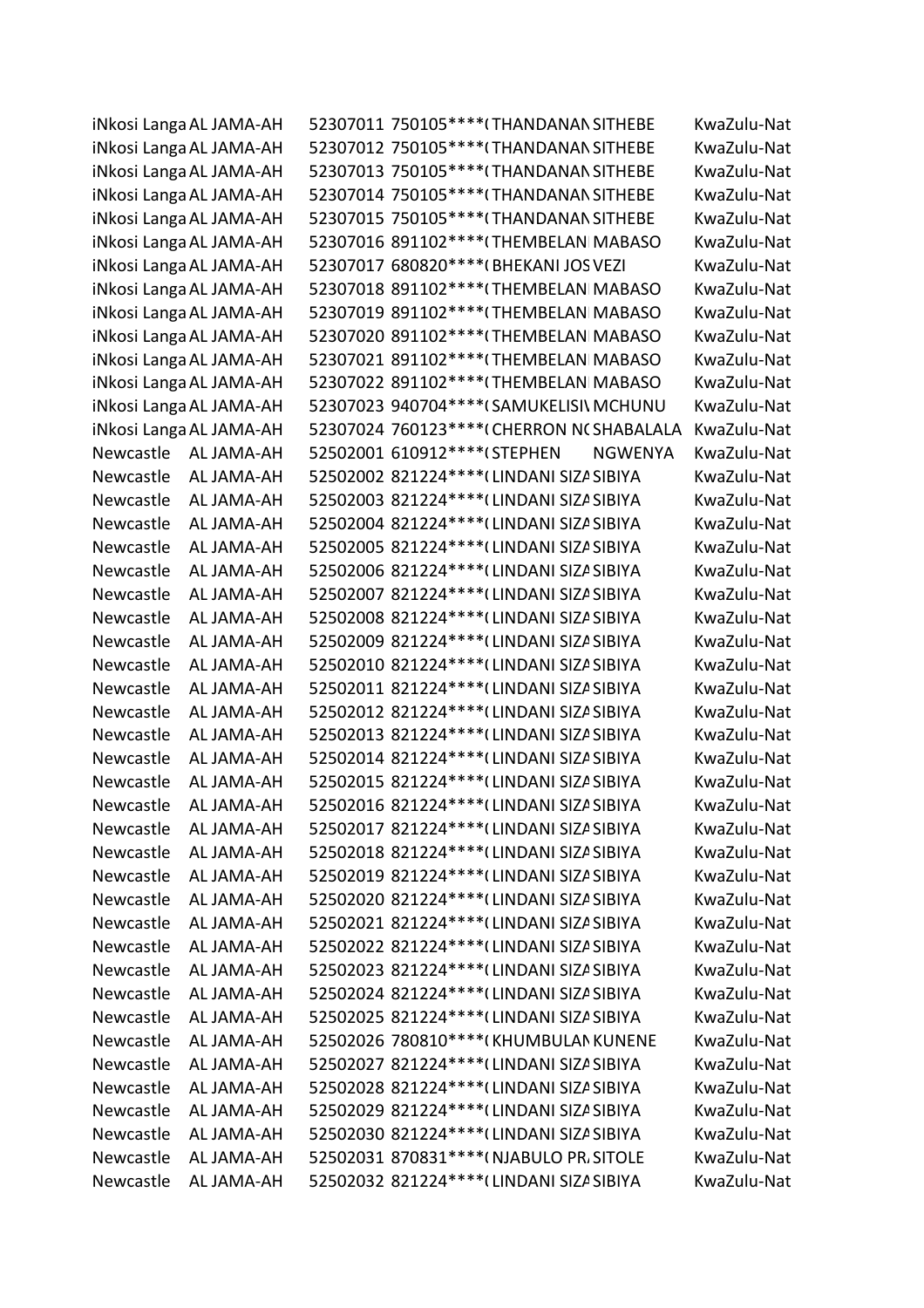| Newcastle | AL JAMA-AH           | 52502033 821224 **** (LINDANI SIZA SIBIYA              | KwaZulu-Nat |
|-----------|----------------------|--------------------------------------------------------|-------------|
| Newcastle | AL JAMA-AH           | 52502034 821224 **** (LINDANI SIZA SIBIYA              | KwaZulu-Nat |
|           | Mtubatuba AL JAMA-AH | 1 470511 **** (WILHELMINA LUTULI                       | KwaZulu-Nat |
|           | Mtubatuba AL JAMA-AH | 2 910123 **** (SAKHILE CON NXUMALO                     | KwaZulu-Nat |
|           | Mtubatuba AL JAMA-AH | 3 781114**** (NIKIWE PRIN MDLULI                       | KwaZulu-Nat |
|           | Mtubatuba AL JAMA-AH | 4 790802 **** (HLENGIWE F. MATHABELA KwaZulu-Nat       |             |
|           | Mtubatuba AL JAMA-AH | 5 950502 **** (SABELO NOE GINA                         | KwaZulu-Nat |
|           | Mtubatuba AL JAMA-AH | 6 901017 **** (NONTOBEKO SIBIYA                        | KwaZulu-Nat |
|           | Mtubatuba AL JAMA-AH | 7 890606*****(LUCKY NHLAI MHLONGO                      | KwaZulu-Nat |
|           | Mtubatuba AL JAMA-AH | 8 850507*****(SIBONISO MINXUMALO                       | KwaZulu-Nat |
|           | Mtubatuba AL JAMA-AH | 9 911016 **** (SIPHESIHLE C NJOKWENI                   | KwaZulu-Nat |
|           | Mtubatuba AL JAMA-AH | 10 750606 **** (JABULANI GI' KHUMALO                   | KwaZulu-Nat |
|           | Mtubatuba AL JAMA-AH | 52705001 890606 **** (LUCKY NHLA MHLONGO               | KwaZulu-Nat |
|           | Mtubatuba AL JAMA-AH | 52705002 781114 **** (NIKIWE PRIN MDLULI               | KwaZulu-Nat |
|           | Mtubatuba AL JAMA-AH | 52705003 750606****(JABULANI GI' KHUMALO               | KwaZulu-Nat |
|           | Mtubatuba AL JAMA-AH | 52705004 470511 **** (WILHELMINALUTULI                 | KwaZulu-Nat |
|           | Mtubatuba AL JAMA-AH | 52705005 850507**** (SIBONISO MI NXUMALO               | KwaZulu-Nat |
|           | Mtubatuba AL JAMA-AH | 52705006 910123 **** (SAKHILE CON NXUMALO              | KwaZulu-Nat |
|           | Mtubatuba AL JAMA-AH | 52705007 800905 **** (QONDENI ZA JOBE                  | KwaZulu-Nat |
|           | Mtubatuba AL JAMA-AH | 52705008 990902 **** (XOLANE INN THWALA                | KwaZulu-Nat |
|           | Mtubatuba AL JAMA-AH | 52705009 910123 **** (SAKHILE CON NXUMALO              | KwaZulu-Nat |
|           | Mtubatuba AL JAMA-AH | 52705010 901017 **** ( NONTOBEKO SIBIYA                | KwaZulu-Nat |
|           | Mtubatuba AL JAMA-AH | 52705011 910123 **** (SAKHILE CON NXUMALO              | KwaZulu-Nat |
|           | Mtubatuba AL JAMA-AH | 52705012 910123 **** (SAKHILE CON NXUMALO              | KwaZulu-Nat |
|           | Mtubatuba AL JAMA-AH | 52705013 910123 **** (SAKHILE CON NXUMALO              | KwaZulu-Nat |
|           | Mtubatuba AL JAMA-AH | 52705014 910123 **** (SAKHILE CON NXUMALO              | KwaZulu-Nat |
|           | Mtubatuba AL JAMA-AH | 52705015 910123 **** (SAKHILE CON NXUMALO              | KwaZulu-Nat |
|           | Mtubatuba AL JAMA-AH | 52705016 910123 **** (SAKHILE CON NXUMALO              | KwaZulu-Nat |
|           | Mtubatuba AL JAMA-AH | 52705017 910123 **** (SAKHILE CON NXUMALO              | KwaZulu-Nat |
|           | Mtubatuba AL JAMA-AH | 52705018 910123****(SAKHILE CON NXUMALO                | KwaZulu-Nat |
|           | Mtubatuba AL JAMA-AH | 52705019 911016 **** (SIPHESIHLE C NJOKWENI            | KwaZulu-Nat |
|           | Mtubatuba AL JAMA-AH | 52705020 910123 **** (SAKHILE CON NXUMALO              | KwaZulu-Nat |
|           | Mtubatuba AL JAMA-AH | 52705021 950502 **** (SABELO NOE GINA                  | KwaZulu-Nat |
|           | Mtubatuba AL JAMA-AH | 52705022 910123 **** (SAKHILE CON NXUMALO              | KwaZulu-Nat |
|           | Mtubatuba AL JAMA-AH | 52705023 790802**** (HLENGIWE F. MATHABELA KwaZulu-Nat |             |
| Mandeni   | AL JAMA-AH           | 52901001 890823 **** (MTHOKOZEN MATHONSI               | KwaZulu-Nat |
| Mandeni   | AL JAMA-AH           | 52901002 890823 **** (MTHOKOZEN MATHONSI               | KwaZulu-Nat |
| Mandeni   | AL JAMA-AH           | 52901003 890823 **** (MTHOKOZEN MATHONSI               | KwaZulu-Nat |
| Mandeni   | AL JAMA-AH           | 52901004 890823 **** (MTHOKOZEN MATHONSI               | KwaZulu-Nat |
| Mandeni   | AL JAMA-AH           | 52901005 890823 **** (MTHOKOZEN MATHONSI               | KwaZulu-Nat |
| Mandeni   | AL JAMA-AH           | 52901006 890823 **** (MTHOKOZEN MATHONSI               | KwaZulu-Nat |
| Mandeni   | AL JAMA-AH           | 52901007 890823 **** (MTHOKOZEN MATHONSI               | KwaZulu-Nat |
| Mandeni   | AL JAMA-AH           | 52901008 890823 **** (MTHOKOZEN MATHONSI               | KwaZulu-Nat |
| Mandeni   | AL JAMA-AH           | 52901009 890823 **** (MTHOKOZEN MATHONSI               | KwaZulu-Nat |
| Mandeni   | AL JAMA-AH           | 52901010 890823 **** (MTHOKOZEN MATHONSI               | KwaZulu-Nat |
| Mandeni   | AL JAMA-AH           | 52901011 890823 **** (MTHOKOZEN MATHONSI               | KwaZulu-Nat |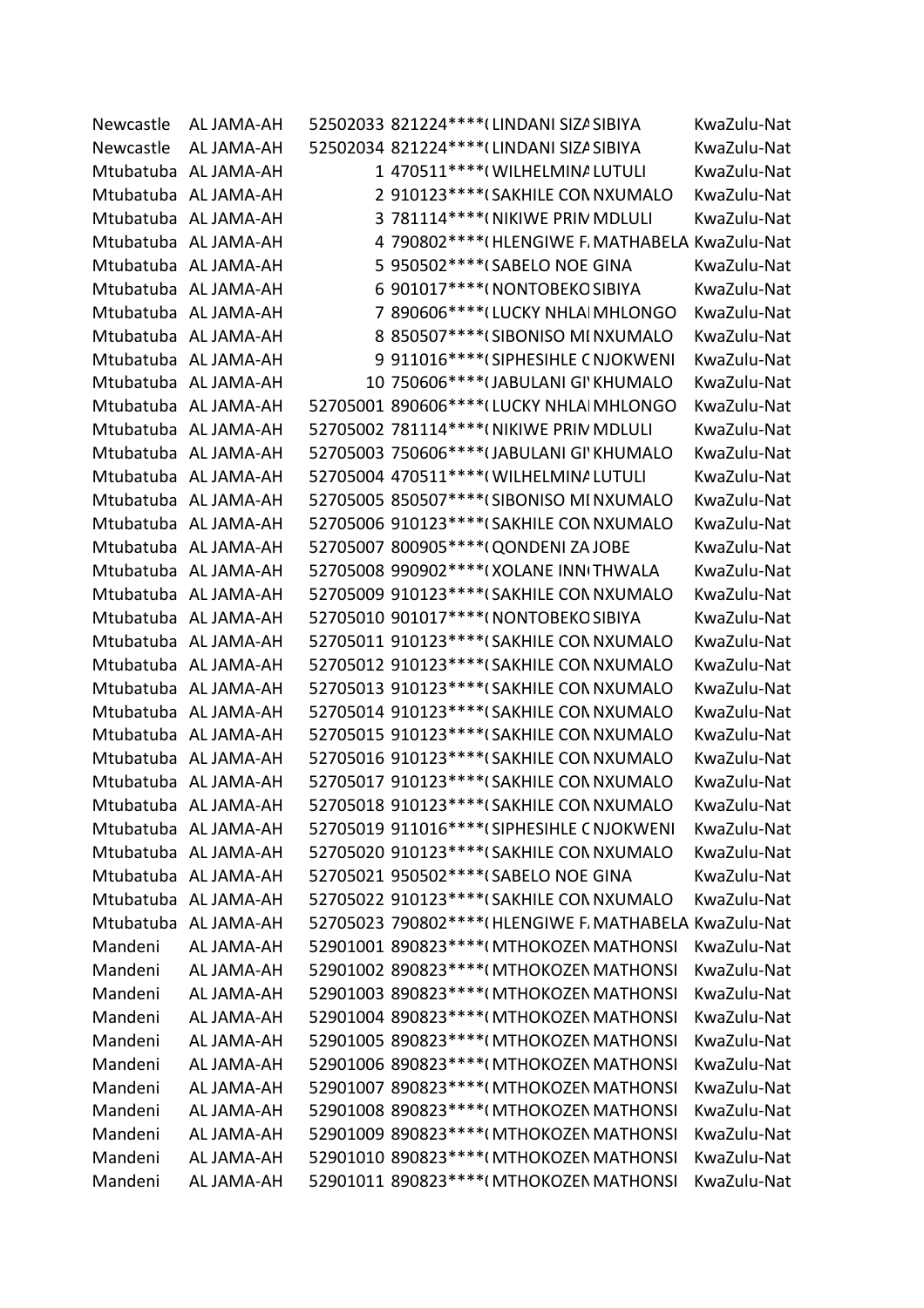| Mandeni | AL JAMA-AH           | 52901012 890823 **** (MTHOKOZEN MATHONSI             |                 | KwaZulu-Nat                                          |
|---------|----------------------|------------------------------------------------------|-----------------|------------------------------------------------------|
| Mandeni | AL JAMA-AH           | 52901013 890823 **** (MTHOKOZEN MATHONSI             |                 | KwaZulu-Nat                                          |
| Mandeni | AL JAMA-AH           | 52901014 890823 **** (MTHOKOZEN MATHONSI             |                 | KwaZulu-Nat                                          |
| Mandeni | AL JAMA-AH           | 52901015 890823 **** (MTHOKOZEN MATHONSI             |                 | KwaZulu-Nat                                          |
| Mandeni | AL JAMA-AH           | 52901016 890823 **** (MTHOKOZEN MATHONSI             |                 | KwaZulu-Nat                                          |
| Mandeni | AL JAMA-AH           | 52901017 890823 **** (MTHOKOZEN MATHONSI             |                 | KwaZulu-Nat                                          |
| Mandeni | AL JAMA-AH           | 52901018 890823 **** (MTHOKOZEN MATHONSI             |                 | KwaZulu-Nat                                          |
|         | KwaDukuza AL JAMA-AH | 1 551112 **** (ABDOOL KAL DAWOOD                     |                 | KwaZulu-Nat                                          |
|         | KwaDukuza AL JAMA-AH | 2 621017****(YUNUS                                   | <b>KHAN</b>     | KwaZulu-Nat                                          |
|         | KwaDukuza AL JAMA-AH | 3 680721 **** (DUDUZILE AL GUMEDE                    |                 | KwaZulu-Nat                                          |
|         | KwaDukuza AL JAMA-AH | 4 811211 **** (PHIWOKUHL MSWELI                      |                 | KwaZulu-Nat                                          |
|         | KwaDukuza AL JAMA-AH | 5 800619 **** (NKOSINATHI XULU                       |                 | KwaZulu-Nat                                          |
|         | KwaDukuza AL JAMA-AH | 6 711225 **** (WENDY PEM MONYANGO KwaZulu-Nat        |                 |                                                      |
|         | KwaDukuza AL JAMA-AH | 7 681029 **** (VINCENT BIK ZUMA                      |                 | KwaZulu-Nat                                          |
|         | KwaDukuza AL JAMA-AH | 8 571221 **** (KRISH                                 | <b>AMIAPPEN</b> | KwaZulu-Nat                                          |
|         | KwaDukuza AL JAMA-AH | 9 791001****(YOULANDA PILLAY                         |                 | KwaZulu-Nat                                          |
|         | KwaDukuza AL JAMA-AH | 52902001 811211 **** (PHIWOKUHL MSWELI               |                 | KwaZulu-Nat                                          |
|         | KwaDukuza AL JAMA-AH | 52902002 811211 **** (PHIWOKUHL MSWELI               |                 | KwaZulu-Nat                                          |
|         | KwaDukuza AL JAMA-AH | 52902003 680721 **** (DUDUZILE ALGUMEDE              |                 | KwaZulu-Nat                                          |
|         | KwaDukuza AL JAMA-AH | 52902004 711225 **** (WENDY PEM MONYANGO KwaZulu-Nat |                 |                                                      |
|         | KwaDukuza AL JAMA-AH | 52902005 800619 **** (NKOSINATHI XULU                |                 | KwaZulu-Nat                                          |
|         | KwaDukuza AL JAMA-AH | 52902006 571221 **** (KRISH                          | <b>AMIAPPEN</b> | KwaZulu-Nat                                          |
|         | KwaDukuza AL JAMA-AH | 52902007 711225 **** (WENDY PEM MONYANGO KwaZulu-Nat |                 |                                                      |
|         | KwaDukuza AL JAMA-AH | 52902008 571221 **** (KRISH                          | <b>AMIAPPEN</b> | KwaZulu-Nat                                          |
|         | KwaDukuza AL JAMA-AH | 52902009 680721 **** (DUDUZILE AL GUMEDE             |                 | KwaZulu-Nat                                          |
|         | KwaDukuza AL JAMA-AH | 52902010 681029 **** (VINCENT BIK ZUMA               |                 | KwaZulu-Nat                                          |
|         | KwaDukuza AL JAMA-AH | 52902011 711225 **** (WENDY PEM MONYANGO KwaZulu-Nat |                 |                                                      |
|         | KwaDukuza AL JAMA-AH | 52902012 711225 **** (WENDY PEM MONYANGO KwaZulu-Nat |                 |                                                      |
|         | KwaDukuza AL JAMA-AH | 52902013 551112**** (ABDOOL KAE DAWOOD               |                 | KwaZulu-Nat                                          |
|         | KwaDukuza AL JAMA-AH | 52902014 681029 **** (VINCENT BIK ZUMA               |                 | KwaZulu-Nat                                          |
|         | KwaDukuza AL JAMA-AH | 52902015 800619 **** (NKOSINATHI XULU                |                 | KwaZulu-Nat                                          |
|         | KwaDukuza AL JAMA-AH | 52902016 621017 **** (YUNUS                          | <b>KHAN</b>     | KwaZulu-Nat                                          |
|         | KwaDukuza AL JAMA-AH | 52902017 621017****(YUNUS                            | <b>KHAN</b>     | KwaZulu-Nat                                          |
|         | KwaDukuza AL JAMA-AH | 52902018 680721 **** (DUDUZILE ALGUMEDE              |                 | KwaZulu-Nat                                          |
|         | KwaDukuza AL JAMA-AH | 52902019 551112**** (ABDOOL KAE DAWOOD               |                 | KwaZulu-Nat                                          |
|         | KwaDukuza AL JAMA-AH | 52902020 571221 **** (KRISH                          | <b>AMIAPPEN</b> | KwaZulu-Nat                                          |
|         | KwaDukuza AL JAMA-AH |                                                      |                 | 52902021 711225 **** (WENDY PEM MONYANGO KwaZulu-Nat |
|         | KwaDukuza AL JAMA-AH |                                                      |                 | 52902022 711225 **** (WENDY PEM MONYANGO KwaZulu-Nat |
|         | KwaDukuza AL JAMA-AH | 52902023 551112****(ABDOOL KAE DAWOOD                |                 | KwaZulu-Nat                                          |
|         | KwaDukuza AL JAMA-AH | 52902024 681029 **** ( VINCENT BIK ZUMA              |                 | KwaZulu-Nat                                          |
|         | KwaDukuza AL JAMA-AH | 52902025 811211 **** (PHIWOKUHL MSWELI               |                 | KwaZulu-Nat                                          |
|         | KwaDukuza AL JAMA-AH | 52902026 800619 **** (NKOSINATHI XULU                |                 | KwaZulu-Nat                                          |
|         | KwaDukuza AL JAMA-AH | 52902027 811211 **** (PHIWOKUHL MSWELI               |                 | KwaZulu-Nat                                          |
|         | KwaDukuza AL JAMA-AH | 52902028 571221 **** (KRISH                          | <b>AMIAPPEN</b> | KwaZulu-Nat                                          |
|         | KwaDukuza AL JAMA-AH | 52902029 681029 **** ( VINCENT BIK ZUMA              |                 | KwaZulu-Nat                                          |
|         | KwaDukuza AL JAMA-AH | 52902030 681029 **** (VINCENT BIK ZUMA               |                 | KwaZulu-Nat                                          |
|         |                      |                                                      |                 |                                                      |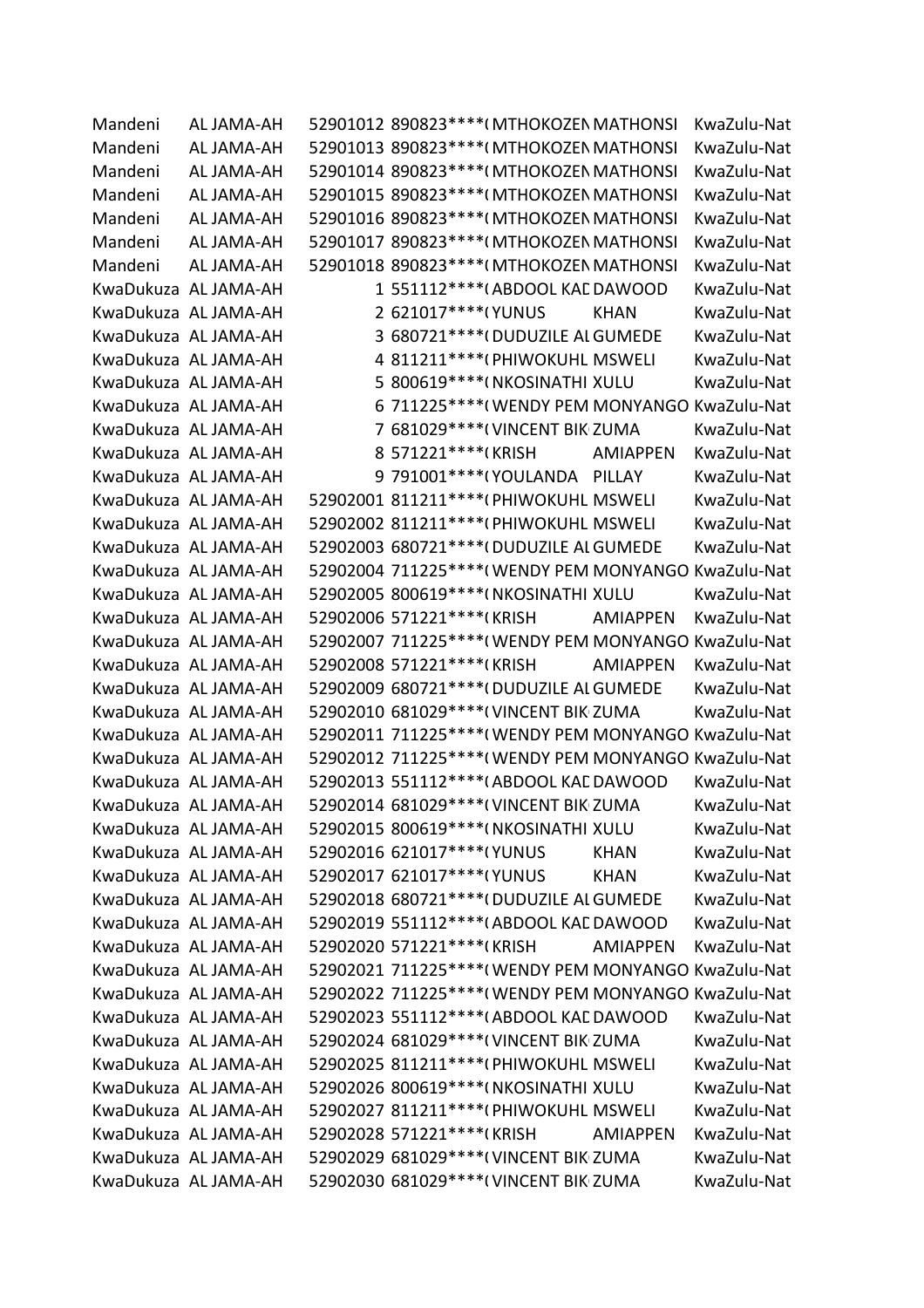| Bojanala | AL JAMA-AH |   | 1 961213 **** (KABELO ASHINTHEKISO           | North West |
|----------|------------|---|----------------------------------------------|------------|
| Bojanala | AL JAMA-AH |   | 2 941008 **** (ANDILE GIFT NKONYANE          | North West |
| Bojanala | AL JAMA-AH | 3 | 960917 **** (RUTH KUND/MUNANO                | North West |
| Bojanala | AL JAMA-AH |   | 4 640110****(SARAH GADIINTHEKISO             | North West |
| Bojanala | AL JAMA-AH |   | 5 731001 **** (JOHN MONY MAMOGALE North West |            |
| Madibeng | AL JAMA-AH |   | 1 961213 **** (KABELO ASHINTHEKISO           | North West |
| Madibeng | AL JAMA-AH |   | 2 941008 **** (ANDILE GIFT NKONYANE          | North West |
| Madibeng | AL JAMA-AH |   | 3 960917 **** (RUTH KUND/ MUNANO             | North West |
| Madibeng | AL JAMA-AH |   | 4 640110****(SARAH GADIINTHEKISO             | North West |
| Madibeng | AL JAMA-AH |   | 5 731001 **** (JOHN MONY MAMOGALE North West |            |
| Madibeng | AL JAMA-AH |   | 63702001 961213 **** (KABELO ASHINTHEKISO    | North West |
| Madibeng | AL JAMA-AH |   | 63702002 961213 **** (KABELO ASHINTHEKISO    | North West |
| Madibeng | AL JAMA-AH |   | 63702003 961213 **** (KABELO ASHINTHEKISO    | North West |
| Madibeng | AL JAMA-AH |   | 63702004 961213 **** (KABELO ASHINTHEKISO    | North West |
| Madibeng | AL JAMA-AH |   | 63702005 961213 **** (KABELO ASHINTHEKISO    | North West |
| Madibeng | AL JAMA-AH |   | 63702006 961213 **** (KABELO ASHINTHEKISO    | North West |
| Madibeng | AL JAMA-AH |   | 63702007 961213 **** (KABELO ASHINTHEKISO    | North West |
| Madibeng | AL JAMA-AH |   | 63702008 961213 **** (KABELO ASHINTHEKISO    | North West |
| Madibeng | AL JAMA-AH |   | 63702009 961213 **** (KABELO ASHINTHEKISO    | North West |
| Madibeng | AL JAMA-AH |   | 63702010 961213 **** (KABELO ASHINTHEKISO    | North West |
| Madibeng | AL JAMA-AH |   | 63702011 941008 **** (ANDILE GIFT NKONYANE   | North West |
| Madibeng | AL JAMA-AH |   | 63702012 941008 **** (ANDILE GIFT NKONYANE   | North West |
| Madibeng | AL JAMA-AH |   | 63702013 941008 **** (ANDILE GIFT NKONYANE   | North West |
| Madibeng | AL JAMA-AH |   | 63702014 941008 **** (ANDILE GIFT NKONYANE   | North West |
| Madibeng | AL JAMA-AH |   | 63702015 941008 **** (ANDILE GIFT NKONYANE   | North West |
| Madibeng | AL JAMA-AH |   | 63702016 941008 **** (ANDILE GIFT NKONYANE   | North West |
| Madibeng | AL JAMA-AH |   | 63702017 941008 **** (ANDILE GIFT NKONYANE   | North West |
| Madibeng | AL JAMA-AH |   | 63702018 941008 **** (ANDILE GIFT NKONYANE   | North West |
| Madibeng | AL JAMA-AH |   | 63702019 941008 **** (ANDILE GIFT NKONYANE   | North West |
| Madibeng | AL JAMA-AH |   | 63702020 941008 **** (ANDILE GIFT NKONYANE   | North West |
| Madibeng | AL JAMA-AH |   | 63702021 941008 **** (ANDILE GIFT NKONYANE   | North West |
| Madibeng | AL JAMA-AH |   | 63702022 941008 **** (ANDILE GIFT NKONYANE   | North West |
| Madibeng | AL JAMA-AH |   | 63702023 941008 **** (ANDILE GIFT NKONYANE   | North West |
| Madibeng | AL JAMA-AH |   | 63702024 640110 **** (SARAH GADIINTHEKISO    | North West |
| Madibeng | AL JAMA-AH |   | 63702025 640110 **** (SARAH GADIINTHEKISO    | North West |
| Madibeng | AL JAMA-AH |   | 63702026 640110 **** (SARAH GADIINTHEKISO    | North West |
| Madibeng | AL JAMA-AH |   | 63702027 640110 **** (SARAH GADIINTHEKISO    | North West |
| Madibeng | AL JAMA-AH |   | 63702028 640110 **** (SARAH GADIINTHEKISO    | North West |
| Madibeng | AL JAMA-AH |   | 63702029 640110 **** (SARAH GADIINTHEKISO    | North West |
| Madibeng | AL JAMA-AH |   | 63702030 640110 **** (SARAH GADIINTHEKISO    | North West |
| Madibeng | AL JAMA-AH |   | 63702031 640110 **** (SARAH GADIINTHEKISO    | North West |
| Madibeng | AL JAMA-AH |   | 63702032 640110 **** (SARAH GADIINTHEKISO    | North West |
| Madibeng | AL JAMA-AH |   | 63702033 640110 **** (SARAH GADIINTHEKISO    | North West |
| Madibeng | AL JAMA-AH |   | 63702034 640110 **** (SARAH GADIINTHEKISO    | North West |
| Madibeng | AL JAMA-AH |   | 63702035 640110 **** (SARAH GADIINTHEKISO    | North West |
| Madibeng | AL JAMA-AH |   | 63702036 640110 **** (SARAH GADIINTHEKISO    | North West |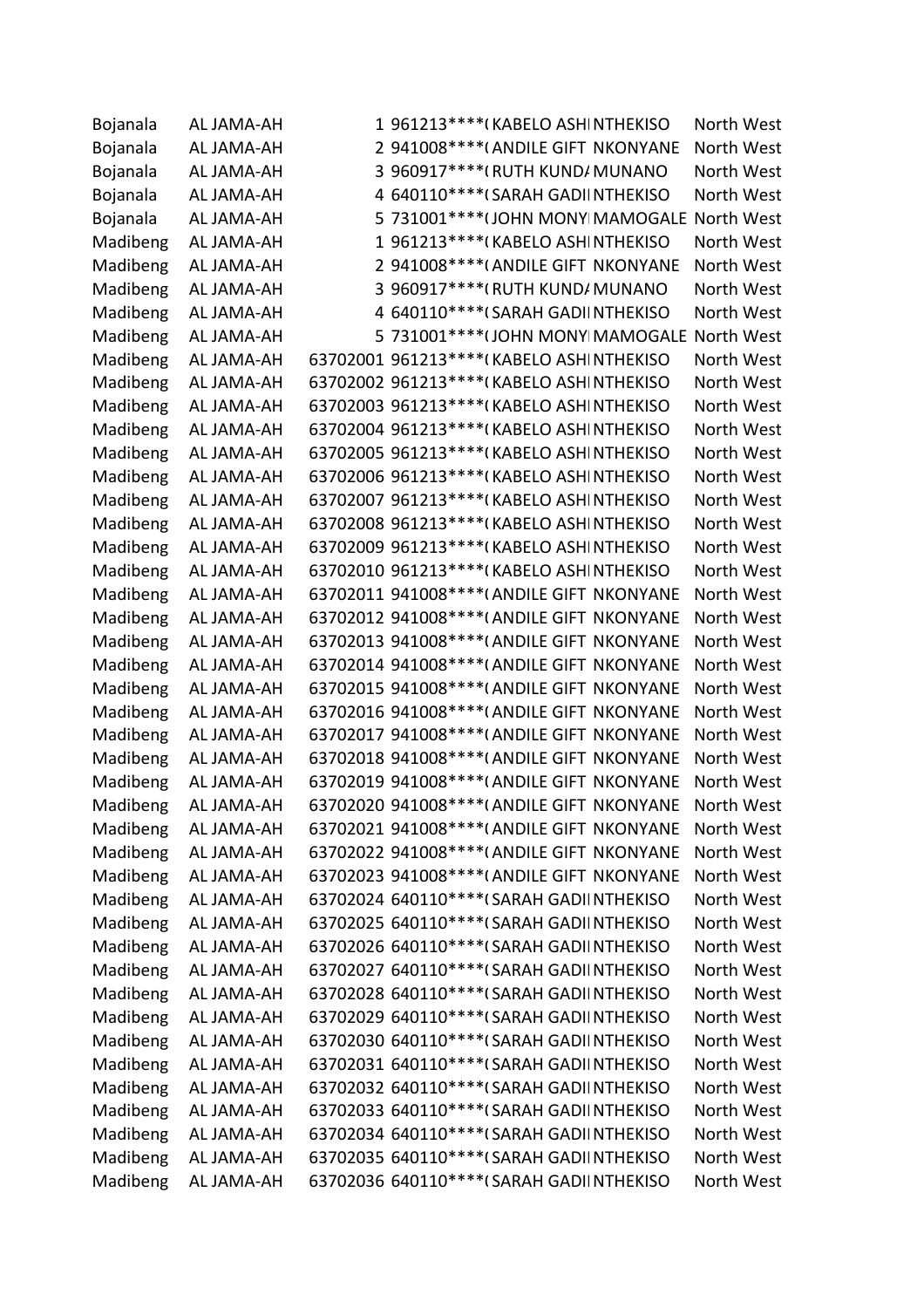| Madibeng | AL JAMA-AH              | 63702037 640110****(SARAH GADIINTHEKISO       |                               | North West         |  |
|----------|-------------------------|-----------------------------------------------|-------------------------------|--------------------|--|
| Madibeng | AL JAMA-AH              | 63702038 640110 **** (SARAH GADIINTHEKISO     |                               | North West         |  |
| Madibeng | AL JAMA-AH              | 63702039 640110 **** (SARAH GADIINTHEKISO     |                               | North West         |  |
| Madibeng | AL JAMA-AH              | 63702040 640110 **** (SARAH GADIINTHEKISO     |                               | North West         |  |
| Madibeng | AL JAMA-AH              | 63702041 640110 **** (SARAH GADIINTHEKISO     |                               | North West         |  |
|          | City of Cape AL JAMA-AH | 1 650515**** (MOEGAMAT ACHMAT                 |                               | <b>Western Cap</b> |  |
|          | City of Cape AL JAMA-AH | 2 530129 **** (ACHMAD                         | <b>HENDRICKS</b>              | <b>Western Cap</b> |  |
|          | City of Cape AL JAMA-AH | 3 740423 **** (SHAMEEMAI SALIE                |                               | <b>Western Cap</b> |  |
|          | City of Cape AL JAMA-AH | 4 820325 **** (YUSUF KHAN DALWAI              |                               | <b>Western Cap</b> |  |
|          | City of Cape AL JAMA-AH | 5 660705 **** (HIESHAAM                       | <b>DAVIDS</b>                 | <b>Western Cap</b> |  |
|          | City of Cape AL JAMA-AH | 6 740906**** (MOGAMAT F FISHER                |                               | Western Cap        |  |
|          | City of Cape AL JAMA-AH | 7 611114****(KEITH ROY                        | SOLOMON                       | <b>Western Cap</b> |  |
|          | City of Cape AL JAMA-AH | 8 490215 **** (MOHAMMEL EDWARDS               |                               | <b>Western Cap</b> |  |
|          | City of Cape AL JAMA-AH | 9 820429 **** (SARFARAAZ MUKUDDEM Western Cap |                               |                    |  |
|          | City of Cape AL JAMA-AH | 10 800728 **** (SHAMS TABR SAYED              |                               | Western Cap        |  |
|          | City of Cape AL JAMA-AH | 11 560907****(FAGMEDA                         | <b>JATTIEM</b>                | <b>Western Cap</b> |  |
|          | City of Cape AL JAMA-AH | 12 870417****(TAWFEEQ                         | ELY                           | <b>Western Cap</b> |  |
|          | City of Cape AL JAMA-AH | 13 960117*****(RIAAN                          | <b>PIETERSEN</b>              | <b>Western Cap</b> |  |
|          | City of Cape AL JAMA-AH | 14 780730 **** (ZULFA                         | <b>ARANES</b>                 | Western Cap        |  |
|          | City of Cape AL JAMA-AH | 15 610103 **** (SHARIEF                       | <b>ENGELBRECH Western Cap</b> |                    |  |
|          | City of Cape AL JAMA-AH | 16 820130 **** (AQEELAH                       | <b>MARKS</b>                  | <b>Western Cap</b> |  |
|          | City of Cape AL JAMA-AH | 17 710618 **** (NAZMIE                        | <b>JAMODIEN</b>               | <b>Western Cap</b> |  |
|          | City of Cape AL JAMA-AH | 18 571228 **** (SHAHIEDA                      | ABRAHAMS                      | Western Cap        |  |
|          | City of Cape AL JAMA-AH | 19 780413 **** (SHAMIERA                      | <b>SALIE</b>                  | <b>Western Cap</b> |  |
|          | City of Cape AL JAMA-AH | 20 670906****(MOHAMED 2 ALLIE                 |                               | <b>Western Cap</b> |  |
|          | City of Cape AL JAMA-AH | 21 690122 **** (IGSHAAN                       | <b>BESTER</b>                 | <b>Western Cap</b> |  |
|          | City of Cape AL JAMA-AH | 22 830414 **** (GADIJA                        | <b>ERASMUS</b>                | Western Cap        |  |
|          | City of Cape AL JAMA-AH | 23 820926 **** (LAWRENCE                      | <b>MOFERI</b>                 | <b>Western Cap</b> |  |
|          | City of Cape AL JAMA-AH | 24 830814 **** (ANGELIQUE ' DREYER            |                               | <b>Western Cap</b> |  |
|          | City of Cape AL JAMA-AH | 25 600803****(MOGAMMA1SAMODIEN                |                               | Western Cap        |  |
|          | City of Cape AL JAMA-AH | 26 720922 **** (SHAMILA                       | <b>ELY</b>                    | Western Cap        |  |
|          | City of Cape AL JAMA-AH | 27 810830 **** (TASLEEM                       | ABRAHAMS                      | <b>Western Cap</b> |  |
|          | City of Cape AL JAMA-AH | 28 890729 **** (FARHAANAH DANIELS             |                               | <b>Western Cap</b> |  |
|          | City of Cape AL JAMA-AH | 29 770625****(EBRAHIM                         | <b>SAMUELS</b>                | <b>Western Cap</b> |  |
|          | City of Cape AL JAMA-AH | 30 760821 **** (MOHAMMEI DAVIDS               |                               | <b>Western Cap</b> |  |
|          | City of Cape AL JAMA-AH | 31 840831 **** (JUNAID                        | <b>CLOETE</b>                 | <b>Western Cap</b> |  |
|          | City of Cape AL JAMA-AH | 32 910728 **** (MOGAMAT F MAJIET              |                               | <b>Western Cap</b> |  |
|          | City of Cape AL JAMA-AH | 33 010813 **** (MUNSUR                        | <b>SULTAN</b>                 | <b>Western Cap</b> |  |
|          | City of Cape AL JAMA-AH | 34 770303*****(SHAFIEK                        | <b>NOLAN</b>                  | <b>Western Cap</b> |  |
|          | City of Cape AL JAMA-AH | 35 640119 **** (ZACHARIA                      | <b>ALBERTYN</b>               | <b>Western Cap</b> |  |
|          | City of Cape AL JAMA-AH | 36 720111 **** (NAZLIE                        | <b>ISAACS</b>                 | <b>Western Cap</b> |  |
|          | City of Cape AL JAMA-AH | 37 691209 **** (YASIEM                        | <b>BARRON</b>                 | <b>Western Cap</b> |  |
|          | City of Cape AL JAMA-AH | 38 730807****(ELDRIDGE KE COMO                |                               | <b>Western Cap</b> |  |
|          | City of Cape AL JAMA-AH | 39 760817*****(SEDICK                         | <b>JACOBS</b>                 | <b>Western Cap</b> |  |
|          | City of Cape AL JAMA-AH | 40 991228 **** (OZAYR                         | <b>BARRON</b>                 | <b>Western Cap</b> |  |
|          | City of Cape AL JAMA-AH | 41 810806 **** (GADIJA                        | DE VRIES                      | <b>Western Cap</b> |  |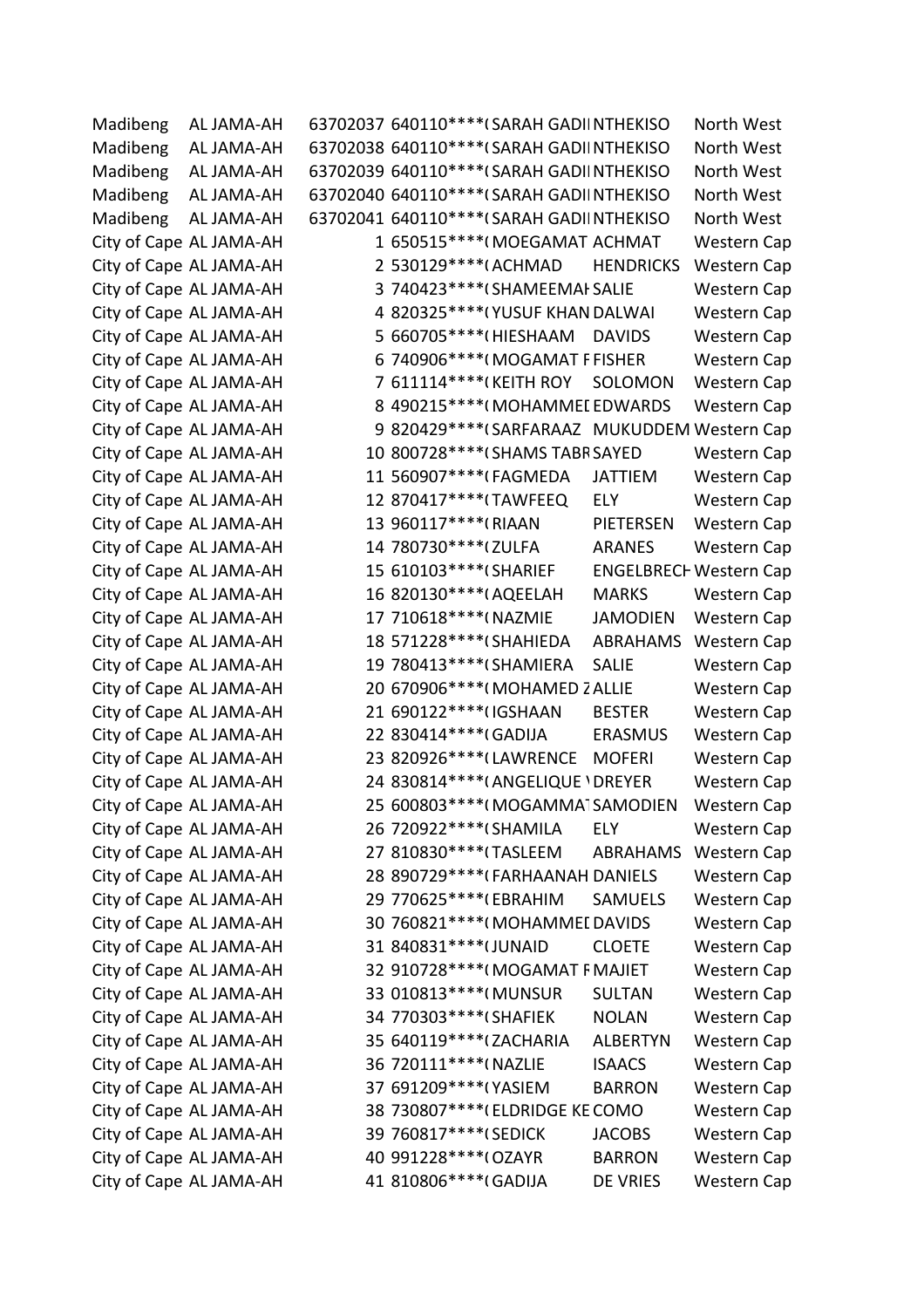City of Cape AL JAMA-AH 42 740511\*\*\*\*(MURTADAU HARRIS Western Cap City of Cape AL JAMA-AH 19100001 650515\*\*\*\*(MOEGAMAT ACHMAT Western Cap City of Cape AL JAMA-AH 19100002 690122\*\*\*\*(IGSHAAN BESTER Western Cap City of Cape AL JAMA-AH 19100003 650515\*\*\*\*(MOEGAMAT ACHMAT Western Cap City of Cape AL JAMA-AH 19100004 650515\*\*\*\*(MOEGAMAT ACHMAT Western Cap City of Cape AL JAMA-AH 19100005 650515\*\*\*\*(MOEGAMAT ACHMAT Western Cap City of Cape AL JAMA-AH 19100006 691209\*\*\*\*(YASIEM BARRON Western Cap City of Cape AL JAMA-AH 19100007 650515\*\*\*\*(MOEGAMAT ACHMAT Western Cap City of Cape AL JAMA-AH 19100008 650515\*\*\*\*(MOEGAMAT ACHMAT Western Cap City of Cape AL JAMA-AH 19100009 650515\*\*\*\*(MOEGAMAT ACHMAT Western Cap City of Cape AL JAMA-AH 19100010 690122\*\*\*\*(IGSHAAN BESTER Western Cap City of Cape AL JAMA-AH 19100011 650515\*\*\*\*(MOEGAMAT ACHMAT Western Cap City of Cape AL JAMA-AH 19100012 600803\*\*\*\*(MOGAMMATSAMODIEN Western Cap City of Cape AL JAMA-AH 19100013 610103\*\*\*\*(SHARIEF ENGELBRECH Western Cap City of Cape AL JAMA-AH 19100014 650515\*\*\*\*(MOEGAMAT ACHMAT Western Cap City of Cape AL JAMA-AH 19100015 010813\*\*\*\*(MUNSUR SULTAN Western Cap City of Cape AL JAMA-AH 19100016 830814\*\*\*\*(ANGELIQUE 'DREYER Western Cap City of Cape AL JAMA-AH 19100017 770625\*\*\*\*(EBRAHIM SAMUELS Western Cap City of Cape AL JAMA-AH 19100018 650515\*\*\*\*(MOEGAMAT ACHMAT Western Cap City of Cape AL JAMA-AH 19100019 810830\*\*\*\*(TASLEEM ABRAHAMS Western Cap City of Cape AL JAMA-AH 19100020 610103\*\*\*\*(SHARIEF ENGELBRECH Western Cap City of Cape AL JAMA-AH 19100021 650515\*\*\*\*(MOEGAMAT ACHMAT Western Cap City of Cape AL JAMA-AH 19100022 600803\*\*\*\*(MOGAMMATSAMODIEN Western Cap City of Cape AL JAMA-AH 19100023 650515\*\*\*\*(MOEGAMAT ACHMAT Western Cap City of Cape AL JAMA-AH 19100024 760817\*\*\*\*(SEDICK JACOBS Western Cap City of Cape AL JAMA-AH 19100025 650515\*\*\*\*(MOEGAMAT ACHMAT Western Cap City of Cape AL JAMA-AH 19100026 650515\*\*\*\*(MOEGAMAT ACHMAT Western Cap City of Cape AL JAMA-AH 19100027 650515\*\*\*\*(MOEGAMAT ACHMAT Western Cap City of Cape AL JAMA-AH 19100028 650515\*\*\*\*(MOEGAMAT ACHMAT Western Cap City of Cape AL JAMA-AH 19100029 650515\*\*\*\*(MOEGAMAT ACHMAT Western Cap City of Cape AL JAMA-AH 19100030 830414\*\*\*\*(GADIJA ERASMUS Western Cap City of Cape AL JAMA-AH 19100031 840831\*\*\*\*(JUNAID CLOETE Western Cap City of Cape AL JAMA-AH 19100032 650515\*\*\*\*(MOEGAMAT ACHMAT Western Cap City of Cape AL JAMA-AH 19100033 820926\*\*\*\* (LAWRENCE MOFERI Western Cap City of Cape AL JAMA-AH 19100034 820926\*\*\*\* (LAWRENCE MOFERI Western Cap City of Cape AL JAMA-AH 19100035 820926\*\*\*\* (LAWRENCE MOFERI Western Cap City of Cape AL JAMA-AH 19100036 820926\*\*\*\* (LAWRENCE MOFERI Western Cap City of Cape AL JAMA-AH 19100037 820926\*\*\*\* (LAWRENCE MOFERI Western Cap City of Cape AL JAMA-AH 19100038 820926\*\*\*\* (LAWRENCE MOFERI Western Cap City of Cape AL JAMA-AH 19100039 820926\*\*\*\* (LAWRENCE MOFERI Western Cap City of Cape AL JAMA-AH 19100040 820926\*\*\*\* (LAWRENCE MOFERI Western Cap City of Cape AL JAMA-AH 19100041 820926\*\*\*\*(LAWRENCE MOFERI Western Cap City of Cape AL JAMA-AH 19100042 650515\*\*\*\*(MOEGAMAT ACHMAT Western Cap City of Cape AL JAMA-AH 19100043 810806\*\*\*\*(GADIJA DE VRIES Western Cap City of Cape AL JAMA-AH 19100044 820130\*\*\*\*(AQEELAH MARKS Western Cap City of Cape AL JAMA-AH 19100045 730807\*\*\*\*(ELDRIDGE KE COMO Western Cap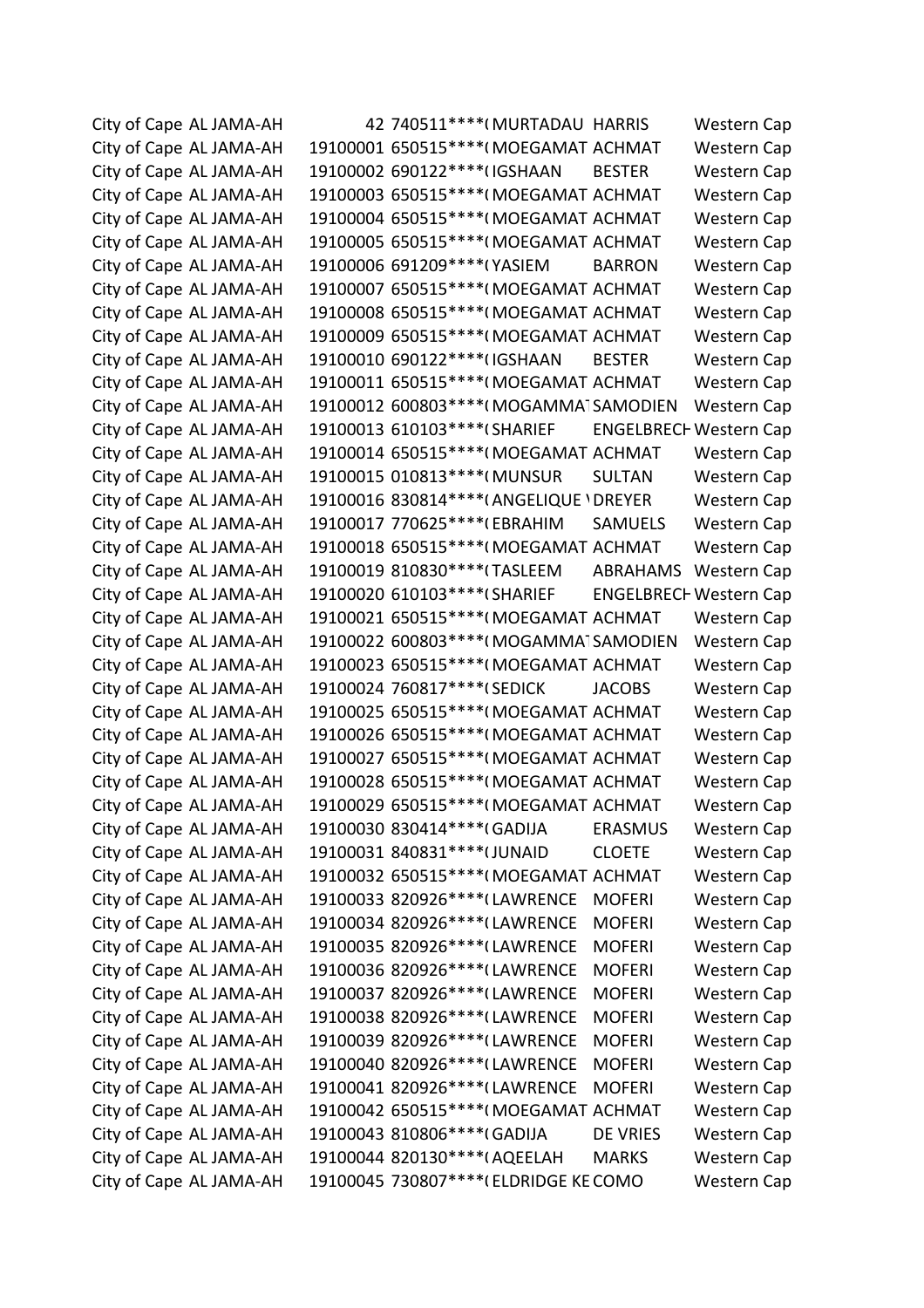City of Cape AL JAMA-AH 19100046 800728\*\*\*\*(SHAMS TABR SAYED Western Cap City of Cape AL JAMA-AH 19100047 720111\*\*\*\*(NAZLIE ISAACS Western Cap City of Cape AL JAMA-AH 19100048 841025\*\*\*\*(MOEGAMAT DAVIDS Western Cap City of Cape AL JAMA-AH 19100049 611114\*\*\*\*(KEITH ROY SOLOMON Western Cap City of Cape AL JAMA-AH 19100050 640119\*\*\*\* (ZACHARIA ALBERTYN Western Cap City of Cape AL JAMA-AH 19100051 820926\*\*\*\*(LAWRENCE MOFERI Western Cap City of Cape AL JAMA-AH 19100052 650515\*\*\*\*(MOEGAMAT ACHMAT Western Cap City of Cape AL JAMA-AH 19100053 490914\*\*\*\*(MOGAMAD (HENDRICKS Western Cap City of Cape AL JAMA-AH 19100054 650515\*\*\*\*(MOEGAMAT ACHMAT Western Cap City of Cape AL JAMA-AH 19100055 650515\*\*\*\*(MOEGAMAT ACHMAT Western Cap City of Cape AL JAMA-AH 19100056 820429\*\*\*\* (SARFARAAZ MUKUDDEM Western Cap City of Cape AL JAMA-AH 19100057 710618\*\*\*\*(NAZMIE JAMODIEN Western Cap City of Cape AL JAMA-AH 19100058 910728\*\*\*\*(MOGAMAT FMAJIET Western Cap City of Cape AL JAMA-AH 19100059 910728\*\*\*\*(MOGAMAT FMAJIET Western Cap City of Cape AL JAMA-AH 19100060 490215\*\*\*\*(MOHAMMEL EDWARDS Western Cap City of Cape AL JAMA-AH 19100061 800728\*\*\*\*(SHAMS TABR SAYED Western Cap City of Cape AL JAMA-AH 19100062 820325\*\*\*\*(YUSUF KHAN DALWAI Western Cap City of Cape AL JAMA-AH 19100063 820325\*\*\*\*(YUSUF KHAN DALWAI Western Cap City of Cape AL JAMA-AH 19100064 960117\*\*\*\*(RIAAN PIETERSEN Western Cap City of Cape AL JAMA-AH 19100065 960117\*\*\*\*(RIAAN PIETERSEN Western Cap City of Cape AL JAMA-AH 19100066 960117\*\*\*\*(RIAAN PIETERSEN Western Cap City of Cape AL JAMA-AH 19100067 670906\*\*\*\*(MOHAMED ZALLIE Western Cap City of Cape AL JAMA-AH 19100068 610628\*\*\*\* (SANDRA GREEN Western Cap City of Cape AL JAMA-AH 19100069 860902\*\*\*\*(BONISWA NYALE Western Cap City of Cape AL JAMA-AH 19100070 650515\*\*\*\*(MOEGAMAT ACHMAT Western Cap City of Cape AL JAMA-AH 19100071 820325\*\*\*\*(YUSUF KHAN DALWAI Western Cap City of Cape AL JAMA-AH 19100072 650515\*\*\*\*(MOEGAMAT ACHMAT Western Cap City of Cape AL JAMA-AH 19100073 650515\*\*\*\*(MOEGAMAT ACHMAT Western Cap City of Cape AL JAMA-AH 19100074 650515\*\*\*\*(MOEGAMAT ACHMAT Western Cap City of Cape AL JAMA-AH 19100075 870417\*\*\*\* (TAWFEEQ ELY Western Cap City of Cape AL JAMA-AH 19100076 530129\*\*\*\*(ACHMAD HENDRICKS Western Cap City of Cape AL JAMA-AH 19100077 471216\*\*\*\*(SHARIFA FREDERICKS Western Cap City of Cape AL JAMA-AH 19100078 770303\*\*\*\*(SHAFIEK NOLAN Western Cap City of Cape AL JAMA-AH 19100079 720922\*\*\*\*(SHAMILA ELY Western Cap City of Cape AL JAMA-AH 19100080 650515\*\*\*\*(MOEGAMAT ACHMAT Western Cap City of Cape AL JAMA-AH 19100081 770303\*\*\*\*(SHAFIEK NOLAN Western Cap City of Cape AL JAMA-AH 19100082 740511\*\*\*\*(MURTADAU HARRIS Western Cap City of Cape AL JAMA-AH 19100083 640119\*\*\*\*(MOEGAMAT LATIEF Western Cap City of Cape AL JAMA-AH 19100084 750220\*\*\*\*(NATASJA ANISTROEBEL Western Cap City of Cape AL JAMA-AH 19100085 780620\*\*\*\*(GASAN BRINKHUIS Western Cap City of Cape AL JAMA-AH 19100086 760821\*\*\*\*(MOHAMMEI DAVIDS Western Cap City of Cape AL JAMA-AH 19100087 820926\*\*\*\*(LAWRENCE MOFERI Western Cap City of Cape AL JAMA-AH 19100088 820926\*\*\*\* (LAWRENCE MOFERI Western Cap City of Cape AL JAMA-AH 19100089 820926\*\*\*\* (LAWRENCE MOFERI Western Cap City of Cape AL JAMA-AH 19100090 820926\*\*\*\*(LAWRENCE MOFERI Western Cap City of Cape AL JAMA-AH 19100091 820926\*\*\*\* (LAWRENCE MOFERI Western Cap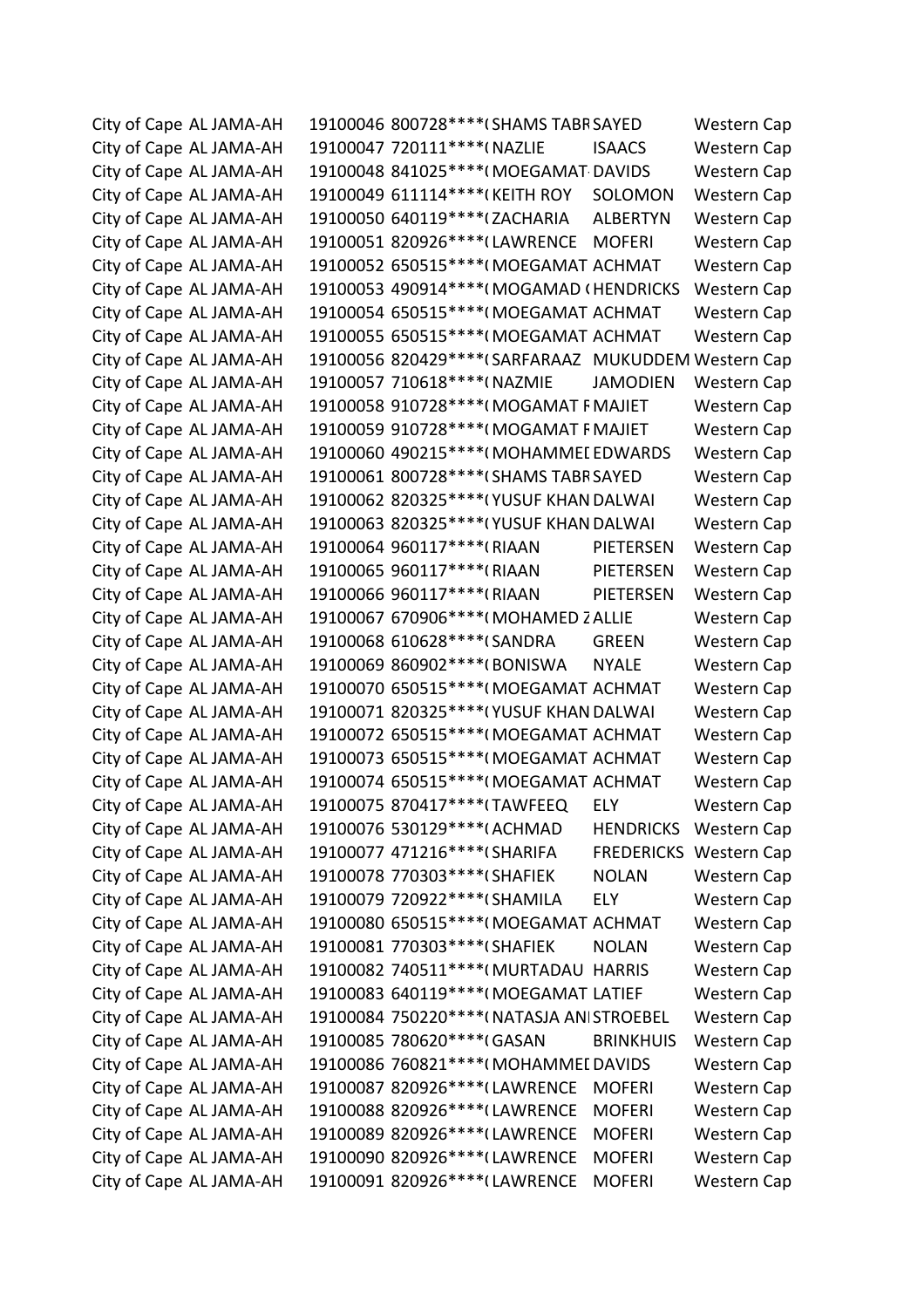City of Cape AL JAMA-AH 19100092 780413\*\*\*\* (SHAMIERA SALIE Western Cap City of Cape AL JAMA-AH 19100093 820926\*\*\*\* (LAWRENCE MOFERI Western Cap City of Cape AL JAMA-AH 19100094 820926\*\*\*\* (LAWRENCE MOFERI Western Cap City of Cape AL JAMA-AH 19100095 820926\*\*\*\* (LAWRENCE MOFERI Western Cap City of Cape AL JAMA-AH 19100096 820926\*\*\*\* (LAWRENCE MOFERI Western Cap City of Cape AL JAMA-AH 19100097 820926\*\*\*\* (LAWRENCE MOFERI Western Cap City of Cape AL JAMA-AH 19100098 820926\*\*\*\* (LAWRENCE MOFERI Western Cap City of Cape AL JAMA-AH 19100099 740511\*\*\*\*(MURTADAU HARRIS Western Cap City of Cape AL JAMA-AH 19100100 740906\*\*\*\*(MOGAMAT F FISHER Western Cap City of Cape AL JAMA-AH 19100101 991228\*\*\*\*(OZAYR BARRON Western Cap City of Cape AL JAMA-AH 19100102 691209\*\*\*\*(YASIEM BARRON Western Cap City of Cape AL JAMA-AH 19100103 650515\*\*\*\*(MOEGAMAT ACHMAT Western Cap City of Cape AL JAMA-AH 19100104 650515\*\*\*\*(MOEGAMAT ACHMAT Western Cap City of Cape AL JAMA-AH 19100105 650515\*\*\*\*(MOEGAMAT ACHMAT Western Cap City of Cape AL JAMA-AH 19100106 591108\*\*\*\* (JOHANNES A ABSOLON Western Cap City of Cape AL JAMA-AH 19100107 650515\*\*\*\*(MOEGAMAT ACHMAT Western Cap City of Cape AL JAMA-AH 19100108 650515\*\*\*\*(MOEGAMAT ACHMAT Western Cap City of Cape AL JAMA-AH 19100109 890729\*\*\*\*(FARHAANAH DANIELS Western Cap City of Cape AL JAMA-AH 19100110 650226\*\*\*\*(HASSIEM JABAAR Western Cap City of Cape AL JAMA-AH 19100111 650515\*\*\*\*(MOEGAMAT ACHMAT Western Cap City of Cape AL JAMA-AH 19100112 650515\*\*\*\*(MOEGAMAT ACHMAT Western Cap City of Cape AL JAMA-AH 19100113 650515\*\*\*\*(MOEGAMAT ACHMAT Western Cap City of Cape AL JAMA-AH 19100114 650515\*\*\*\*(MOEGAMAT ACHMAT Western Cap City of Cape AL JAMA-AH 19100115 710618\*\*\*\*(NAZMIE JAMODIEN Western Cap City of Cape AL JAMA-AH 19100116 780730\*\*\*\*(ZULFA ARANES Western Cap Cape Winela AL JAMA-AH 1 671226\*\*\*\*(AHMED MPUSTULWENI Western Cap Cape Winela AL JAMA-AH 2 630321\*\*\*\*(AYESHA BIBI ALLIE-PATEL Western Cap Cape Winela AL JAMA-AH 3 550122\*\*\*\*(CASSIEM JULIES Western Cap Cape Winela AL JAMA-AH 4 880808\*\*\*\* (ZUNAID NORODIEN Western Cap Drakenstein AL JAMA-AH 1 671226\*\*\*\*(AHMED MPUSTULWENI Western Cap Drakenstein AL JAMA-AH 2 630321\*\*\*\*(AYESHA BIBI ALLIE-PATEL Western Cap Drakenstein AL JAMA-AH 3 880808\*\*\*\* (ZUNAID NORODIEN Western Cap Drakenstein AL JAMA-AH 4 530401\*\*\*\*(ABUBAKA DAVIDS Western Cap Drakenstein AL JAMA-AH 5 621007\*\*\*\*(FAEZA SCHROEDER-Western Cap Drakenstein AL JAMA-AH 6 630305 \*\*\*\* (ACHMAT PATEL Western Cap Drakenstein AL JAMA-AH 7 620611\*\*\*\* (JAMIELA FRANCKE Western Cap Drakenstein AL JAMA-AH 8 590716\*\*\*\*(MOGAMAT KAMALDIEN Western Cap Drakenstein AL JAMA-AH 9 510416\*\*\*\* (JOHANNA EN MULLER Western Cap Drakenstein AL JAMA-AH 10 470902\*\*\*\*(DURIYAH MACK Western Cap Drakenstein AL JAMA-AH 10203001 841030\*\*\*\*(NABEEL JEFTHAS Western Cap Drakenstein AL JAMA-AH 10203002 680307\*\*\*\*(NAZEEM SULAIMAN Western Cap Drakenstein AL JAMA-AH 10203003 630305\*\*\*\*(ACHMAT PATEL Western Cap Drakenstein AL JAMA-AH 10203004 630201\*\*\*\*(CLIVE HAYDE FISHER Western Cap Drakenstein AL JAMA-AH 10203005 600408\*\*\*\*(HARISHA DOUMAN Western Cap Drakenstein AL JAMA-AH 10203006 850522\*\*\*\* (LUCIA NOKO NKAMANA Western Cap Drakenstein AL JAMA-AH 10203007 600408\*\*\*\*(HARISHA DOUMAN Western Cap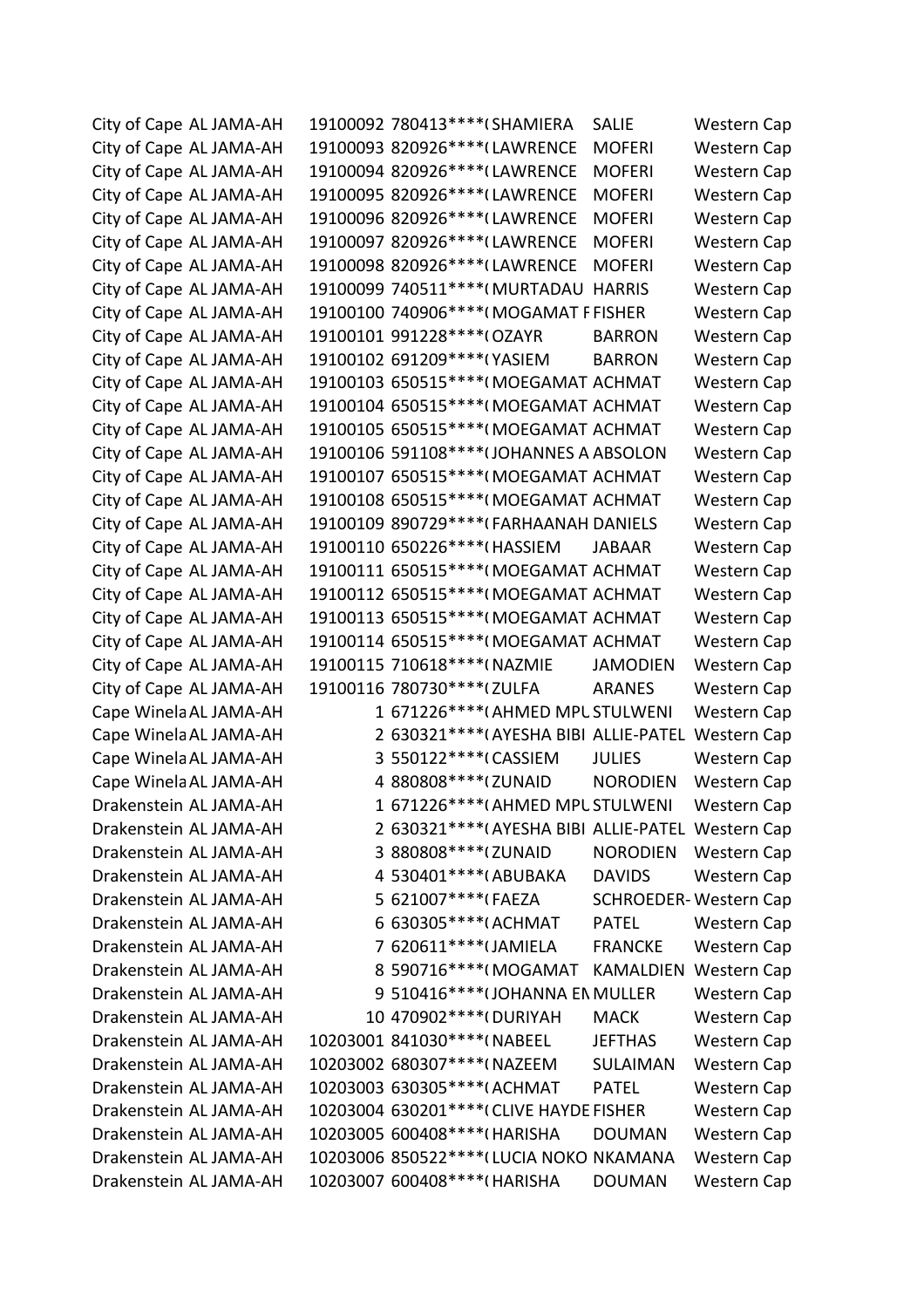Drakenstein AL JAMA-AH 10203008 671226\*\*\*\* (AHMED MPUSTULWENI Western Cap Drakenstein AL JAMA-AH 10203009 671226\*\*\*\* (AHMED MPUSTULWENI Western Cap Drakenstein AL JAMA-AH 10203010 600408\*\*\*\*(HARISHA DOUMAN Western Cap Drakenstein AL JAMA-AH 10203011 600408\*\*\*\*(HARISHA DOUMAN Western Cap Drakenstein AL JAMA-AH 10203012 690304\*\*\*\* (ZOLEKA MIN. MBEKUSHE Western Cap Drakenstein AL JAMA-AH 10203013 510416\*\*\*\* (JOHANNA EN MULLER Western Cap Drakenstein AL JAMA-AH 10203014 610331\*\*\*\*(KATY HENDRICKS Western Cap Drakenstein AL JAMA-AH 10203015 630305\*\*\*\*(ACHMAT PATEL Western Cap Drakenstein AL JAMA-AH 10203016 671226\*\*\*\*(AHMED MPUSTULWENI Western Cap Drakenstein AL JAMA-AH 10203017 630305\*\*\*\*(ACHMAT PATEL Western Cap Drakenstein AL JAMA-AH 10203018 530401\*\*\*\*(ABUBAKA DAVIDS Western Cap Drakenstein AL JAMA-AH 10203019 671105\*\*\*\*(FIELDA GETR SWARTZ Western Cap Drakenstein AL JAMA-AH 10203020 880808\*\*\*\* (ZUNAID NORODIEN Western Cap Drakenstein AL JAMA-AH 10203021 470902\*\*\*\*(DURIYAH MACK Western Cap Drakenstein AL JAMA-AH 10203022 530401\*\*\*\*(ABUBAKA DAVIDS Western Cap Drakenstein AL JAMA-AH 10203023 590716\*\*\*\*(MOGAMAT KAMALDIEN Western Cap Drakenstein AL JAMA-AH 10203024 710911 \*\*\*\* (ANDRÉ ISAACS Western Cap Drakenstein AL JAMA-AH 10203025 850224\*\*\*\* (BJORGAN M/GOUWS Western Cap Drakenstein AL JAMA-AH 10203026 621007\*\*\*\*(FAEZA SCHROEDER-Western Cap Drakenstein AL JAMA-AH 10203027 620611\*\*\*\* (JAMIELA FRANCKE Western Cap Drakenstein AL JAMA-AH 10203028 630201\*\*\*\*(CLIVE HAYDE FISHER Western Cap Drakenstein AL JAMA-AH 10203029 600408\*\*\*\*(HARISHA DOUMAN Western Cap Drakenstein AL JAMA-AH 10203030 630201\*\*\*\*(CLIVE HAYDE FISHER Western Cap Drakenstein AL JAMA-AH 10203031 630201\*\*\*\*(CLIVE HAYDE FISHER Western Cap Drakenstein AL JAMA-AH 10203032 510416\*\*\*\*(JOHANNA EN MULLER Western Cap Drakenstein AL JAMA-AH 10203033 540513\*\*\*\*(MUSTAPHA SOLOMON Western Cap Stellenbosch AL JAMA-AH 1 550122\*\*\*\*(CASSIEM JULIES Western Cap Stellenbosch AL JAMA-AH 2 800910\*\*\*\* (DENVER DEO PALMER Western Cap Stellenbosch AL JAMA-AH 3 690613\*\*\*\* (SHAMILA ADAMS Western Cap Stellenbosch AL JAMA-AH 4 740616\*\*\*\*(DONALD SAL PALMER Western Cap Stellenbosch AL JAMA-AH 5 801228\*\*\*\*(HENDRICK JC DE RUITER Western Cap Stellenbosch AL JAMA-AH 6610625\*\*\*\*\* (JOHANNA GORDON Western Cap Stellenbosch AL JAMA-AH 7 751217\*\*\*\* (LIESEL CHARI PALMER Western Cap Stellenbosch AL JAMA-AH 8 831028\*\*\*\*(CEDRICK LIOI PALMER Western Cap Stellenbosch AL JAMA-AH 9 510816\*\*\*\*(MAGRET PALMER Western Cap Stellenbosch AL JAMA-AH 10 780629\*\*\*\*(CHARLEEN N PALMER Western Cap Stellenbosch AL JAMA-AH 10204001 831028\*\*\*\*(CEDRICK LIOI PALMER Western Cap Stellenbosch AL JAMA-AH 10204002 831028\*\*\*\*(CEDRICK LIOI PALMER Western Cap Stellenbosch AL JAMA-AH 10204003 831028\*\*\*\*(CEDRICK LIOI PALMER Western Cap Stellenbosch AL JAMA-AH 10204004 510816\*\*\*\*(MAGRET PALMER Western Cap Stellenbosch AL JAMA-AH 10204005 510816\*\*\*\*(MAGRET PALMER Western Cap Stellenbosch AL JAMA-AH 10204006 690613\*\*\*\* (SHAMILA ADAMS Western Cap Stellenbosch AL JAMA-AH 10204007 690613\*\*\*\* (SHAMILA ADAMS Western Cap Stellenbosch AL JAMA-AH 10204008 610625\*\*\*\* (JOHANNA GORDON Western Cap Stellenbosch AL JAMA-AH 10204009 610625\*\*\*\* (JOHANNA GORDON Western Cap Stellenbosch AL JAMA-AH 10204010 610625\*\*\*\* (JOHANNA GORDON Western Cap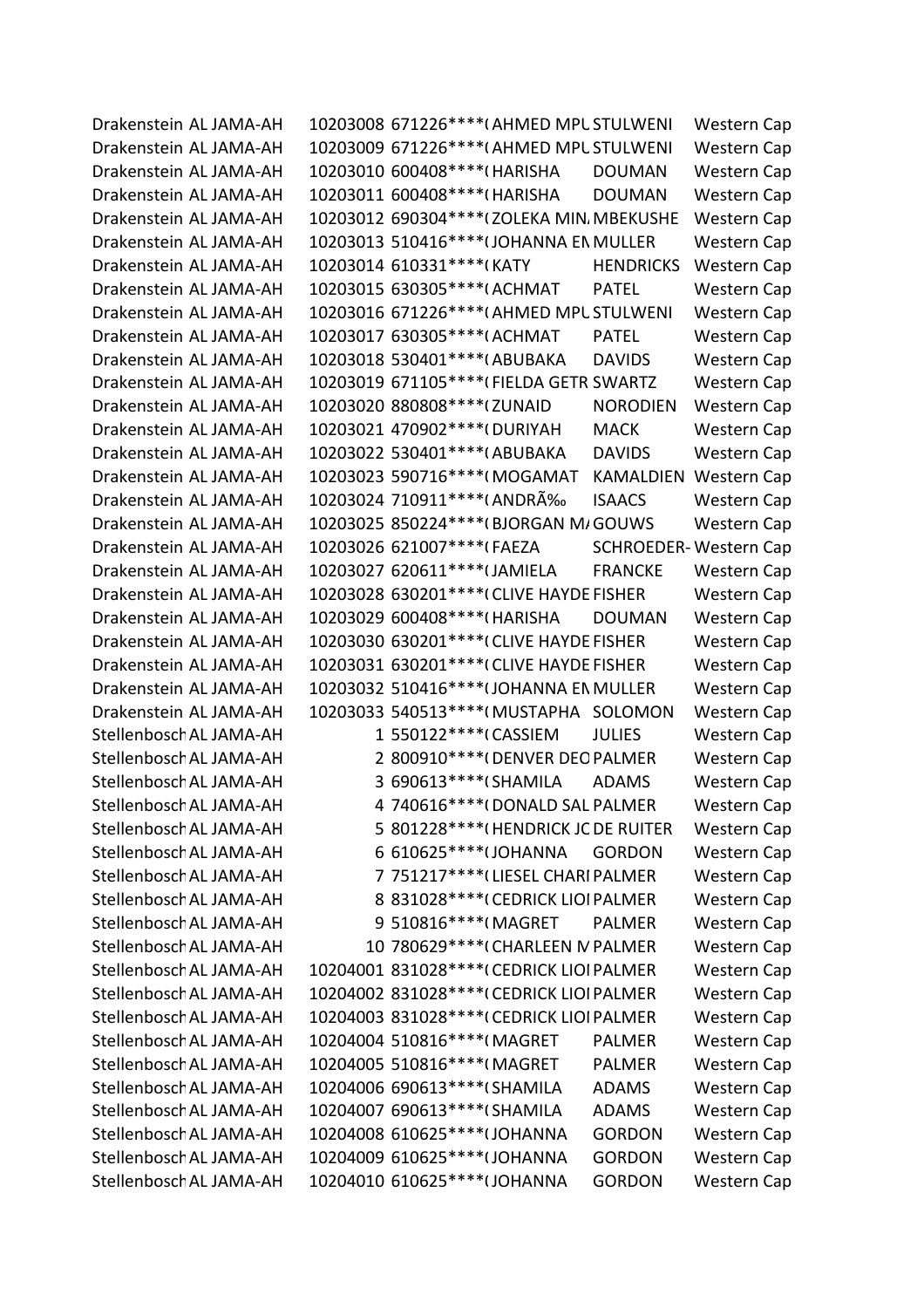Stellenbosch AL JAMA-AH 10204011 751217\*\*\*\* (LIESEL CHARI PALMER Western Cap Stellenbosch AL JAMA-AH 10204012 751217\*\*\*\* (LIESEL CHARI PALMER Western Cap Stellenbosch AL JAMA-AH 10204013 740616\*\*\*\*(DONALD SAL PALMER Western Cap Stellenbosch AL JAMA-AH 10204014 740616\*\*\*\* (DONALD SAL PALMER Western Cap Stellenbosch AL JAMA-AH 10204015 740616\*\*\*\* (DONALD SAL PALMER Western Cap Stellenbosch AL JAMA-AH 10204016 550122\*\*\*\*(CASSIEM JULIES Western Cap Stellenbosch AL JAMA-AH 10204017 550122\*\*\*\*(CASSIEM JULIES Western Cap Stellenbosch AL JAMA-AH 10204018 801228\*\*\*\*(HENDRICK JC DE RUITER Western Cap Stellenbosch AL JAMA-AH 10204019 801228\*\*\*\* (HENDRICK JC DE RUITER Western Cap Stellenbosch AL JAMA-AH 10204020 801228\*\*\*\* (HENDRICK JC DE RUITER Western Cap Stellenbosch AL JAMA-AH 10204021 800910\*\*\*\* (DENVER DEO PALMER Western Cap Stellenbosch AL JAMA-AH 10204022 800910\*\*\*\* (DENVER DEO PALMER Western Cap Stellenbosch AL JAMA-AH 10204023 800910\*\*\*\* (DENVER DEO PALMER Western Cap Breede Valle AL JAMA-AH 1 451218\*\*\*\*(BEVAN DERE DE VRIES Western Cap Breede Valle AL JAMA-AH 10205001 451218\*\*\*\* (BEVAN DERE DE VRIES Western Cap Breede Valle AL JAMA-AH 10205002 451218\*\*\*\* (BEVAN DERE DE VRIES Western Cap Breede Valle AL JAMA-AH 10205003 451218\*\*\*\* (BEVAN DERE DE VRIES Western Cap Breede Valle AL JAMA-AH 10205004 451218\*\*\*\* (BEVAN DERE DE VRIES Western Cap Breede Valle AL JAMA-AH 10205005 451218\*\*\*\* (BEVAN DERE DE VRIES Western Cap Breede Valle AL JAMA-AH 10205006 451218\*\*\*\* (BEVAN DERE DE VRIES Western Cap Breede Valle AL JAMA-AH 10205007 451218\*\*\*\* (BEVAN DERE DE VRIES Western Cap Breede Valle AL JAMA-AH 10205008 451218\*\*\*\* (BEVAN DERE DE VRIES Western Cap Breede Valle AL JAMA-AH 10205009 451218\*\*\*\* (BEVAN DERE DE VRIES Western Cap Breede Valle AL JAMA-AH 10205010 451218\*\*\*\* (BEVAN DERE DE VRIES Western Cap Breede Valle AL JAMA-AH 10205011 451218\*\*\*\* (BEVAN DERE DE VRIES Western Cap Breede Valle AL JAMA-AH 10205012 451218\*\*\*\* (BEVAN DERE DE VRIES Western Cap Breede Valle AL JAMA-AH 10205013 451218\*\*\*\* (BEVAN DERE DE VRIES Western Cap Breede Valle AL JAMA-AH 10205014 451218\*\*\*\* (BEVAN DERE DE VRIES Western Cap Breede Valle AL JAMA-AH 10205015 451218\*\*\*\* (BEVAN DERE DE VRIES Western Cap Breede Valle AL JAMA-AH 10205016 451218\*\*\*\* (BEVAN DERE DE VRIES Western Cap Breede Valle AL JAMA-AH 10205017 451218\*\*\*\* (BEVAN DERE DE VRIES Western Cap Breede Valle AL JAMA-AH 10205018 451218\*\*\*\* (BEVAN DERE DE VRIES Western Cap Breede Valle AL JAMA-AH 10205019 451218\*\*\*\* (BEVAN DERE DE VRIES Western Cap Breede Valle AL JAMA-AH 10205020 451218\*\*\*\* (BEVAN DERE DE VRIES Western Cap Breede Valle AL JAMA-AH 10205021 451218\*\*\*\* (BEVAN DERE DE VRIES Western Cap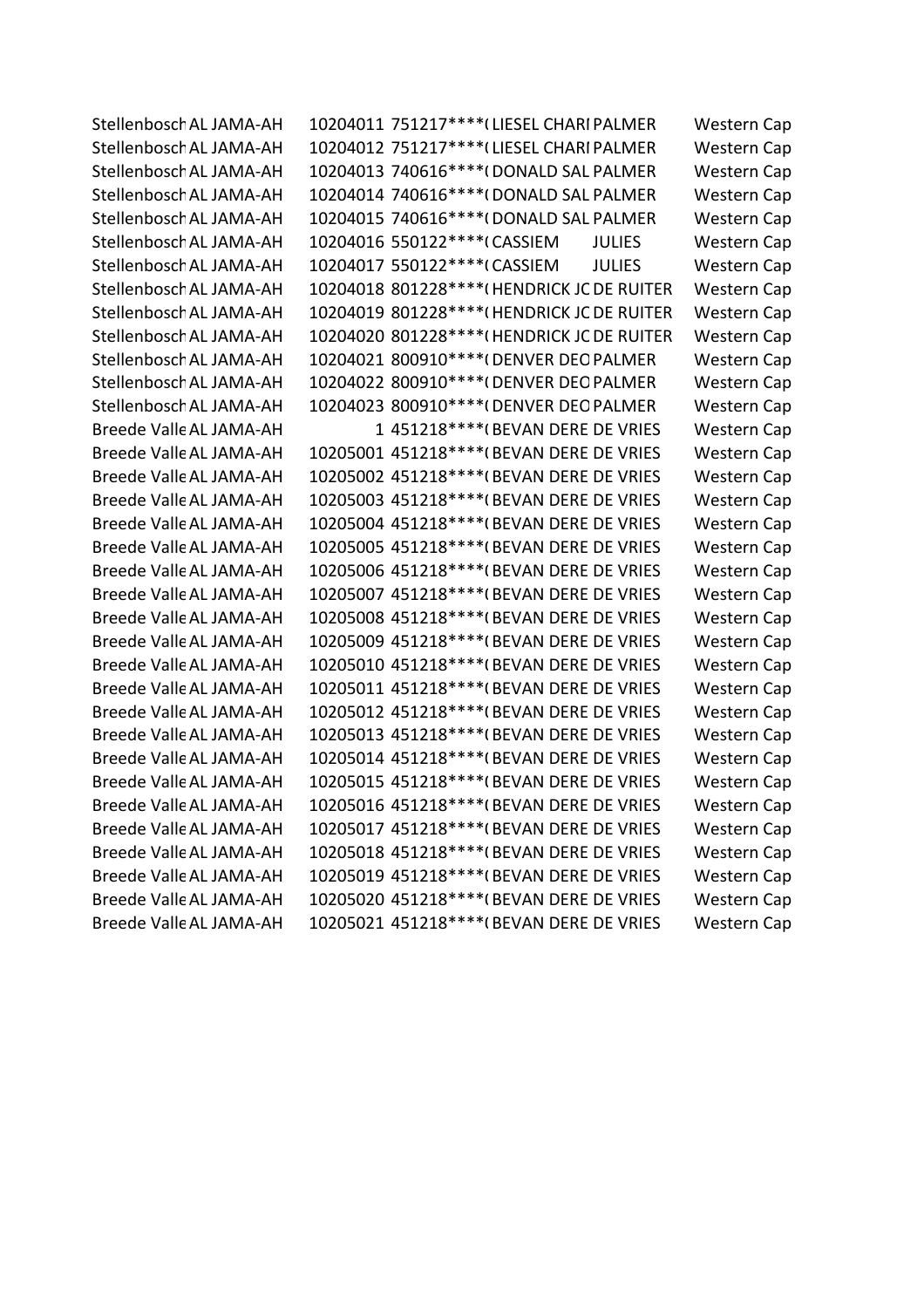Age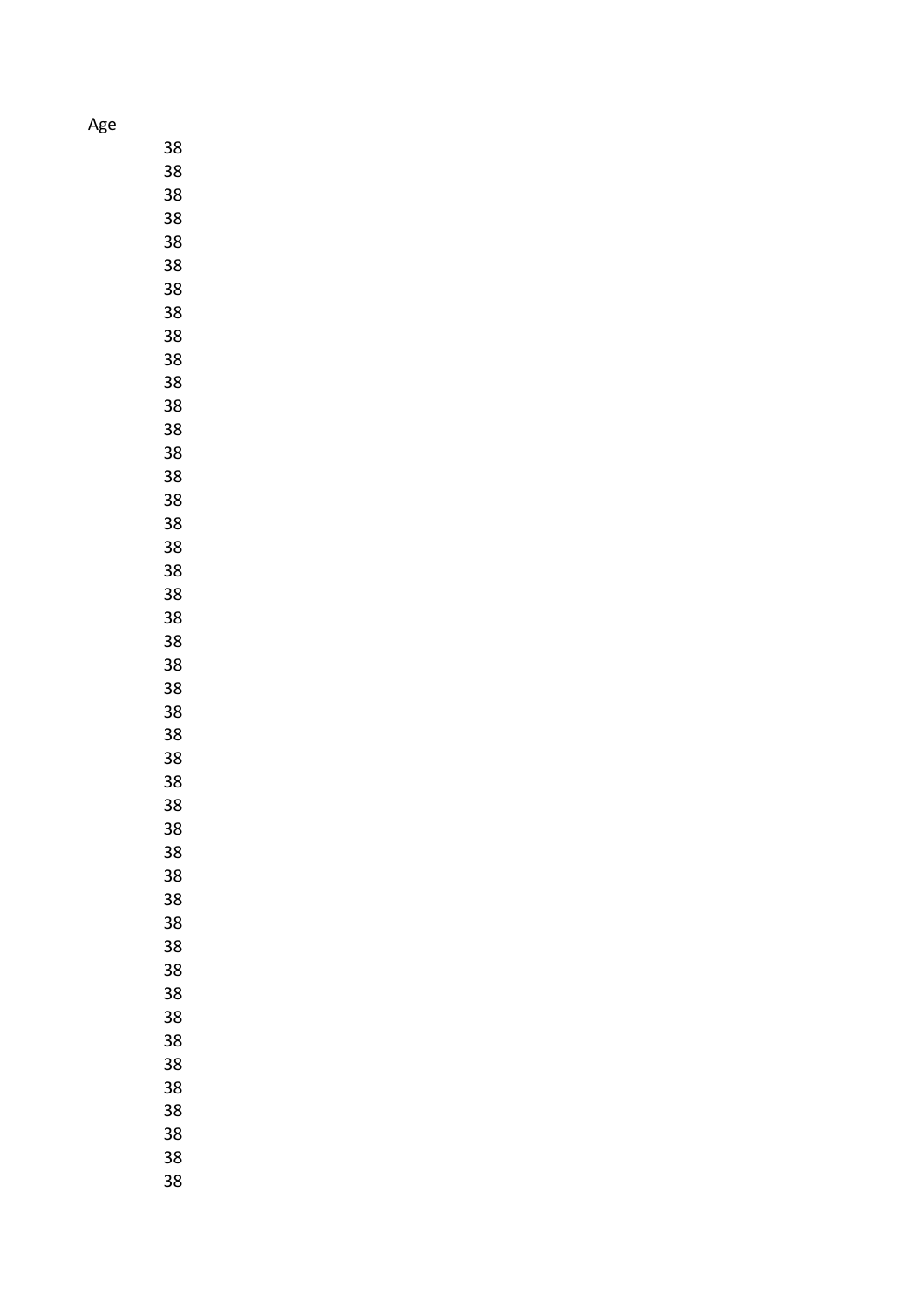| 38 |
|----|
| 38 |
| 38 |
| 38 |
| 38 |
| 38 |
| 36 |
| 69 |
| 34 |
|    |
| 36 |
| 34 |
| 69 |
| 36 |
| 36 |
| 36 |
| 36 |
| 36 |
| 36 |
| 36 |
| 36 |
| 36 |
| 36 |
| 36 |
| 36 |
| 36 |
| 36 |
| 36 |
| 36 |
| 36 |
| 69 |
|    |
| 36 |
| 36 |
| 36 |
| 36 |
| 36 |
| 36 |
| 36 |
| 36 |
| 36 |
| 34 |
| 36 |
| 36 |
| 36 |
| 36 |
| 36 |
| 36 |
|    |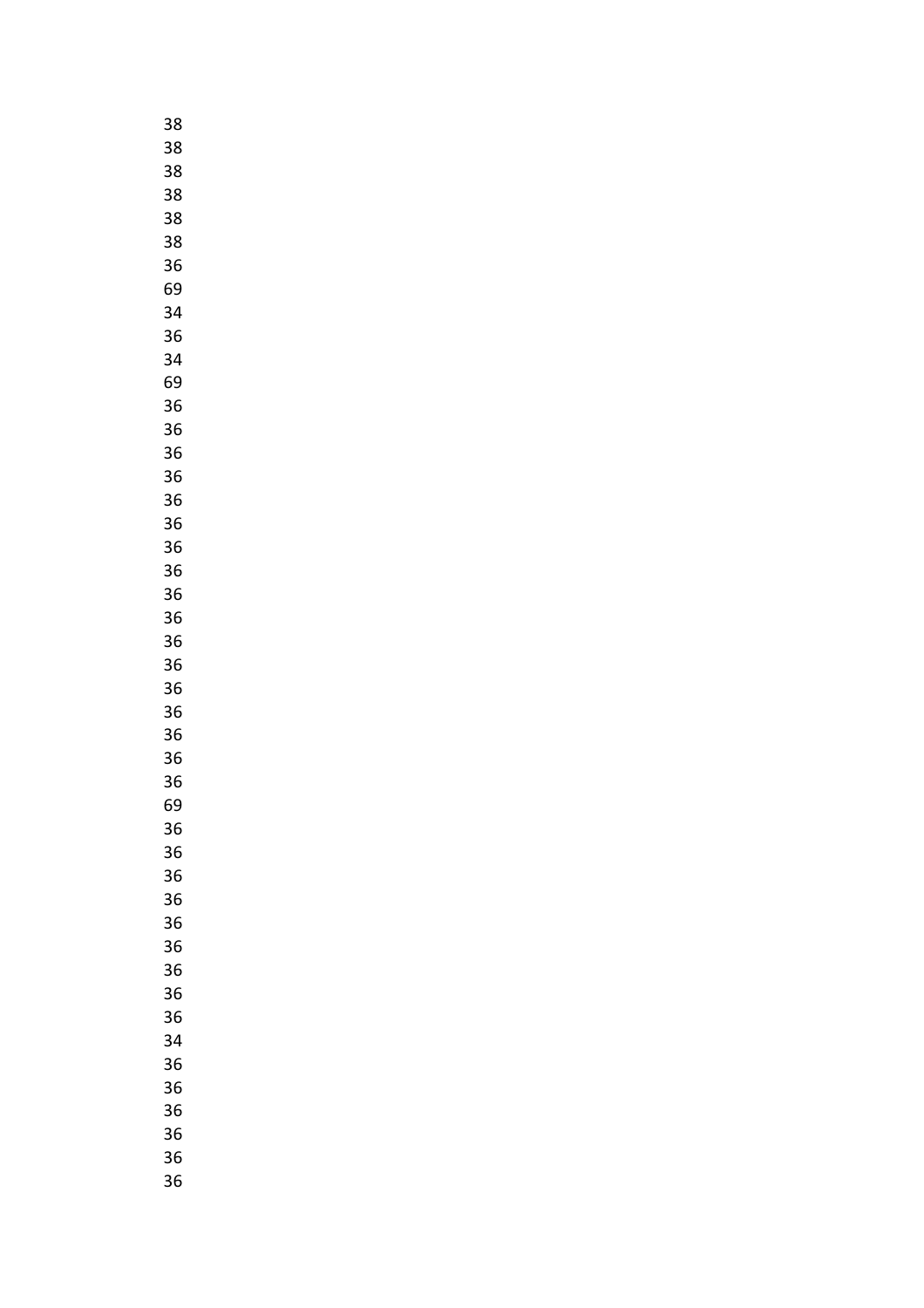| 47 |
|----|
| 60 |
| 53 |
| 40 |
| 29 |
| 51 |
| 53 |
| 52 |
| 44 |
| 52 |
| 53 |
| 53 |
| 53 |
| 53 |
| 53 |
| 53 |
| 36 |
|    |
| 53 |
| 53 |
| 60 |
| 40 |
| 29 |
| 52 |
| 40 |
| 40 |
| 40 |
| 40 |
| 44 |
| 40 |
| 40 |
| 40 |
| 53 |
| 53 |
| 53 |
| 53 |
| 53 |
| 40 |
| 53 |
| 47 |
| 53 |
| 53 |
| 51 |
| 51 |
| 53 |
| 36 |
| 36 |
|    |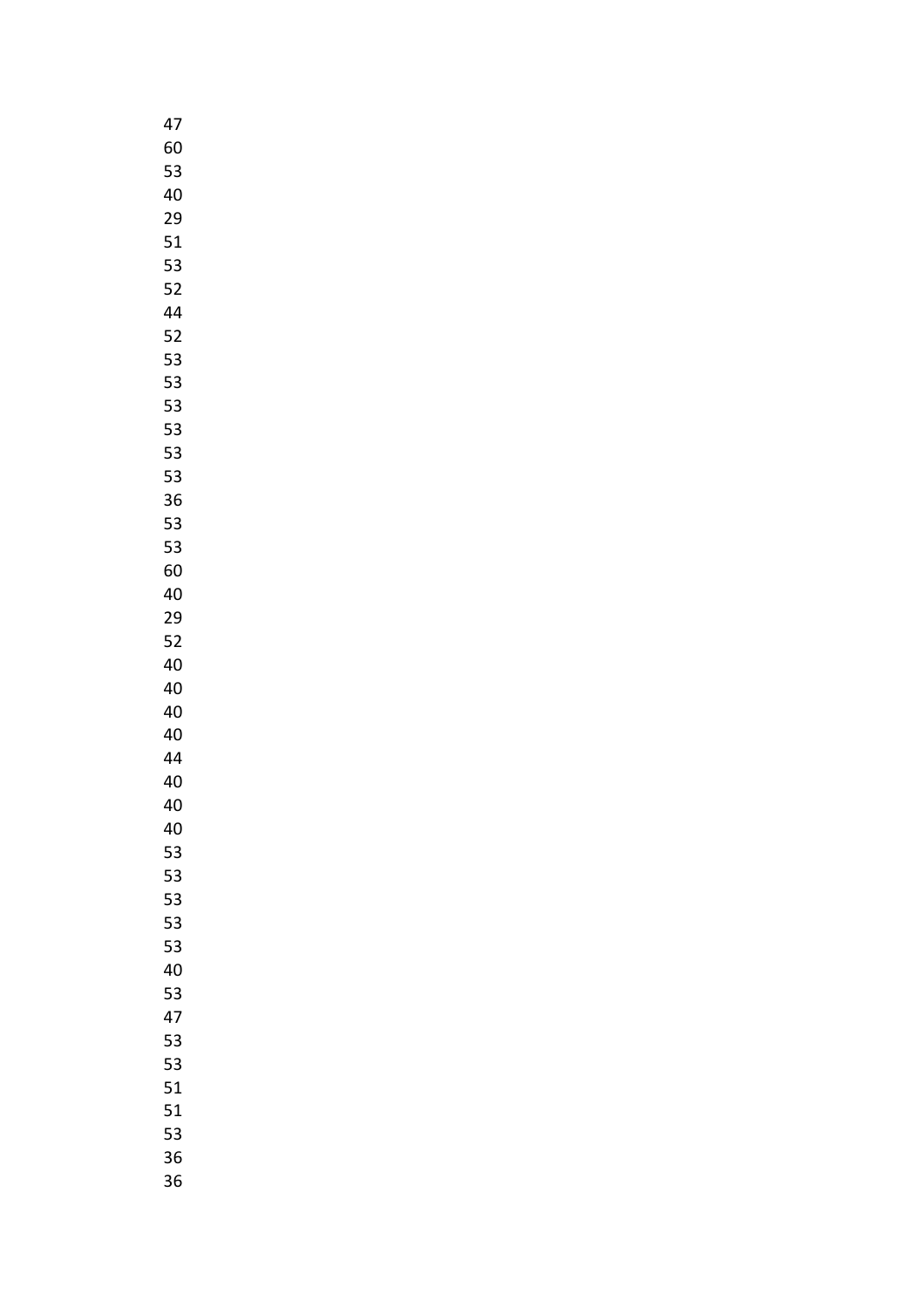| 36 |
|----|
| 36 |
| 36 |
| 36 |
| 36 |
| 36 |
| 36 |
| 36 |
| 36 |
|    |
| 36 |
| 36 |
| 36 |
| 36 |
| 36 |
| 53 |
| 40 |
| 40 |
| 40 |
| 40 |
| 40 |
| 40 |
| 40 |
| 40 |
| 40 |
| 36 |
| 23 |
| 36 |
| 36 |
| 36 |
| 37 |
|    |
| 36 |
| 36 |
| 36 |
| 36 |
| 29 |
| 23 |
| 36 |
| 36 |
| 22 |
| 36 |
| 22 |
| 36 |
| 36 |
| 21 |
| 47 |
| 47 |
|    |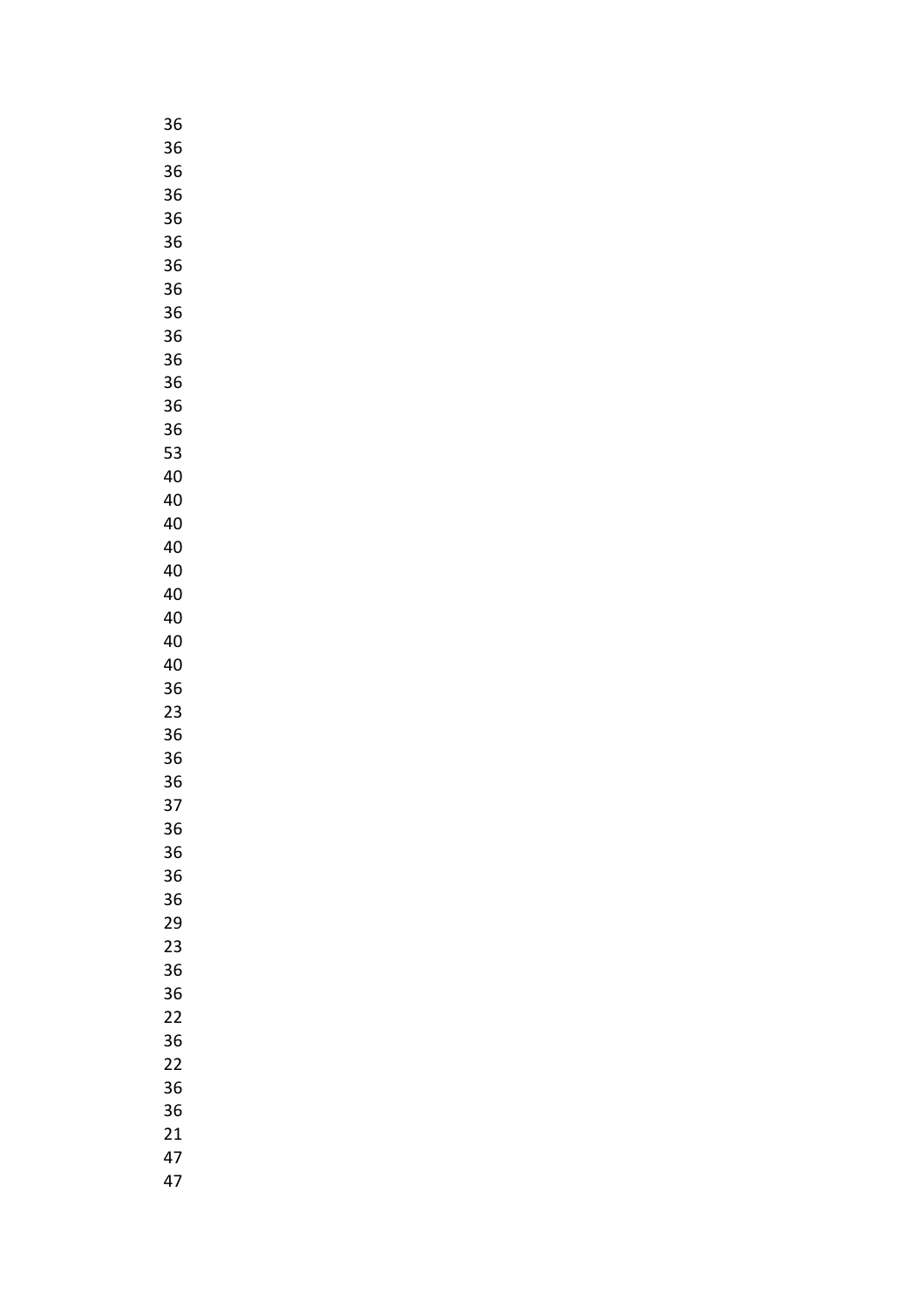| 47 |  |
|----|--|
| 47 |  |
| 22 |  |
| 21 |  |
| 47 |  |
| 47 |  |
| 47 |  |
| 47 |  |
|    |  |
| 47 |  |
| 21 |  |
| 22 |  |
| 26 |  |
| 47 |  |
| 47 |  |
| 47 |  |
| 47 |  |
| 22 |  |
| 47 |  |
| 24 |  |
| 47 |  |
| 21 |  |
| 45 |  |
| 52 |  |
| 45 |  |
| 45 |  |
| 39 |  |
| 60 |  |
|    |  |
| 36 |  |
| 49 |  |
| 46 |  |
| 39 |  |
| 39 |  |
| 34 |  |
| 37 |  |
| 29 |  |
| 52 |  |
| 42 |  |
| 25 |  |
| 41 |  |
| 34 |  |
| 47 |  |
| 41 |  |
| 34 |  |
| 28 |  |
| 48 |  |
| 50 |  |
|    |  |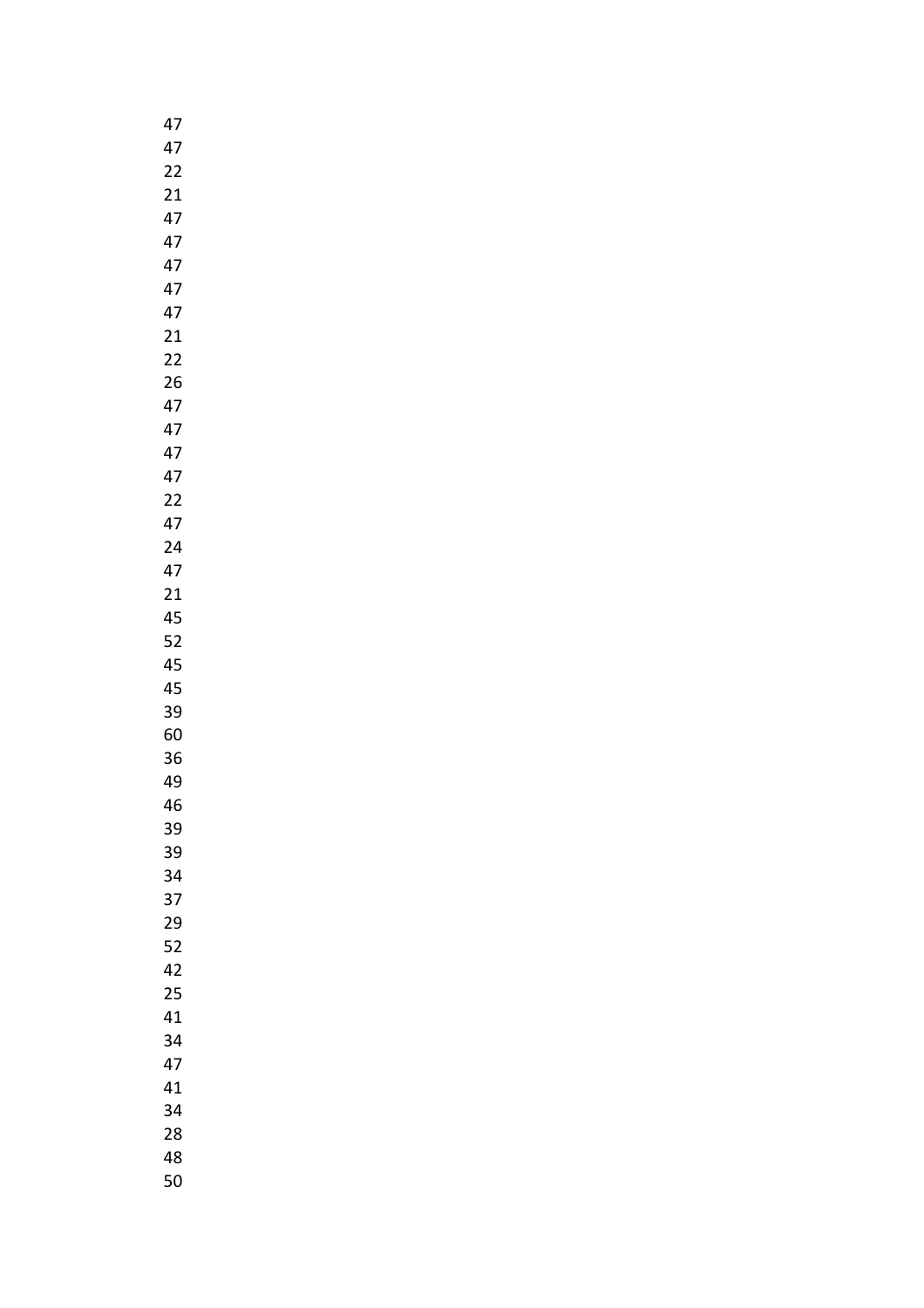| 60 |
|----|
|    |
| 47 |
| 60 |
| 60 |
| 60 |
| 60 |
| 30 |
| 58 |
| 60 |
| 48 |
| 33 |
| 60 |
| 60 |
| 60 |
|    |
| 60 |
| 60 |
| 48 |
| 43 |
| 44 |
| 29 |
| 60 |
| 60 |
| 60 |
| 60 |
| 60 |
| 60 |
| 60 |
| 60 |
|    |
| 60 |
| 60 |
| 60 |
| 60 |
| 60 |
| 60 |
| 60 |
| 28 |
| 60 |
| 60 |
| 60 |
| 64 |
| 60 |
| 28 |
| 42 |
| 30 |
|    |
| 60 |
| 60 |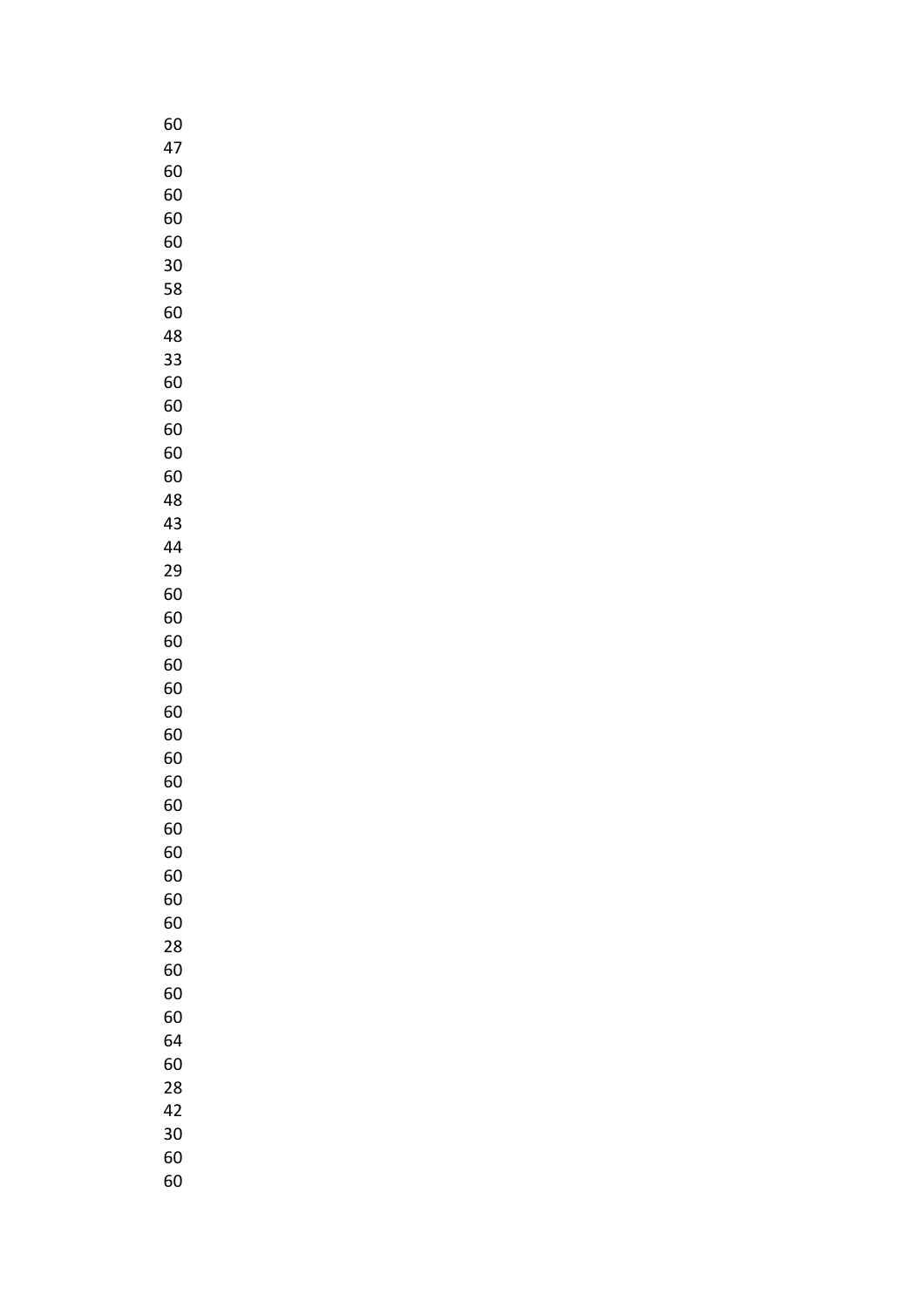| 60 |
|----|
| 60 |
| 40 |
| 60 |
| 60 |
|    |
| 60 |
| 60 |
| 33 |
| 33 |
| 60 |
| 48 |
| 60 |
|    |
| 49 |
| 60 |
| 60 |
| 60 |
| 60 |
| 60 |
| 60 |
| 43 |
| 60 |
|    |
| 30 |
| 30 |
| 28 |
| 60 |
| 60 |
| 60 |
| 60 |
| 60 |
| 60 |
|    |
| 60 |
| 60 |
| 60 |
| 60 |
| 60 |
| 47 |
| 60 |
| 60 |
| 60 |
| 60 |
| 60 |
|    |
| 60 |
| 60 |
| 60 |
| 31 |
| 60 |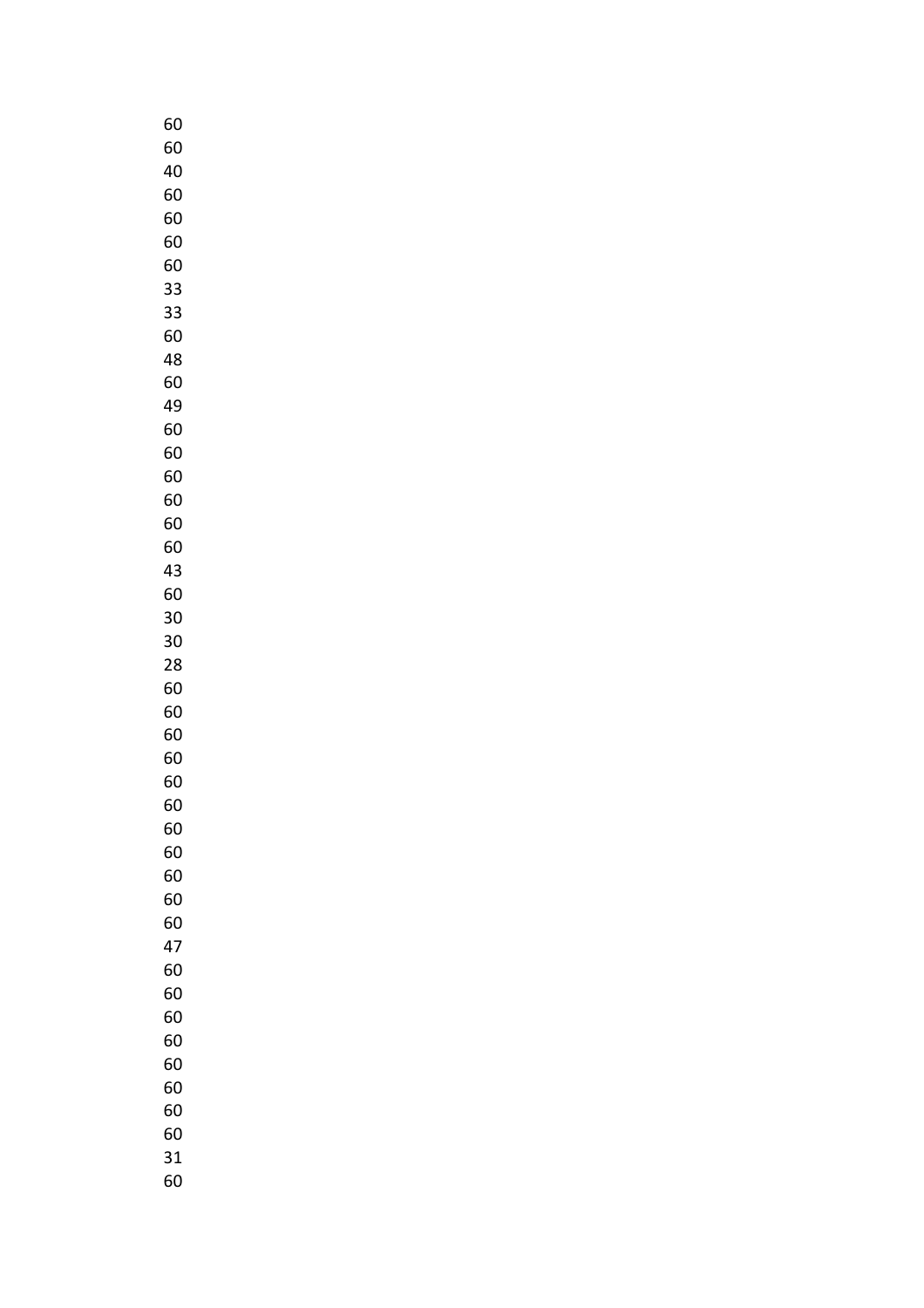| 60      |
|---------|
| 60      |
| 60      |
| 60      |
| 60      |
| 60      |
| 60      |
| 60      |
| 60      |
| 60      |
| 60      |
| 60      |
| 36      |
| 71      |
| 60      |
| 32      |
| 60      |
| 60      |
| 60      |
| 60      |
| 60      |
| 60      |
| 60      |
| 60      |
| 60      |
| 60      |
| 60      |
| 45      |
| 60      |
| 60      |
| 60      |
| 60      |
| 60      |
| 60      |
| 60      |
| 60      |
| 60      |
| 60      |
| 60      |
| 60      |
| 60      |
| 60      |
| 60      |
| 44      |
| E<br>54 |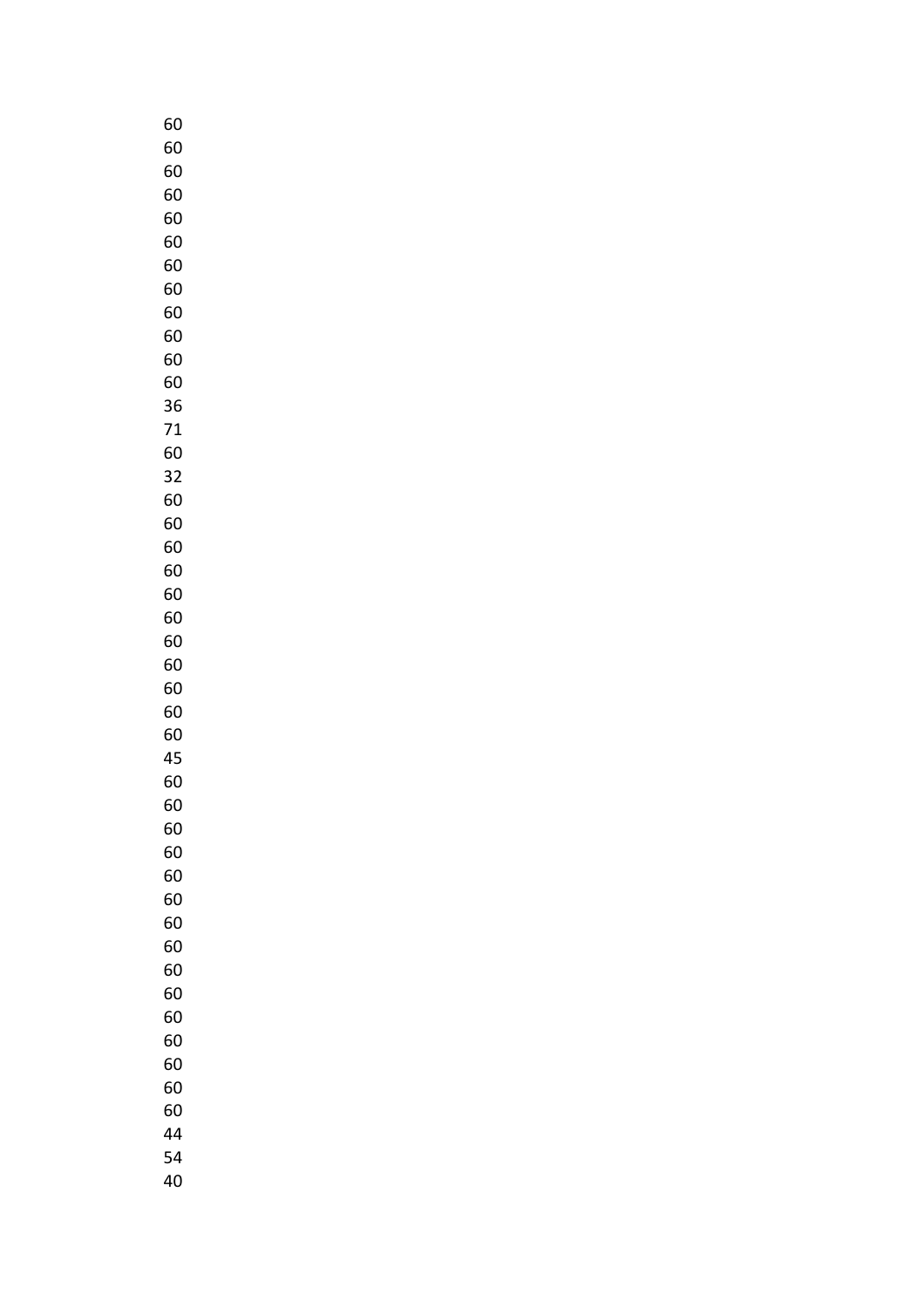| 26 |
|----|
| 21 |
| 26 |
| 44 |
| 30 |
| 28 |
| 44 |
| 26 |
| 26 |
| 26 |
| 28 |
| 26 |
| 26 |
| 26 |
| 24 |
| 26 |
| 26 |
| 26 |
| 26 |
| 27 |
| 18 |
| 31 |
| 19 |
| 19 |
| 19 |
| 19 |
| 44 |
| 24 |
| 24 |
| 24 |
| 24 |
| 24 |
| 40 |
| 40 |
| 40 |
| 40 |
| 40 |
| 40 |
| 40 |
| 40 |
| 40 |
| 40 |
| 40 |
| 40 |
| 40 |
| 40 |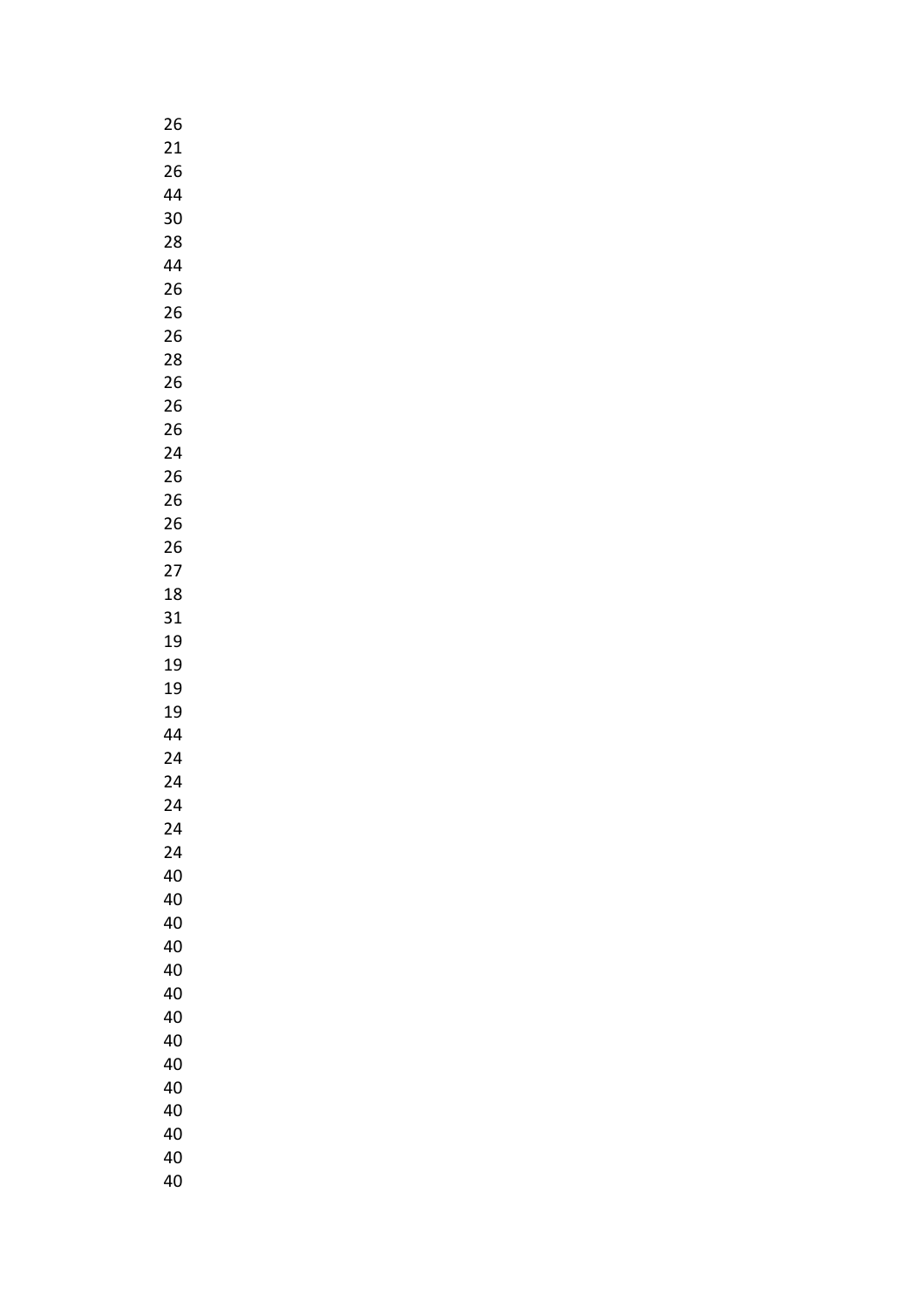| 40 |
|----|
| 40 |
| 40 |
| 40 |
| 40 |
| 40 |
| 44 |
| 44 |
| 44 |
| 44 |
| 44 |
| 44 |
| 27 |
| 44 |
| 44 |
| 44 |
| 44 |
| 58 |
| 44 |
| 44 |
| 42 |
| 42 |
| 42 |
| 42 |
| 42 |
| 42 |
| 42 |
| 42 |
| 42 |
| 42 |
| 42 |
| 42 |
| 47 |
| 44 |
| 44 |
| 44 |
| 44 |
| 44 |
| 44 |
| 44 |
| 44 |
| 44 |
| 44 |
| 44 |
| 44 |
| 44 |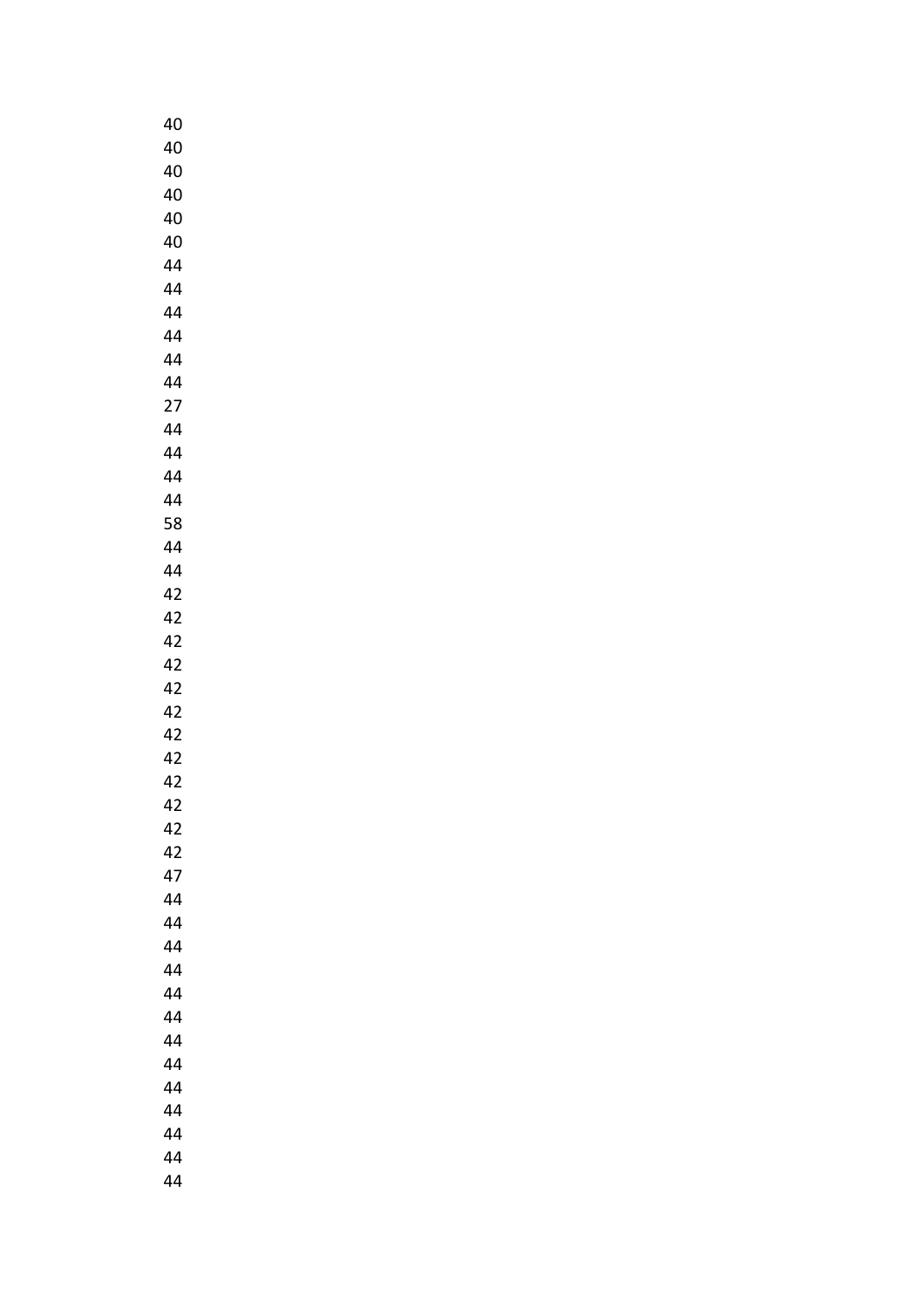| 44              |
|-----------------|
| 44              |
| 44              |
| 54              |
| 44              |
| 21              |
| 21              |
| 21              |
| 21              |
| 21              |
| 21              |
| 21              |
|                 |
| 21              |
| 21              |
| 21              |
| 21              |
| 21              |
| $\overline{21}$ |
| 29              |
| 38              |
| 29              |
| 54              |
| 43              |
| 26              |
| 68              |
| 75              |
| 69              |
| 77              |
| 60              |
| 39              |
| 46              |
| 32              |
| 27              |
| 45              |
| 29              |
| 35              |
| 40              |
| 53              |
| 74              |
| 30              |
|                 |
| 43              |
| 42              |
| 41              |
| 22              |
| 36              |
| 32              |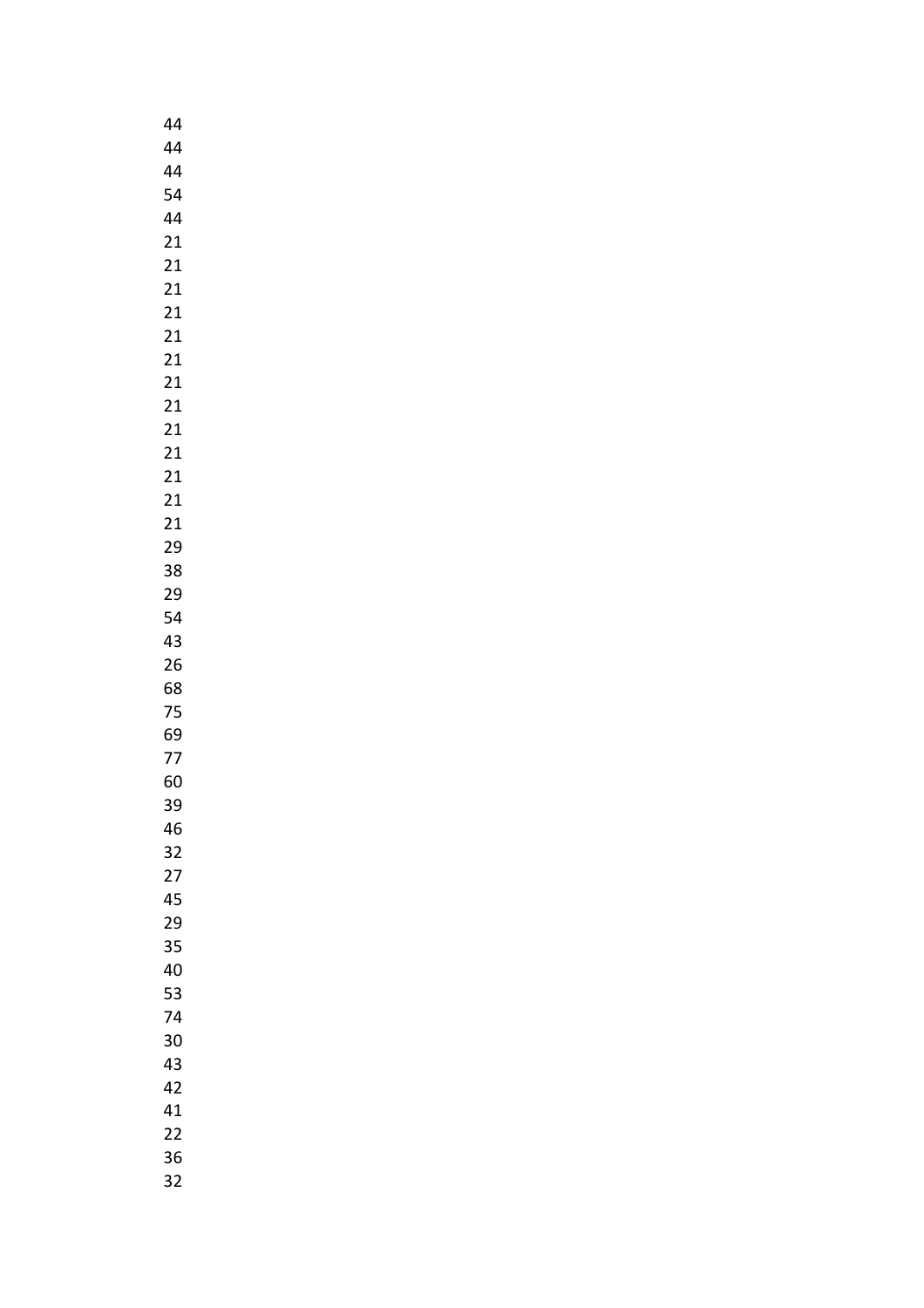| 66 |  |
|----|--|
| 59 |  |
| 53 |  |
| 40 |  |
| 41 |  |
|    |  |
| 50 |  |
| 53 |  |
| 64 |  |
| 42 |  |
| 32 |  |
| 33 |  |
| 57 |  |
| 57 |  |
| 49 |  |
|    |  |
| 62 |  |
| 62 |  |
| 57 |  |
| 57 |  |
| 57 |  |
| 57 |  |
| 57 |  |
| 57 |  |
| 57 |  |
|    |  |
| 57 |  |
| 57 |  |
| 57 |  |
| 57 |  |
| 57 |  |
| 57 |  |
| 57 |  |
| 57 |  |
| 57 |  |
| 57 |  |
|    |  |
| 57 |  |
| 57 |  |
| 57 |  |
| 57 |  |
| 57 |  |
| 57 |  |
| 49 |  |
| 72 |  |
| 57 |  |
| 57 |  |
|    |  |
| 57 |  |
| 57 |  |
| 57 |  |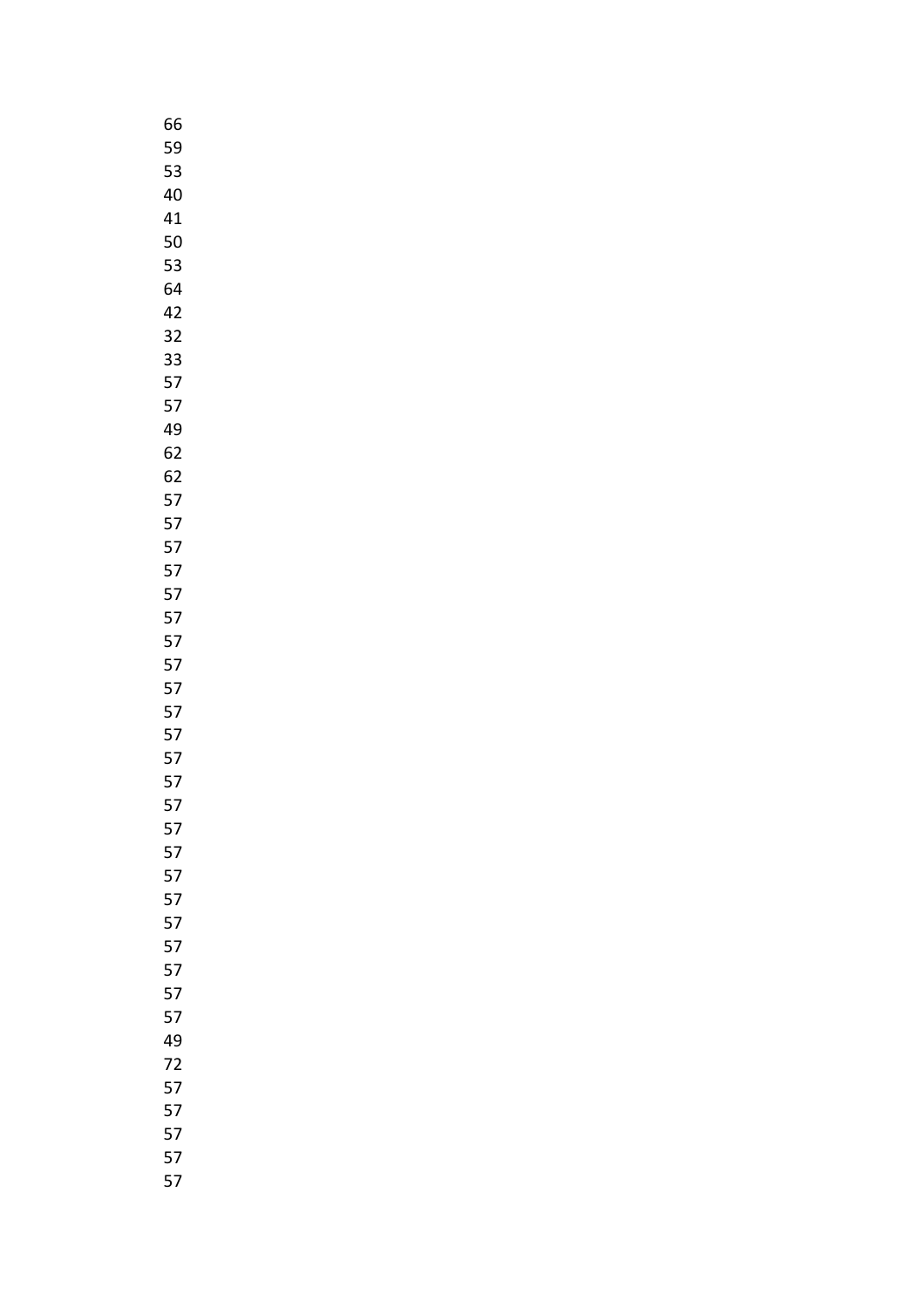| 24     |
|--------|
| 62     |
| 57     |
| 57     |
| 57     |
| 57     |
| 57     |
| 57     |
| 57     |
| 57     |
| 57     |
| 57     |
| 57     |
| 57     |
| 57     |
| 57     |
| 57     |
| 57     |
| 57     |
| 57     |
| 57     |
| 57     |
| 57     |
| 57     |
| 57     |
| 57     |
| 57     |
| 34     |
| 57     |
| 5<br>7 |
| 52     |
| 57     |
| 62     |
| 57     |
| 57     |
| 57     |
| 57     |
| 62     |
| 57     |
| 57     |
| 57     |
| 57     |
| 57     |
| 57     |
| 57     |
| 57     |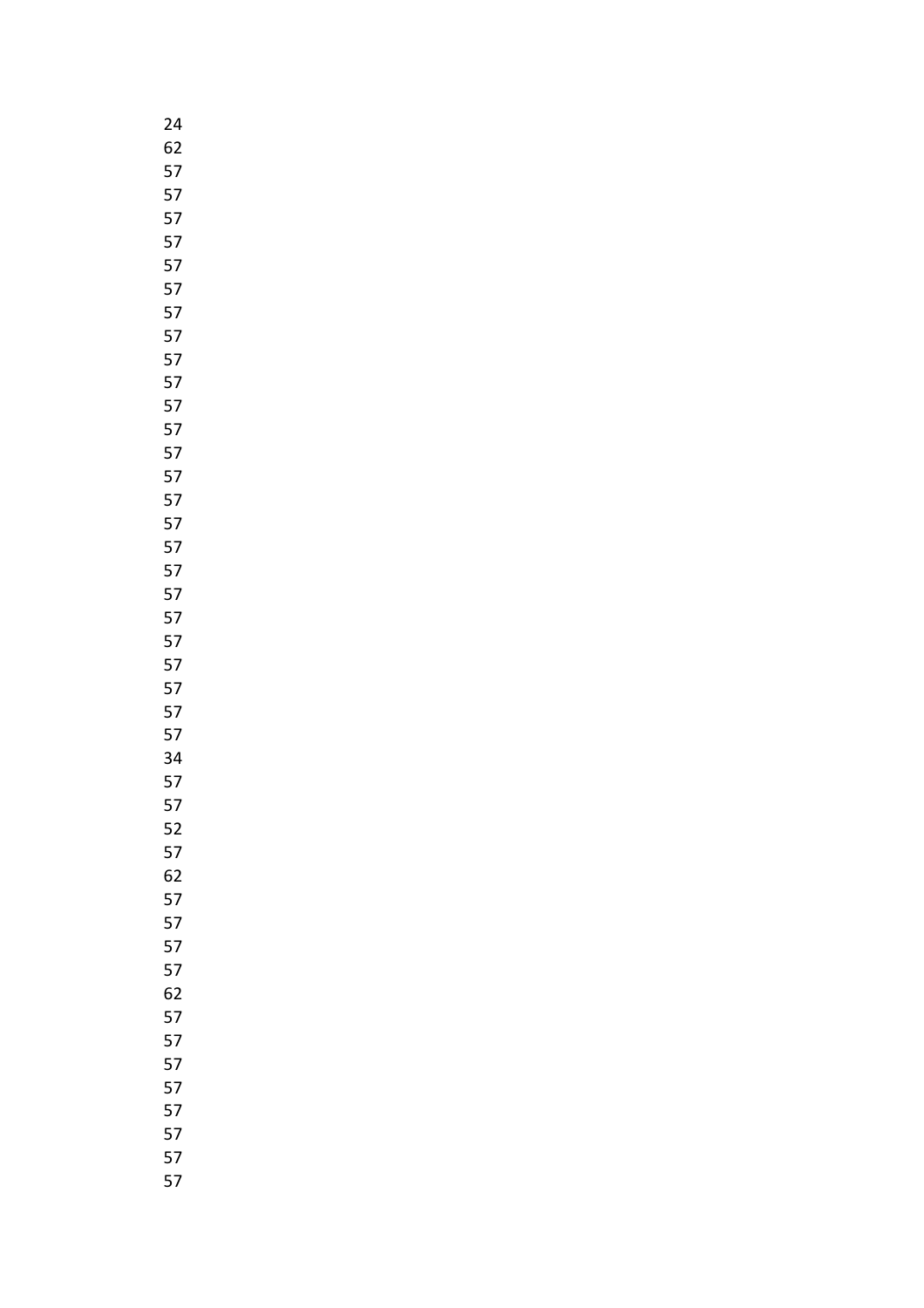| 52 |
|----|
| 57 |
| 57 |
| 57 |
| 57 |
| 57 |
| 57 |
| 57 |
| 57 |
| 57 |
| 57 |
| 57 |
| 57 |
| 28 |
| 57 |
| 57 |
| 57 |
| 57 |
| 57 |
| 57 |
| 57 |
| 57 |
| 57 |
| 57 |
| 57 |
| 57 |
| 57 |
| 57 |
| 57 |
| 5  |
| 57 |
| 57 |
| 57 |
| 57 |
| 57 |
| 29 |
| 38 |
| 29 |
| 54 |
| 43 |
| 26 |
| 29 |
| 29 |
| 29 |
| 29 |
| 43 |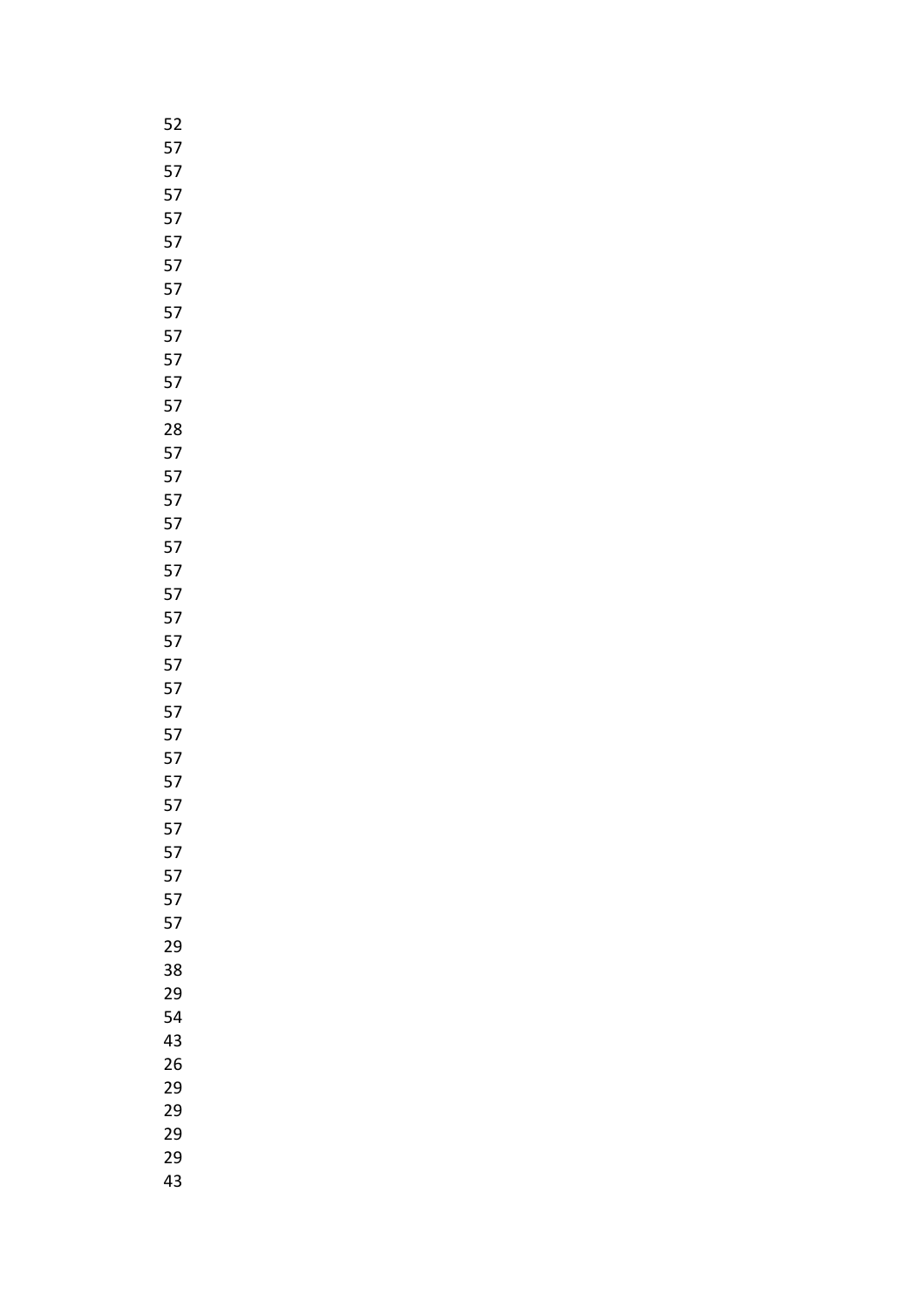| 43 |
|----|
| 54 |
| 38 |
| 38 |
| 25 |
| 38 |
| 29 |
|    |
| 29 |
| 29 |
| 25 |
| 38 |
| 29 |
| 29 |
| 26 |
| 39 |
| 35 |
| 39 |
| 39 |
| 34 |
| 39 |
| 68 |
| 37 |
| 39 |
| 29 |
| 39 |
| 68 |
| 23 |
|    |
| 77 |
| 60 |
| 39 |
| 69 |
| 75 |
| 23 |
| 68 |
| 68 |
| 68 |
| 68 |
| 68 |
| 68 |
| 68 |
| 68 |
| 68 |
| 68 |
| 68 |
| 68 |
| 68 |
|    |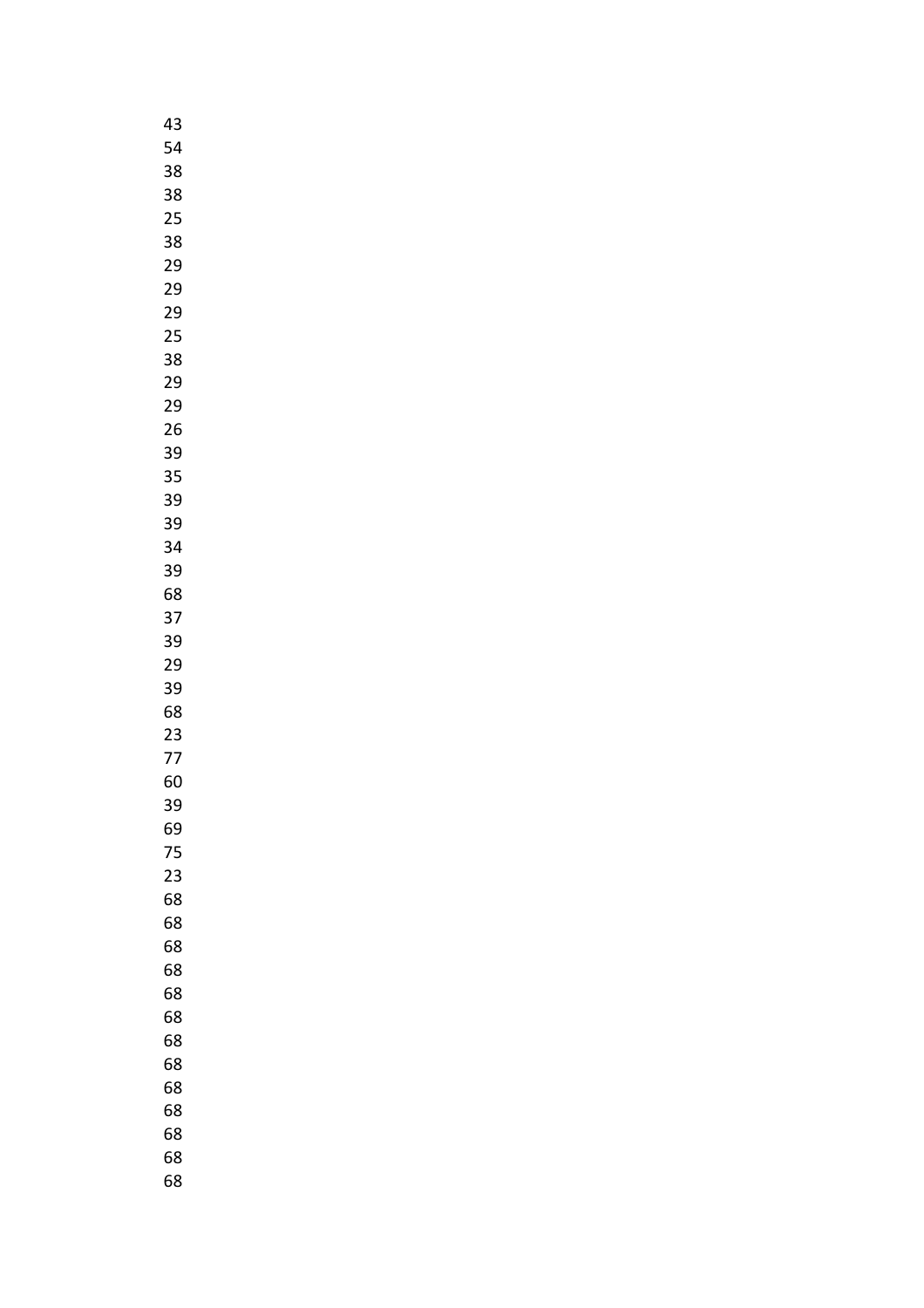| 68 |
|----|
| 68 |
| 68 |
| 68 |
| 68 |
| 68 |
| 68 |
| 68 |
| 68 |
| 68 |
| 68 |
| 68 |
| 68 |
| 77 |
|    |
| 68 |
| 60 |
| 39 |
| 23 |
| 69 |
| 75 |
| 68 |
| 23 |
| 68 |
| 68 |
| 68 |
| 68 |
| 68 |
| 68 |
| 46 |
| 32 |
| 27 |
| 45 |
| 29 |
| 35 |
| 40 |
| 53 |
| 35 |
| 40 |
| 46 |
| 29 |
| 46 |
| 46 |
| 46 |
| 45 |
|    |
| 46 |
| 53 |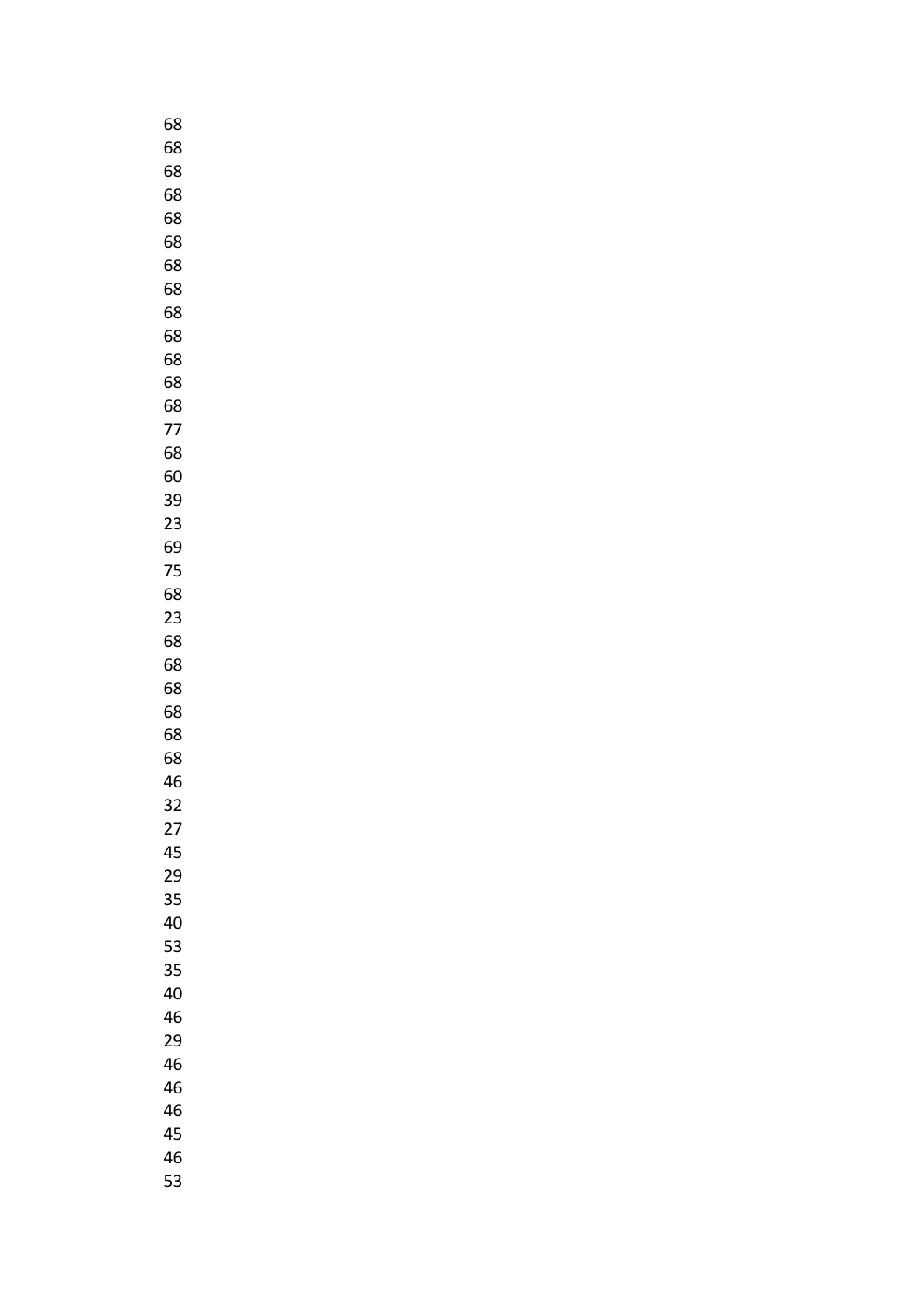| 46                         |
|----------------------------|
| 46                         |
| 46                         |
| 46                         |
| 46                         |
| 32                         |
| 53                         |
| 32                         |
| 32                         |
| 32                         |
| 32                         |
| 32                         |
| 27                         |
| 45                         |
| 60                         |
| 39                         |
| 39                         |
| 39                         |
| 39                         |
| 39                         |
| 39                         |
| 39                         |
| 39                         |
|                            |
| 39                         |
| 39                         |
| 39                         |
| 39                         |
| 39                         |
| 39                         |
| 39                         |
| 39                         |
| 39                         |
| 39                         |
| 39<br>$\ddot{\phantom{a}}$ |
| 39                         |
| 39                         |
| 39                         |
| 39                         |
| 39                         |
| 43                         |
| 39                         |
| 39                         |
| 39                         |
| 39                         |
| 34                         |
| 39                         |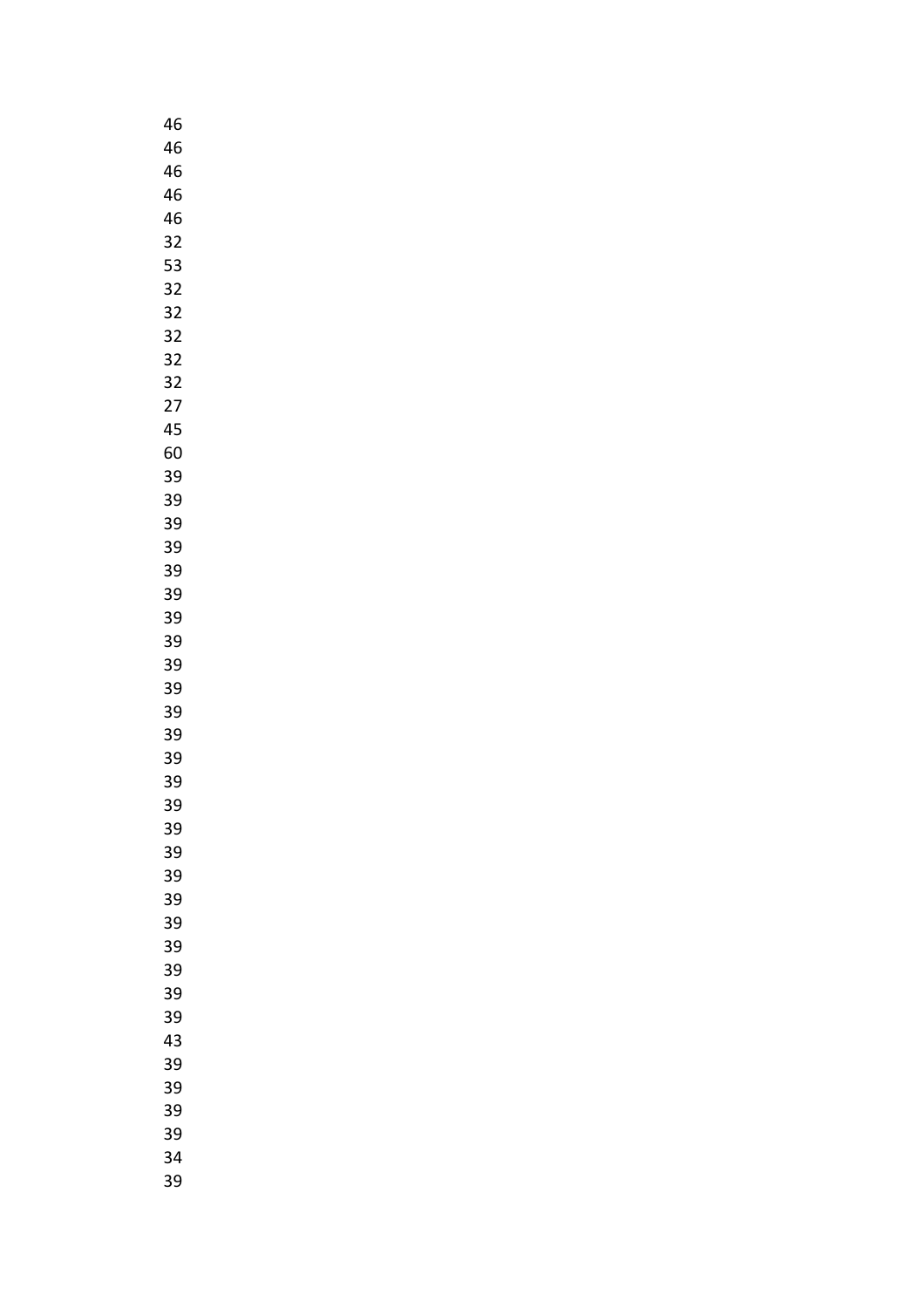| 39 |
|----|
| 39 |
| 74 |
| 30 |
|    |
| 43 |
| 42 |
| 26 |
| 31 |
| 32 |
| 36 |
| 30 |
|    |
| 46 |
| 32 |
| 43 |
| 46 |
| 74 |
| 36 |
| 30 |
| 41 |
| 22 |
|    |
| 30 |
| 31 |
| 30 |
| 30 |
| 30 |
| 30 |
| 30 |
| 30 |
|    |
| 30 |
| 30 |
| 30 |
| 30 |
| 26 |
| 30 |
| 42 |
| 32 |
| 32 |
|    |
| 32 |
| 32 |
| 32 |
| 32 |
| 32 |
| 32 |
| 32 |
| 32 |
| 32 |
|    |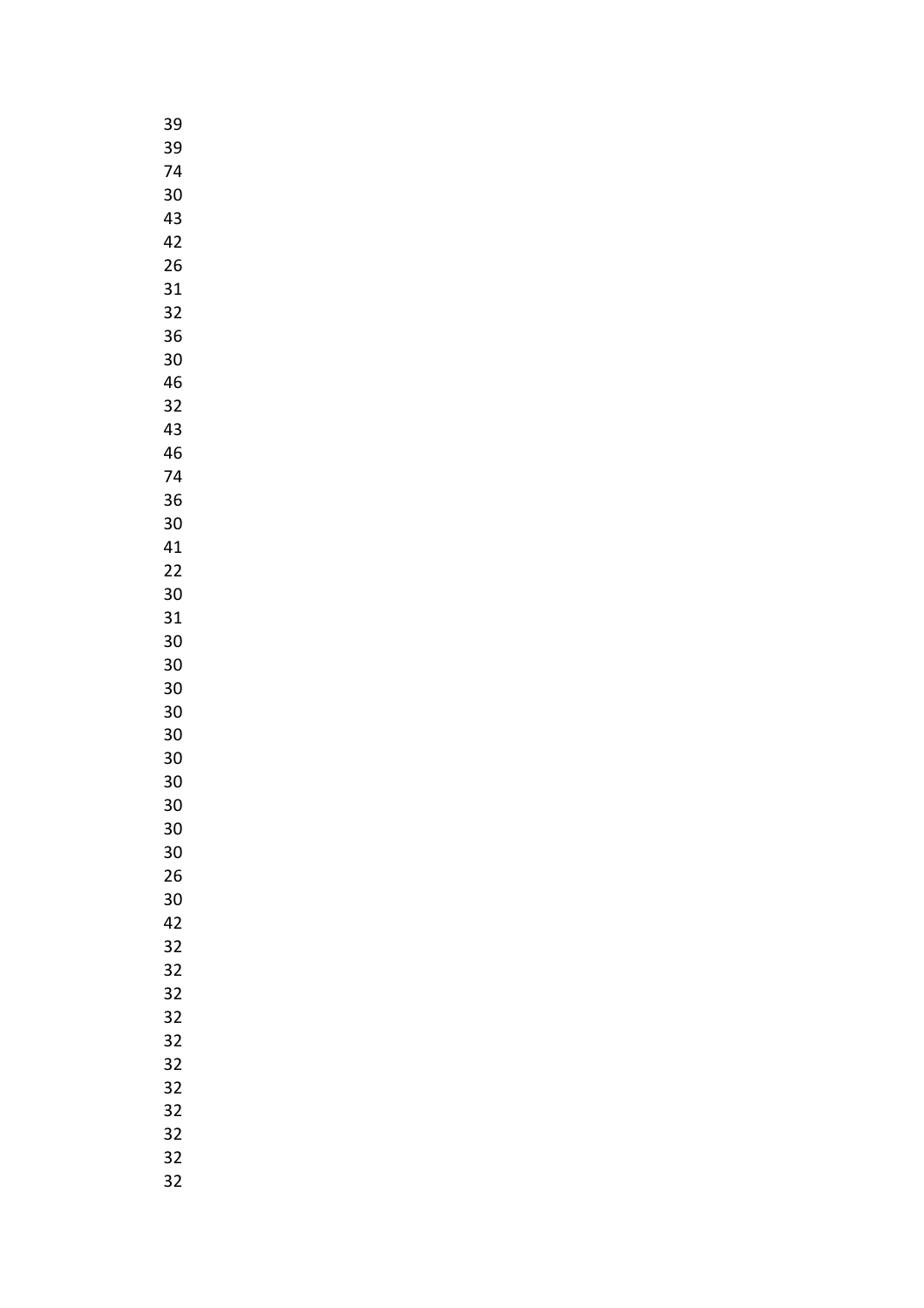| 32 |
|----|
| 32 |
| 32 |
| 32 |
| 32 |
|    |
| 32 |
| 32 |
| 66 |
| 59 |
| 53 |
| 40 |
| 41 |
| 50 |
| 53 |
| 64 |
| 42 |
|    |
| 40 |
| 40 |
| 53 |
| 50 |
| 41 |
| 64 |
| 50 |
| 64 |
| 53 |
| 53 |
| 50 |
| 50 |
|    |
| 66 |
| 53 |
| 41 |
| 59 |
| 59 |
| 53 |
| 66 |
| 64 |
| 50 |
| 50 |
| 66 |
|    |
| 53 |
| 40 |
| 41 |
| 40 |
| 64 |
| 53 |
| 53 |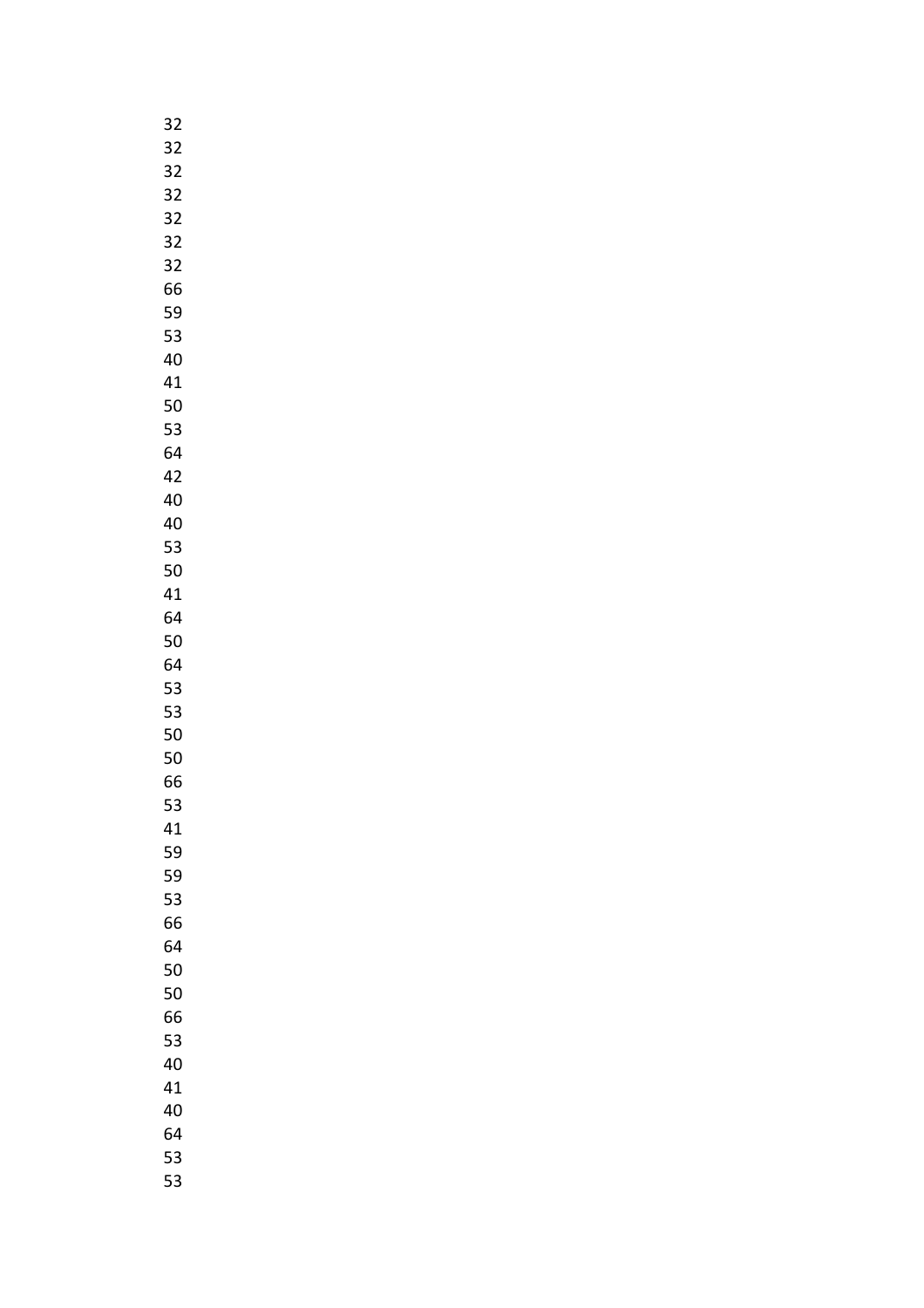| 25      |
|---------|
| 27      |
| 25      |
| 57      |
| 48      |
| 25      |
| 27      |
| 25      |
| 57      |
| 48      |
| 25      |
| 25      |
|         |
| 25      |
| 25      |
| 25      |
| 25      |
| 25      |
| 25      |
| 25      |
| 25      |
| 27      |
| 27      |
| 27      |
| 27      |
| 27      |
| 27      |
| 27      |
| 27      |
| 27      |
| 27      |
| 27      |
| 27      |
| 27      |
| 57      |
| 57      |
| 57      |
| 57      |
|         |
| 57      |
| 57      |
| 57      |
| 57      |
| 57      |
| 57      |
| 57      |
| Ę<br>57 |
| 57      |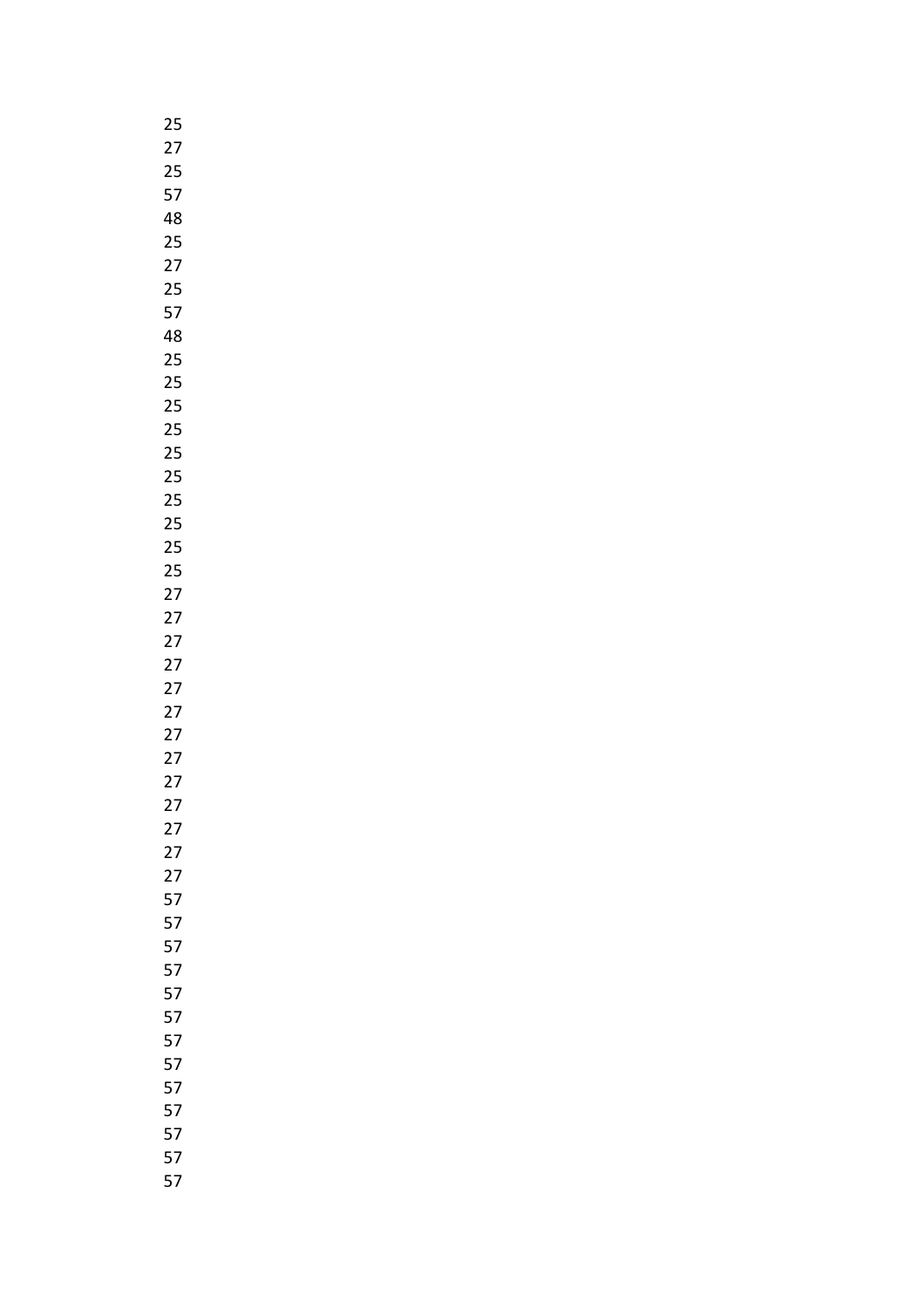| 57 |
|----|
| 57 |
| 57 |
| 57 |
| 57 |
| 56 |
| 68 |
| 47 |
| 39 |
| 55 |
|    |
| 47 |
| 60 |
| 72 |
| 39 |
| 41 |
| 65 |
| 34 |
| 25 |
| 43 |
| 60 |
| 39 |
| 50 |
| 64 |
| 43 |
| 54 |
| 52 |
| 38 |
| 39 |
| 38 |
| 61 |
| 49 |
| 40 |
| 32 |
|    |
| 44 |
| 45 |
| 37 |
| 30 |
| 20 |
| 44 |
| 57 |
| 49 |
| 52 |
| 48 |
| 45 |
| 22 |
| 40 |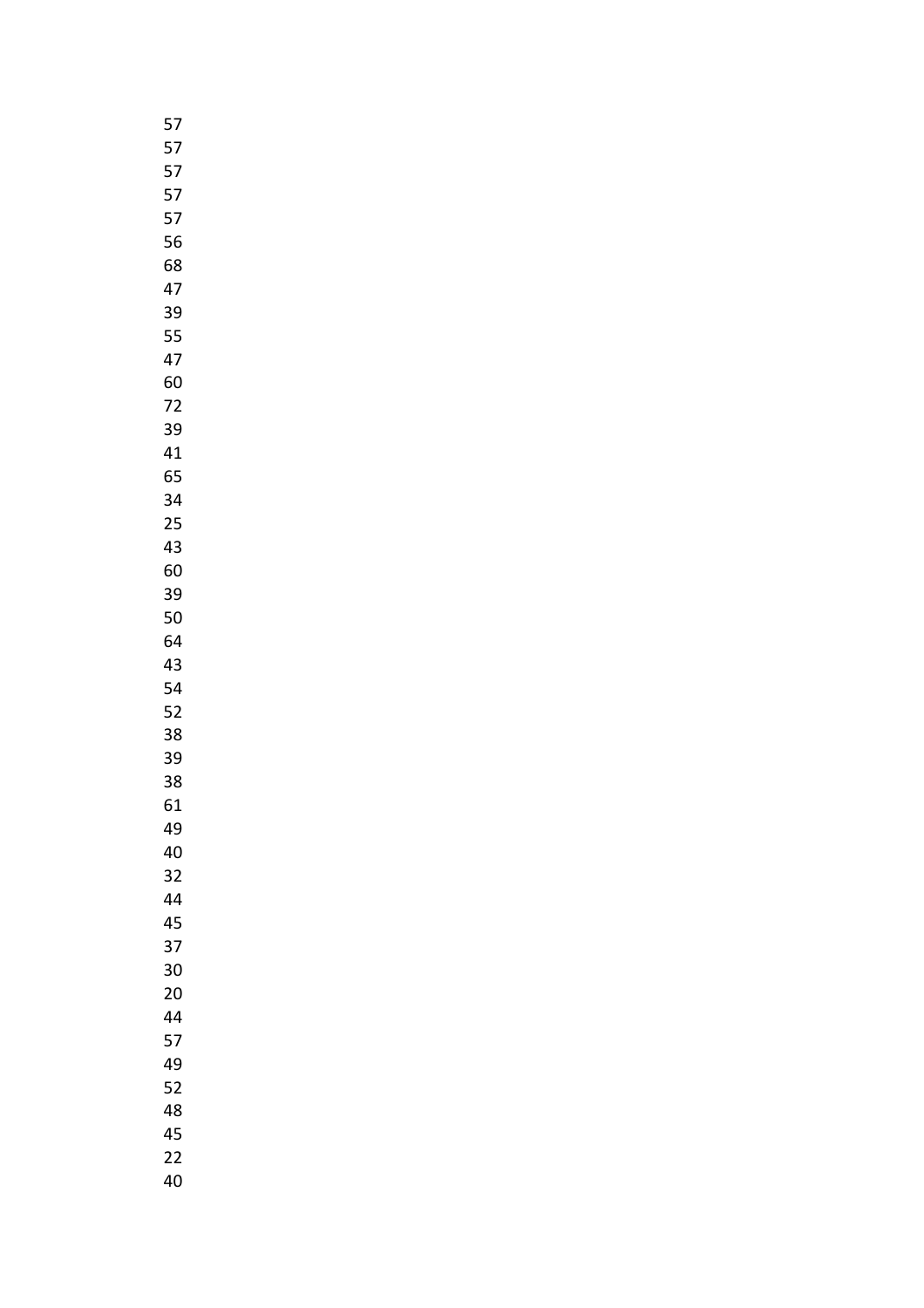| 47 |
|----|
| 56 |
| 52 |
| 56 |
| 56 |
| 56 |
| 52 |
|    |
| 56 |
| 56 |
| 56 |
| 52 |
| 56 |
| 61 |
| 60 |
| 56 |
| 20 |
| 38 |
| 44 |
| 56 |
| 40 |
| 60 |
| 56 |
| 61 |
| 56 |
| 45 |
| 56 |
|    |
| 56 |
| 56 |
| 56 |
| 56 |
| 38 |
| 37 |
| 56 |
| 39 |
| 39 |
| 39 |
| 39 |
| 39 |
| 39 |
| 39 |
| 39 |
| 39 |
| 56 |
| 40 |
| 39 |
| 48 |
|    |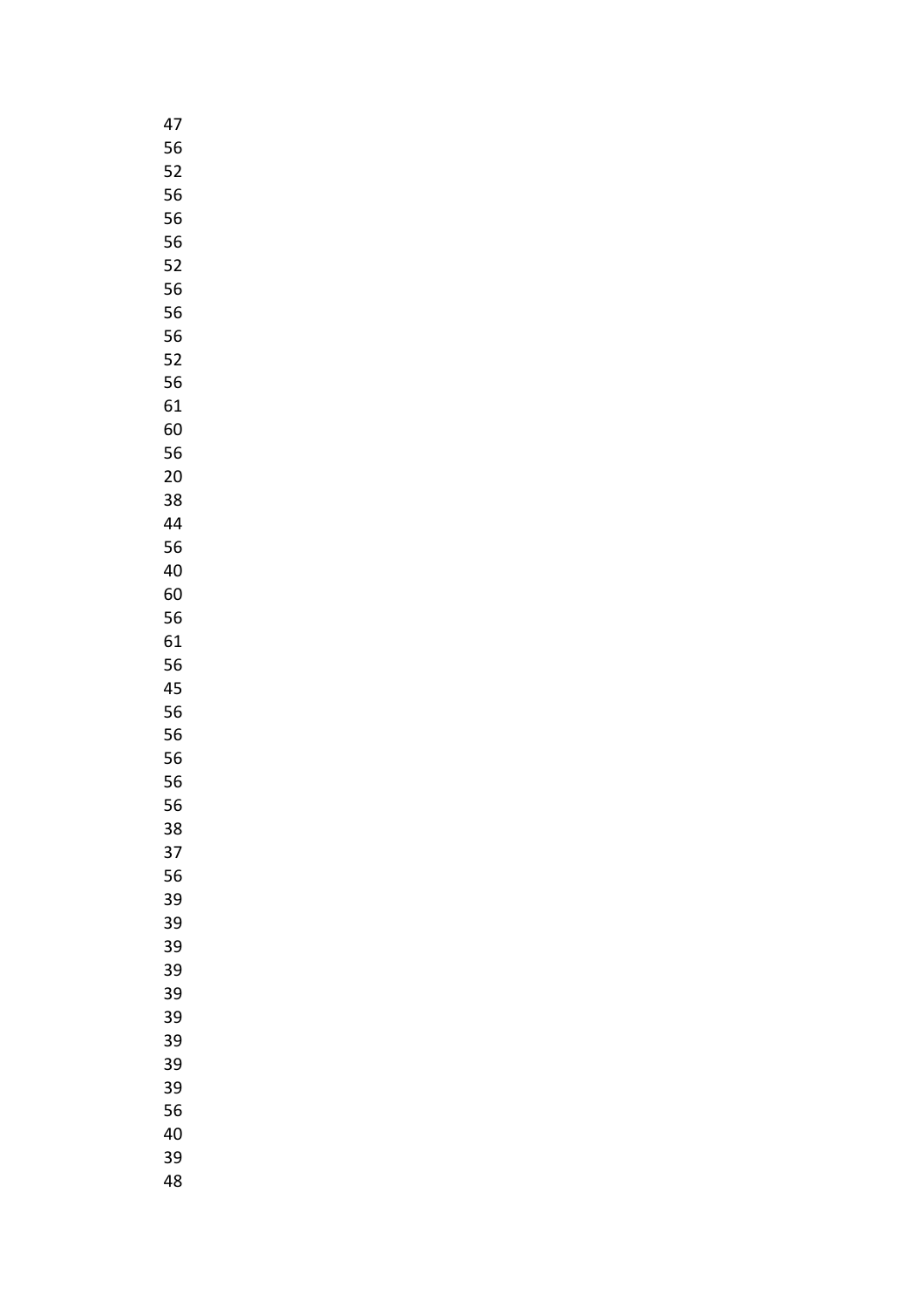| 41      |
|---------|
| 49      |
| 37      |
| 60      |
| 57      |
| 39      |
| 56      |
|         |
| 72      |
| 56      |
| 56      |
| 39      |
| 50      |
| 30      |
| 30      |
| 72      |
| 41      |
| 39      |
| 39      |
| 25      |
| 25      |
| 25      |
| 54      |
| 60      |
|         |
| 35      |
| 56      |
| 39      |
| 56      |
| 56      |
| 56      |
| 34<br>: |
| 68      |
| 74      |
| 44      |
| 49      |
| 56      |
| 44      |
| 47      |
| 57      |
| 46      |
| 43      |
| 45      |
| 39      |
| 39      |
|         |
| 39      |
| 39      |
| 39      |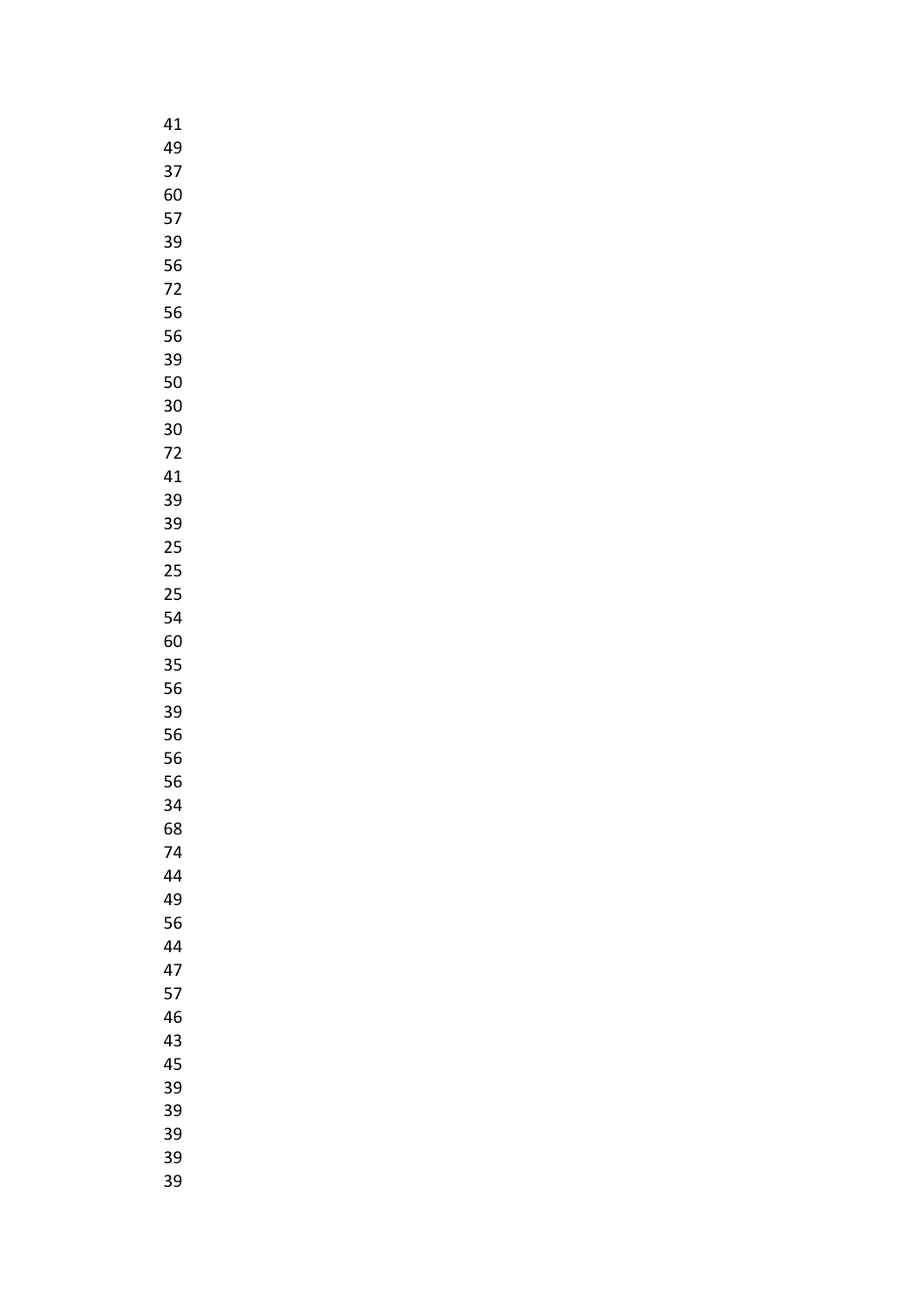| 43 |
|----|
| 39 |
| 39 |
| 39 |
| 39 |
| 39 |
| 39 |
|    |
| 47 |
| 47 |
| 22 |
| 52 |
| 56 |
| 56 |
| 56 |
| 62 |
| 56 |
| 56 |
| 32 |
| 56 |
| 56 |
| 56 |
| 56 |
| 56 |
| 50 |
| 43 |
| 54 |
| 58 |
|    |
| 66 |
| 33 |
| 54 |
| 58 |
| 33 |
| 68 |
| 59 |
| 58 |
| 59 |
| 62 |
| 70 |
| 74 |
| 37 |
| 53 |
| 58 |
| 58 |
| 61 |
| 36 |
| 61 |
|    |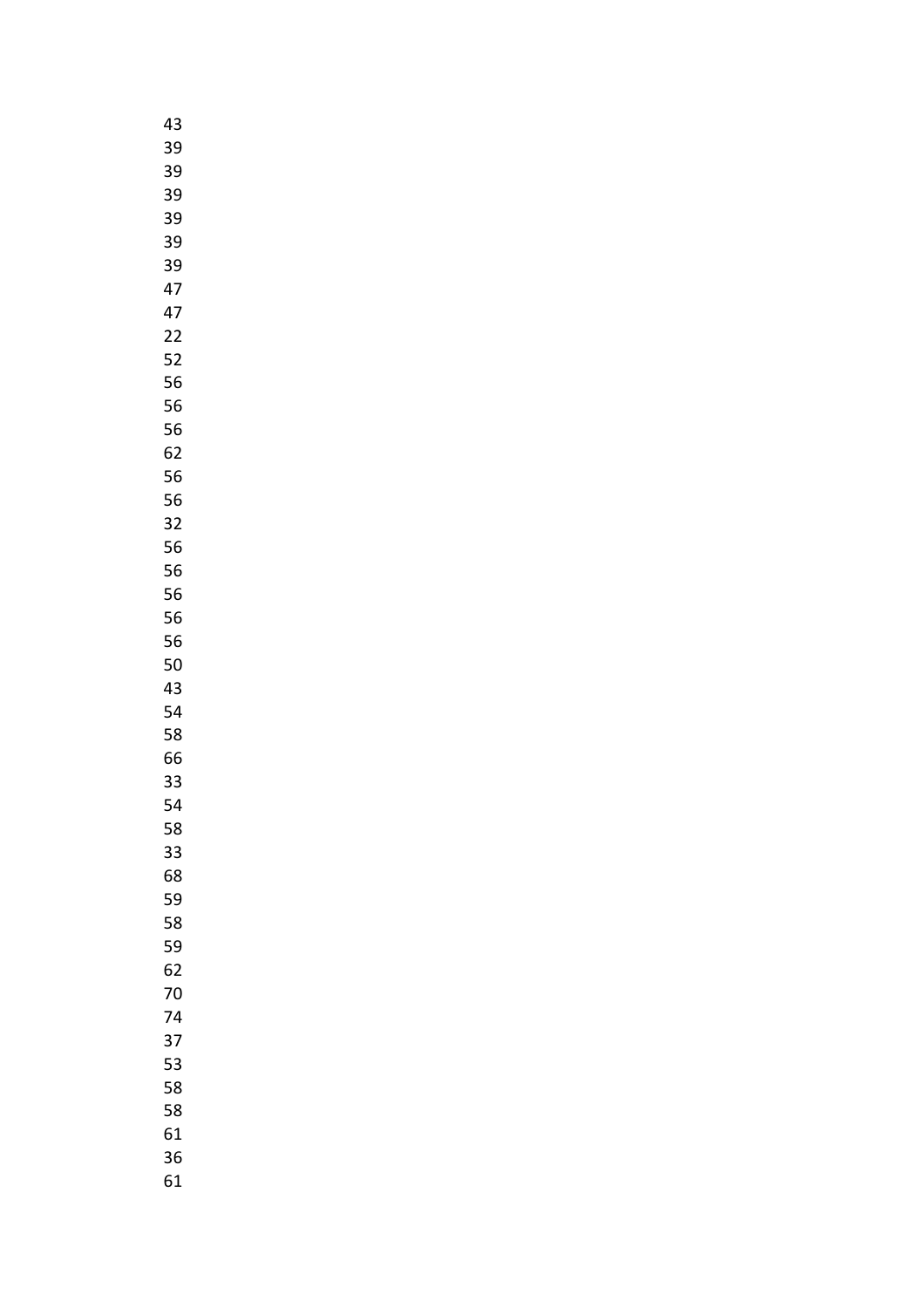| 54 |
|----|
| 54 |
| 61 |
| 61 |
| 52 |
| 70 |
| 60 |
|    |
| 58 |
| 54 |
| 58 |
| 68 |
| 54 |
| 33 |
| 74 |
| 68 |
| 62 |
| 50 |
| 36 |
| 59 |
| 59 |
| 58 |
| 61 |
| 58 |
| 58 |
| 70 |
|    |
| 67 |
| 66 |
| 41 |
| 52 |
| 47 |
| 41 |
| 60 |
| 46 |
| 38 |
| 70 |
| 43 |
| 38 |
| 38 |
| 38 |
| 70 |
| 70 |
| 52 |
| 52 |
| 60 |
| 60 |
|    |
| 60 |